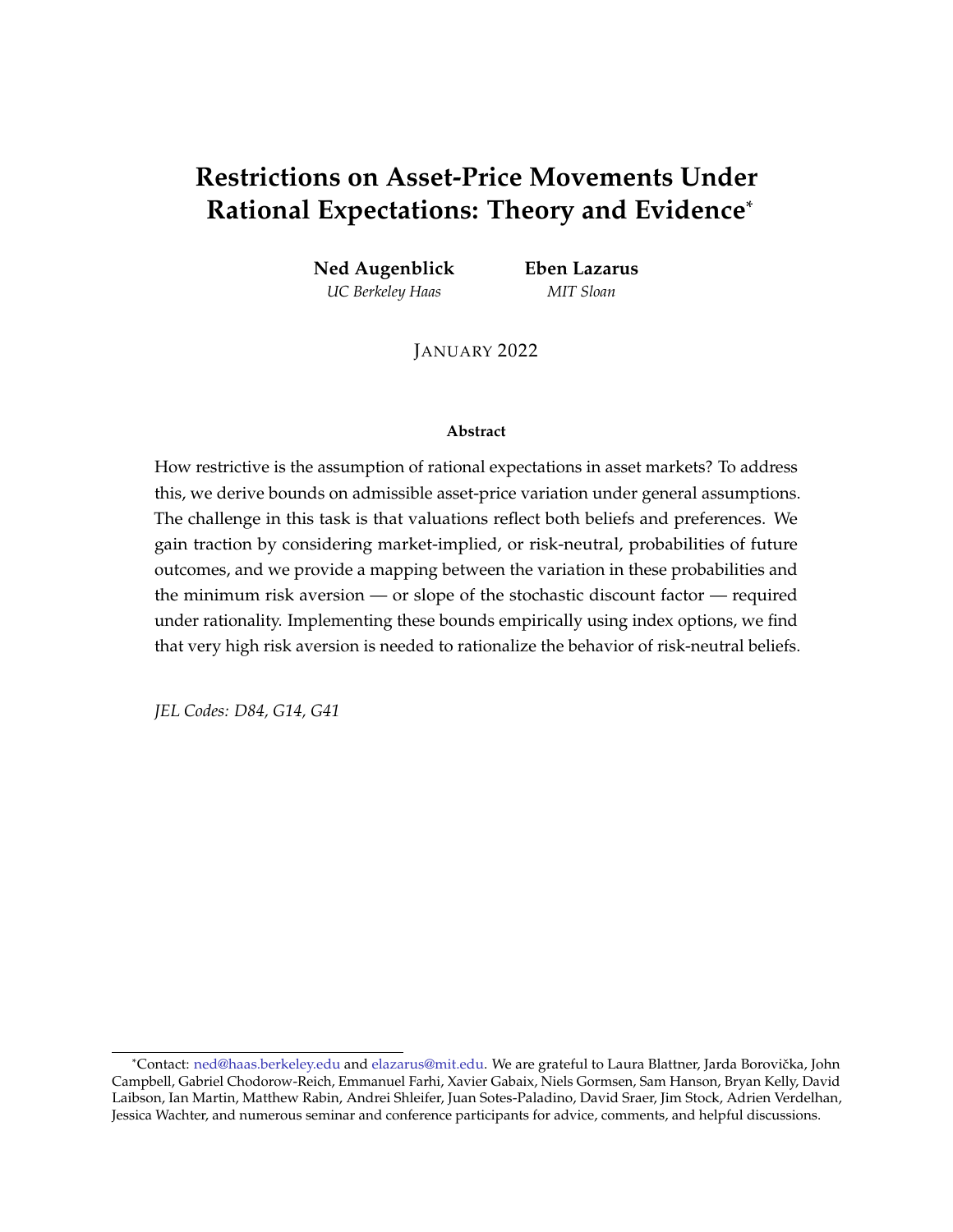# **1. Introduction**

Asset prices are volatile. Whether they are *too* volatile to reflect rational variation in expected future cash flows, though, is by itself an unresolvable question: the true distribution of future cash-flow streams is unobservable, as are aggregate risk and time preferences. The relevant question is instead what *joint* set of assumptions on (1) beliefs and (2) risk and time preferences — the two elements at the heart of almost all modern theories of asset prices — can be rejected in the data.

[Shiller](#page-38-0) [\(1981\)](#page-38-0) provides a classic example. He documents excess volatility in equity-index prices relative to a proxy for fundamental value, but this proxy is constructed under the assumption that discount rates over future cash flows are constant over time. Shiller's test therefore provides a *joint* rejection of (1) rational pricing and (2) constant discount rates. But given the ample evidence that discount rates vary over time, it is unclear what to make of this joint rejection. $^1$  $^1$  It would seem that changes in unobserved discount rates are capable of explaining arbitrary movements in asset values, so can any meaningful statements be made about how much rational variation we should observe in the data?

In this paper, we show that, even with a meaningful degree of flexibility in preferences and discount rates, there are still certain bounds on asset-price movements that must hold under the assumption of rational expectations (RE). Our theoretical results apply quite generally to valuation processes for any agent with RE over an asset's future payoffs; when we then take these bounds to the data, the "agent" in question can be thought of as the market as a whole. Our results accordingly bear on the efficiency of market valuations, as we show that this null can be jointly tested alongside a much less restrictive assumption than those used in past literature. When we implement our bounds empirically, we find that there is so much variation in the asset prices we consider that it is difficult to rationalize the data with plausible assumptions on time and risk preferences.

As in Shiller's case, we focus our analysis on expectations over the future value of an equity index. But the key feature distinguishing our analysis from previous literature is that we consider the behavior of so-called *risk-neutral (RN) beliefs* over the underlying index's future price, rather than the behavior of the underlying index itself. The risk-neutral belief distribution can be calculated directly using option prices — options allow for bets over the future asset price, and thus the prices of these bets allow us to back out a probability distribution over this future price — so as is standard, we treat risk-neutral beliefs as observable. These risk-neutral beliefs represent the probability distribution that would be equal to a hypothetical risk-neutral agent's true (or *physical*) belief distribution about the future asset price, but risk-neutral beliefs are in general distorted relative to the marginal investor's physical beliefs in the case that the investor is risk-averse. Intuitively, the probability distribution we observe using asset prices will overweight states in which the marginal investor has low wealth (e.g., when the underlying asset has a low return), since the investor will be willing to pay to insure against these high-marginal-utility states.

<span id="page-1-0"></span><sup>&</sup>lt;sup>1</sup>For an overview of time-varying discount rates, see [Cochrane](#page-37-0) [\(2011\)](#page-37-0). [Fama](#page-38-1) [\(1991,](#page-38-1) p. 1586) provides a succinct summary of the issues in interpreting Shiller's results: "volatility tests are [a] useful way to show that expected returns vary through time," but they "give no help on the central issue of whether the variation in expected returns is rational."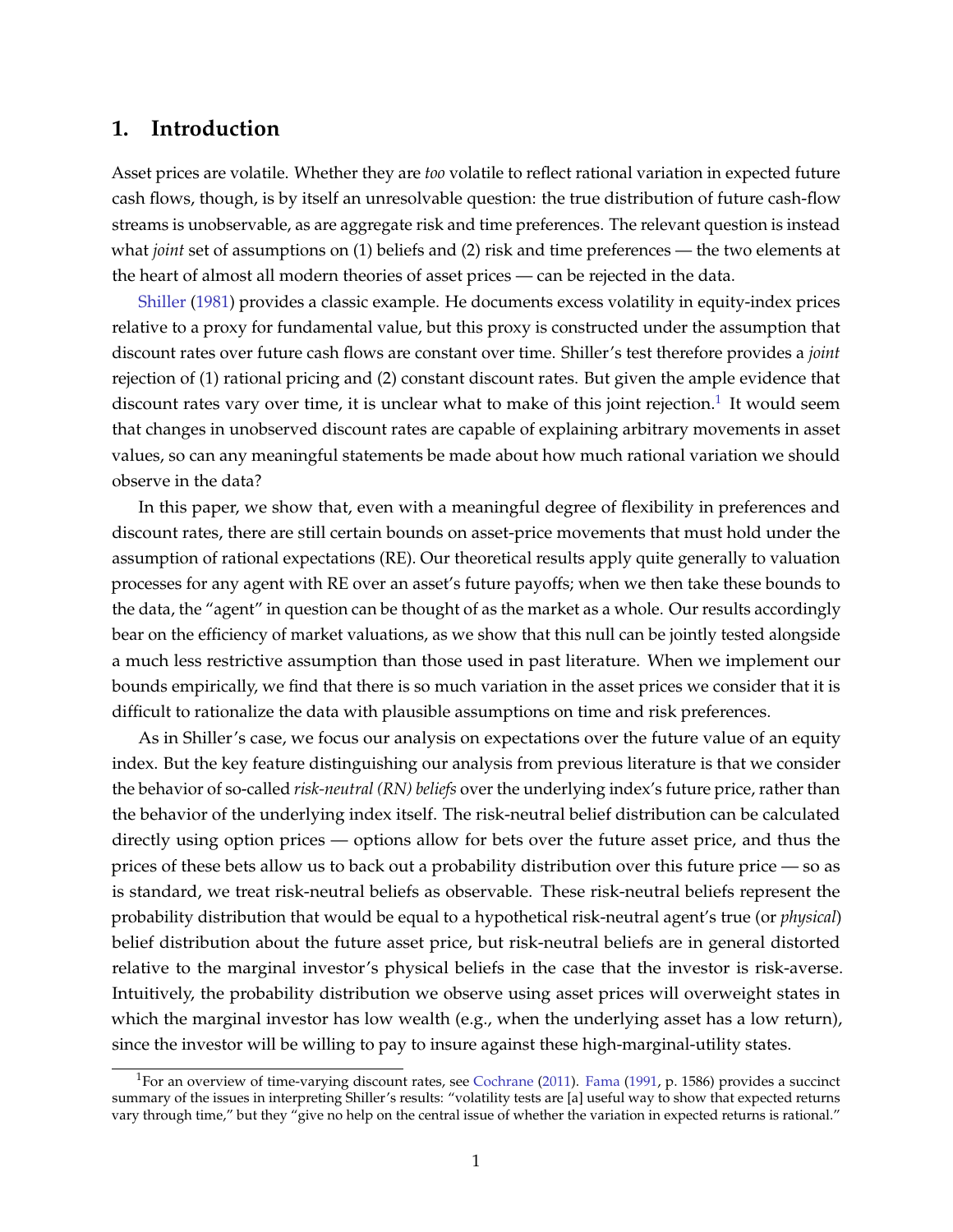We show that statements about the "correct" amount of variation in risk-neutral beliefs under RE require less-restrictive assumptions than statements about variation of the index price itself. Previous analyses focusing on index-price variation require keeping track of some measure of the index's fundamental value; in contrast, we show that one can place restrictions on the intertemporal behavior of RN beliefs without any knowledge of the asset's fundamental value, or knowledge of the marginal investor's underlying physical beliefs. Aside from the maintained assumptions of RE and no arbitrage, our main results require only one general restriction on the stochastic discount factor (SDF), the random variable that determines an asset's ex-ante price by discounting the asset's random future cash flows: we assume that the SDF realization does not depend on the path of unobservable state variables realized between a given trading date and the option expiration date. We refer to this assumption as *conditional transition independence (CTI)*, and this assumption is met in many common macro-finance models. Further, we provide sufficient conditions under which our bounds are robust to violations of the CTI assumption.

To demonstrate the logic of our test, it is useful first to consider the simple case in which we can directly observe a person's subjective belief  $\pi_t(\theta = 1)$  over some binary outcome  $\theta \in \{0, 1\}$ . Suppose we observe that  $\pi_t$  continually moves from 0.10 to 0.90 as *t* progresses. While it is of course possible to rationalize this movement ex post by constructing a set of signal realizations from a particular signal data-generating process (DGP), this amount of movement appears intuitively "rare" and might bring into question the hypothesis that the agent has RE. Formalizing this intuition, [Augenblick and Rabin](#page-37-1) [\(2021\)](#page-37-1) note that, when uncertainty is resolved by some period *T*, the expectation of the sum of squared changes in beliefs across all periods (*belief movement*,  $\mathbb{E}\sum_{t=0}^{T-1}(\pi_{t+1}-\pi_t)^2)$  must equal the agent's *initial uncertainty (* $\pi_0(1-\pi_0)$ *)* under RE*, regardless* of the signal DGP. Equivalently, regardless of DGP, the expected *excess movement* — belief movement minus initial uncertainty, which we denote by  $\mathbb{E}[X]$  — must always equal zero. Intuitively, under RE, changes in beliefs must on average correspond to the resolution of uncertainty (from its initial level  $\pi_0(1 - \pi_0)$  to 0); rational belief movements must mean the person is learning something about the outcome in question. $^2$  $^2$  If beliefs are instead continually shifting dramatically relative to initial uncertainty, the RE assumption can be statistically rejected at some confidence level.

The main theoretical contribution of this paper is to show how this logic — that movement in beliefs must correspond on average to reduction in uncertainty — can be used to restrict excess movement in *risk-neutral* beliefs, **E**[X<sup>\*</sup>], in the general case in which only risk-neutral rather than physical beliefs are observable. Our task becomes considerably more difficult in this case: observable risk-neutral beliefs need not follow a martingale under RE given their distortion relative to physical beliefs, and this means that  $\mathbb{E}[X^*]$  can be non-zero.<sup>[3](#page-2-1)</sup> But given that the distortion

<span id="page-2-0"></span> ${}^{2}$ As a simple example, take a situation in which two coins are flipped sequentially and a person with RE states her beliefs about the likelihood that she will observe two heads. With probability  $\frac{1}{4}$ , the agent observes two heads, leading to beliefs that move from 25% to 50% to 100%, which has movement of  $\frac{5}{16}$ ; she observes an initial tails with probability  $\frac{1}{2}$ , leading to belief movement of  $\frac{1}{16}$ ; and she observes heads and then tails with probability  $\frac{1}{4}$ , leading to movement of  $\frac{5}{16}$ . As with any signal DGP with a prior of  $\frac{1}{4}$ , the expectation movement is equal to  $\frac{3}{16}$ , the initial uncertainty.

<span id="page-2-1"></span> $3$ Equivalently, some positive average amount of apparent excess movement in risk-neutral beliefs can be rationalized under RE, as long as the person (or market) exhibits some risk aversion over the time-*T* outcome.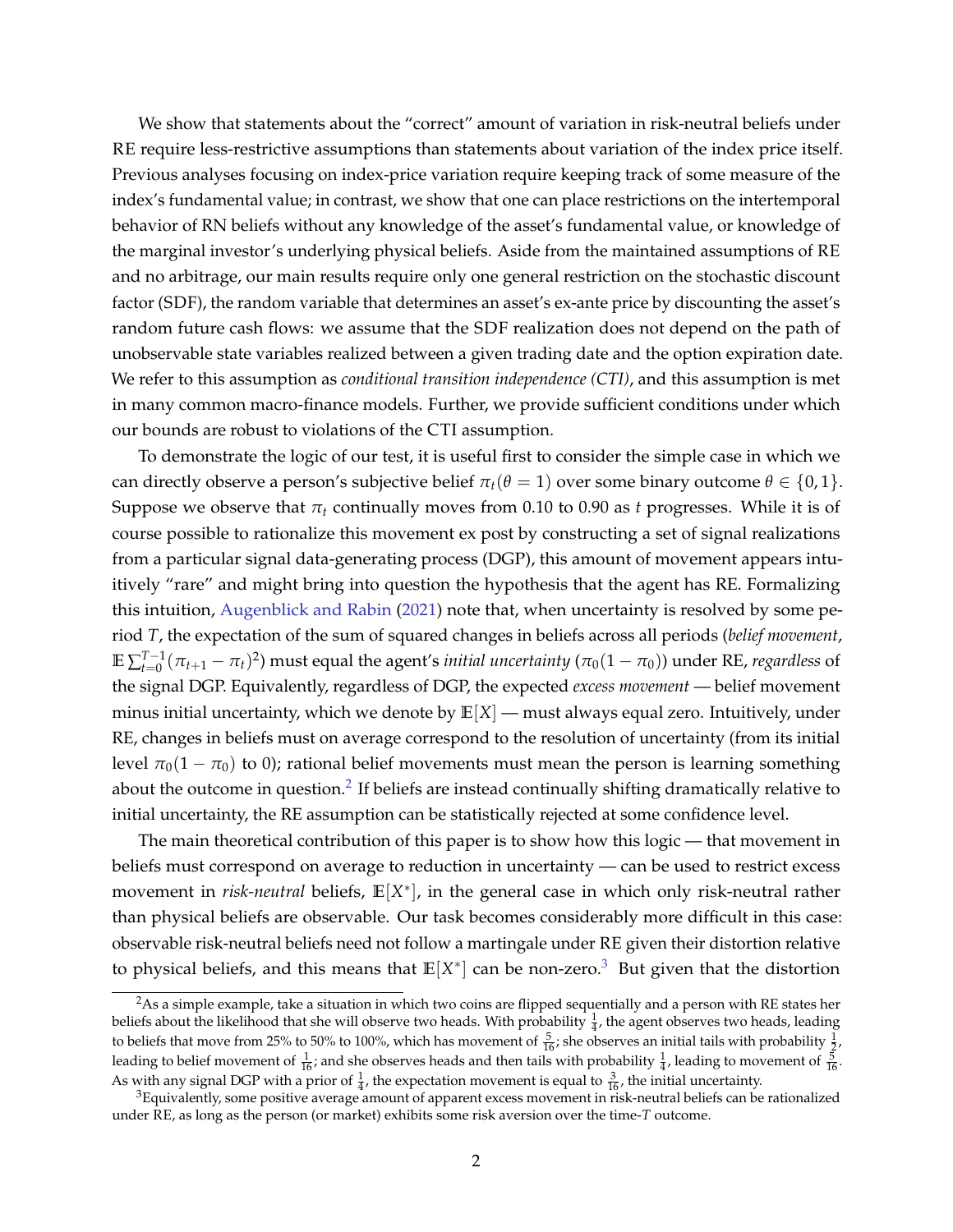between risk-neutral and physical beliefs is indexed by risk aversion over the terminal states, we show in this case that the admissible  $\mathbb{E}[X^*]$  under RE can be bounded as a simple function of this risk-aversion value (or, more generally, the slope of the SDF across states). The broad intuition is the same: if a person's valuation for a binary option that pays \$1 in a given state at time *T* continually oscillates between \$.10 and \$.90, her unobservable risk aversion renders her precise physical beliefs unidentified, but these extreme valuation changes imply belief movements that must be rare under RE regardless of her exact risk aversion.

Our upper bound for excess RN belief movement **E**[*X* ∗ ] is tight in the sense that it is possible to construct a (somewhat perverse) signal DGP that produces movement that is arbitrarily close to the bound. But this bound is, by construction, very conservative, and so we also provide a tighter bound that holds under somewhat more restrictive assumptions. In both cases, the bound depends on a risk-aversion parameter  $\phi$  that corresponds to the relative marginal value of a dollar across time-*T* states. For example, if the person is forming beliefs over two possible terminal consumption states  $C_T \in \{C_{low}, C_{high}\}$  (so that the option payoff is, e.g.,  $Y_T = 1$  if  $C_T = C_{low}$ ), then  $\phi = \frac{U'(C_{low})}{U'(C_{high})}$  $\frac{U(C_{low})}{U'(C_{high})}$ . In the empirically relevant case where we observe market-implied RN beliefs over the index return,  $\text{then } \phi = \frac{\mathbb{E}[M_{t,T} \, | \, R_T=R_{low}]}{\mathbb{E}[M_{t,T} \, | \, R_T=R_{high}]}$  $\frac{\mathbb{E}[M_t,T|K_T-K_0w_t]}{\mathbb{E}[M_{t,T}|K_T=R_{high}]}$ , where  $M_{t,T}$  is the stochastic discount factor and  $R_{low}$ ,  $R_{high}$  are arbitrary index return values. Since our bound for  $\mathbb{E}[X^*]$  depends on this parameter  $\phi$ , any observed average excess movement in the data is informative as to the minimal  $\phi$  required in order for the bound to be satisfied. We are effectively inverting the logic of the joint hypothesis problem: under the assumption of RE, the data is informative as to the minimal  $\phi$  needed to rationalize the observed amount of excess movement in RN beliefs. We are, in other words, asking how restrictive it is — in particular, how much utility curvature one must assume — to maintain the hypothesis of RE.

Our main assumption throughout — the assumption of conditional transition independence (CTI) introduced above — is that  $\phi$  is constant over time for a given belief stream, which generally lasts weeks to months in our empirical exercise. This assumption holds in many leading economic models: given a stable utility function, the marginal value of \$1 in some time-*T* state generally does not change relative to its marginal value in some other state.<sup>[4](#page-3-0)</sup> Nonetheless, we provide additional results suggesting that reasonable variation in  $\phi$  is unlikely to meaningfully affect our conclusions. This might seem counterintuitive: for example, one might imagine that if *ϕ* oscillates between 2.9 and 3.1 over and over, the movement of RN beliefs can be unbounded over time even given no movement in physical beliefs, strongly violating our results. This logic, however, ignores the fact that the person must also have rational expectations over  $\phi$ , making such persistent oscillations rare under RE. To demonstrate this principle, we first theoretically prove that if expectations about *ϕ* evolve as a martingale or supermartingale, our bounds continue to hold. We then numerically simulate hundreds of DGPs in which both the underlying state and  $\phi$  are uncertain, so that  $\phi$  varies within a stream. We find that, across all DGPs, larger initial uncertainty in  $\phi$  (leading to larger average movement in *ϕ* across the stream) has little to no impact on the average and maximum

<span id="page-3-0"></span> $^4$ In asset-pricing terms, while permanent shocks to the SDF may alter  $\mathbb{E}_t[M_{t,T}]$  for all states, they generally do not affect the expected *relative* SDF realizations across possible states.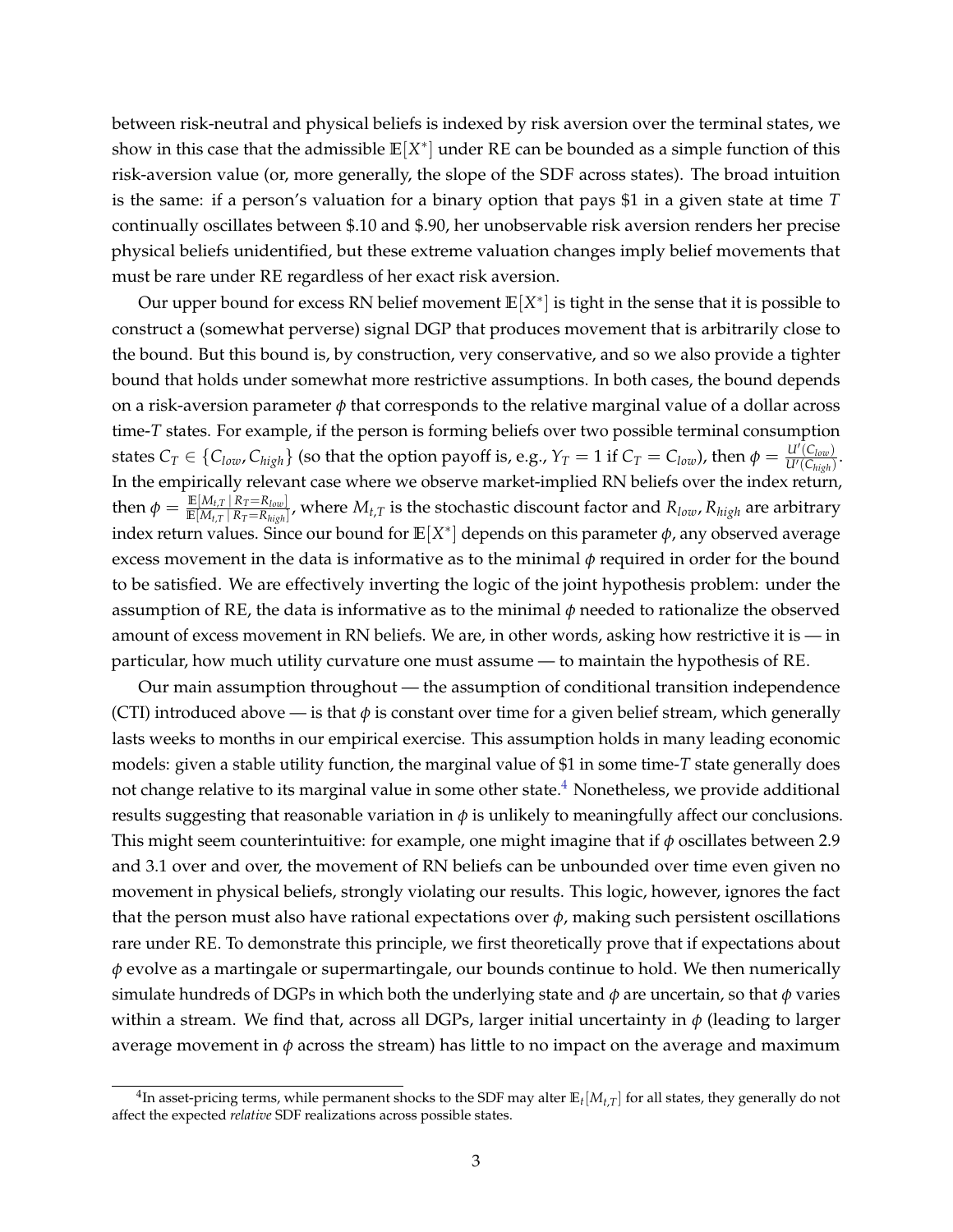**E**[*X* ∗ ] statistics. Finally, we simulate a calibrated version of the habit-formation model of [Campbell](#page-37-2) [and Cochrane](#page-37-2) [\(1999\)](#page-37-2), which implies a changing *ϕ*. We find that our bounds continue to hold and continue to be conservative.

We then take our bounds to the data using S&P 500 index option prices obtained from OptionMetrics. We use standard methods to infer the distribution of the market's RN beliefs over index returns for each option expiration date in the sample. In order to map to our twostate theoretical setting, we then translate each full distribution into a set of binary RN beliefs  $\pi_t^*(R_T=\theta_j\,|\,R_T\in\{\theta_j,\theta_{j+1}\})$ ; these correspond to the RN probability that the index return will be equal to (or in a range close to)  $θ_j$ , conditional on being either  $θ_j$  or  $θ_{j+1}$ . (We set our return states to correspond to five-percentage-point bins for the S&P return.) We then implement our theoretical bounds, which allow us to infer the minimal risk-aversion value  $\phi$  (at each point in the return distribution) needed to rationalize the observed variation in RN beliefs over the index return.

We find that extremely high risk aversion is needed to rationalize the observed excess movement: in many cases, there is in fact no value of *ϕ* under which the tight version of the bound is met, and the conservative version of the bound generally implies implausibly large values for  $\phi$ . It is thus quite costly (in the sense that a high *ϕ* is required) to maintain the assumption of RE in light of the degree of excess movement in risk-neutral beliefs over the index return. This suggests that many leading rational frameworks capable of explaining medium-to-low-frequency variation in asset prices have difficulty rationalizing medium-to-high-frequency variation in beliefs.

Given that we conduct our estimation using variation in index options prices, we must also account for the effect of possible market microstructure noise. In order to do so, we derive an additional theoretical result that describes how microstructure noise biases our estimates through its effect on observed excess movement *X*<sup>\*</sup>. This bias depends on the variance of the noise component of observed RN beliefs. We accordingly proceed to estimate this noise variance in the data, by turning to a set of high-frequency index option prices (which we obtain directly from the CBOE) for this purpose. Using these intraday data, we implement the microstructure noise variance estimator proposed by [Li and Linton](#page-38-2) [\(2021\)](#page-38-2), which is particularly well suited for our purposes. We can then construct an empirical noise correction, removing the effect of noise from *X* <sup>∗</sup> before we conduct our estimation. All of our results are noise-corrected in this way, which help to ensure that our findings do not depend on idiosyncrasies specific to the options market.

We then briefly explore possible explanations for our findings, with the goal of providing some positive directions for alternative models. Conducting regressions of our excess-movement measure on a range of macroeconomic statistics, we find that *X* <sup>∗</sup> has a strong positive relationship with measures of macroeconomic uncertainty and no relationship with measures of liquidity or limits to arbitrage in asset markets. These results provide further evidence against the possibility that factors specific to the option market are the main drivers of our results, but this regression evidence is only suggestive and reduced-form.

**Relation to previous literature and interpretation of results.** In addition to [Shiller](#page-38-0) [\(1981\)](#page-38-0), we follow, among others, [LeRoy and Porter](#page-38-3) [\(1981\)](#page-38-3), [De Bondt and Thaler](#page-38-4) [\(1985\)](#page-38-4), [Campbell and](#page-37-3)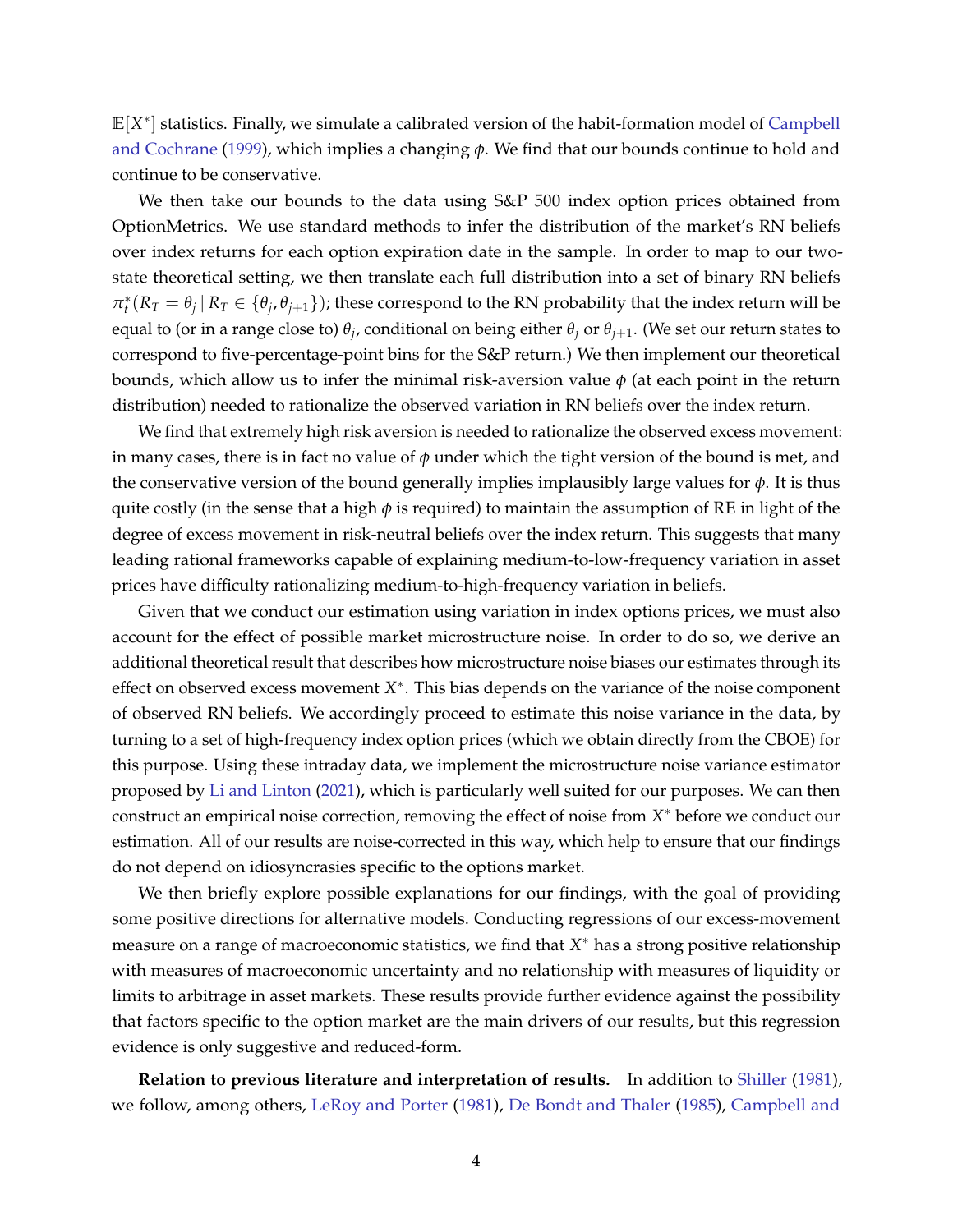[Shiller](#page-37-3) [\(1987\)](#page-37-3), and [Stein](#page-38-5) [\(1989\)](#page-38-5) in testing for excess volatility in asset prices relative to RE. [Kleidon](#page-38-6) [\(1986\)](#page-38-6) and [Marsh and Merton](#page-38-7) [\(1986\)](#page-38-7) emphasize non-stationarity in accounting for apparent excess volatility; much of the literature since then has emphasized time variation in discount rates [\(Cochrane,](#page-37-0) [2011\)](#page-37-0). We show that even without imposing any restrictions on the structure of the data-generating process, and imposing only mild restrictions on the variation in discount rates, RE nonetheless restricts the admissible variation in option prices in an empirically testable way.

There are two costs associated with our additional generality. First, we consider derivative prices rather than the behavior of the underlying index directly. In this way, our work is complementary to that of [Giglio and Kelly](#page-38-8) [\(2018\)](#page-38-8), who document excess volatility in long-maturity claims on equity and currency volatility, inflation swaps, commodity futures, and credit default swaps. Their framework differs from ours in that they achieve identification by parameterizing the DGP for cash flows on the underlying, whereas we restrict the evolution of the SDF. Their parameterization a low-dimensional affine model under the RN measure — applies well to the term-structure-like claims they consider, but not to claims on the equity index itself, to which our framework does apply. The two frameworks thus provide independent and complementary evidence for excess volatility, and both do so in a manner that allows for discount-rate variation.

Second, rather than allowing for fully binary (rejection vs. non-rejection) empirical tests of RE models, our general framework instead allows for a mapping between the observed asset-price variation and the risk aversion required to rationalize the data. Our results may thus appear similar in spirit to those of [Mehra and Prescott](#page-38-9) [\(1985\)](#page-38-9), and more generally [Hansen and Jagannathan](#page-38-10) [\(1991\)](#page-38-10), who find that the SDF must be highly volatile to rationalize the observed excess returns for risky assets. Our results differ from theirs in two respects. First, we obtain our mapping using the second moment of observed returns, while they use the first moment of returns. $5$  More importantly, the [Hansen–Jagannathan](#page-38-10) results may in principle be explained by features of the data-generating process for consumption or returns rather than high risk aversion per se; for example, models of rare disasters (e.g., [Barro,](#page-37-4) [2006;](#page-37-4) [Gabaix,](#page-38-11) [2012\)](#page-38-11) can generate sufficient SDF volatility to rationalize the observed equity premium without requiring high risk aversion. But this is not the case for our results, as we obtain a relationship between local changes in the RN belief distribution and local risk aversion (or the slope of the SDF) at those points of the distribution. If we observe highly variable RN beliefs over the event that the S&P's 90-day return will be between 5% and 10%, we know that this cannot be attributable to disasters that affect the left tail of the return distribution; instead, we conclude either that risk aversion is very high or that there is a departure from RE.

Finally, our results complement evidence on beliefs obtained from survey data, as, for example, in [Greenwood and Shleifer](#page-38-12) [\(2014\)](#page-38-12), [Bordalo et al.](#page-37-5) [\(2020\)](#page-37-5), and [De la O and Myers](#page-38-13) [\(2021\)](#page-38-13), as well as the results of [Augenblick and Rabin](#page-37-1) [\(2021\)](#page-37-1) for settings with directly observable beliefs. Another set of related literature endeavors to measure physical beliefs indirectly from options data, for the purpose of examining either expectations or preferences; see [Garcia, Ghysels, and Renault](#page-38-14) [\(2010\)](#page-38-14)

<span id="page-5-0"></span> $5$ One could instead map between variation in returns and the volatility of SDF volatility (or the heteroskedasticity of the SDF), but we consider the results from our mapping to be somewhat more intuitive than this alternative.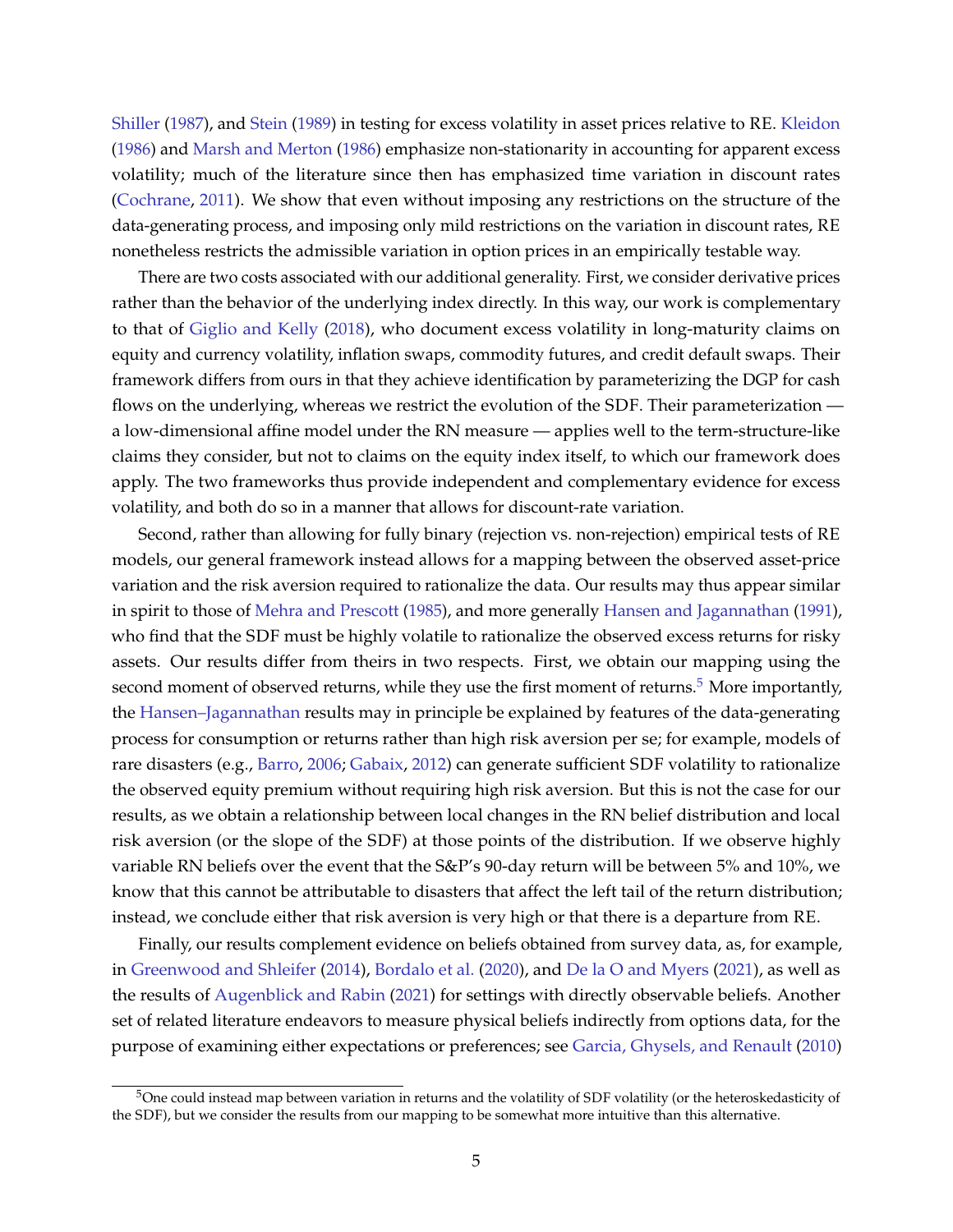for a survey. As a recent example, [Ross](#page-38-15) [\(2015\)](#page-38-15) assumes a Markov process for transitions between return states and a transition-independence assumption on the SDF more restrictive than the one we use (see Borovička, Hansen, and Scheinkman, [2016,](#page-37-6) for a discussion), with which one can back out a distribution of physical beliefs (see also [D'Arienzo,](#page-37-7) [2020\)](#page-37-7). Our approach differs from this work in that we need not measure physical beliefs at all or know the true data-generating process for returns to conduct our tests, so we accordingly require less structure. We also complement the findings of [van Binsbergen, Brandt, and Koijen](#page-37-8) [\(2012\)](#page-37-8), who, like us, provide evidence of excess volatility in short-maturity equity derivatives claims.

**Organization.** [Section 2](#page-6-0) introduces our theoretical framework in a simple two-state setting, which allows for clear derivations and intuition for our main results. [Section 3](#page-17-0) then extends these results to a more general asset-pricing setting, and [Section 4](#page-23-0) provides additional results speaking to the robustness and economic interpretation of our bounds. We then implement our bounds empirically in [Section 5,](#page-28-0) which describes our data and presents our results. [Section 6](#page-36-0) concludes. While we provide derivations for many of our theoretical results in the text, our online appendix contains detailed proofs (Appendix A) as well as additional technical material (Appendix B).

# <span id="page-6-0"></span>**2. Theoretical Results in a Simple Setting**

We first examine risk-neutral (RN) belief movement in a simplified environment with a single individual and two terminal consumption states. This simple setting allows for transparent derivations of our main results and discussion of their economic intuition, before turning to the more general asset-pricing framework considered in [Section 3.](#page-17-0) We begin by describing our setup and reviewing previous results concerning physical belief movement [\(Section 2.1\)](#page-6-1), then discuss RN beliefs and the complications introduced by risk aversion [\(Section 2.2\)](#page-8-0), and finally provide simple versions of our main theoretical results on RN belief movement [\(Section 2.3\)](#page-12-0).

### <span id="page-6-1"></span>**2.1 Bayesian Belief Movement: Setup and Results**

Before considering asset prices and RN beliefs, we first consider the simplified case in which a person's beliefs are directly observable. The setup and results in this subsection build on [Augenblick](#page-37-1) [and Rabin](#page-37-1) [\(AR,](#page-37-1) [2021\)](#page-37-1).

Time is discrete and indexed by  $t \in \{0, 1, 2, \ldots, T\}$ . At the beginning of each period, a person observes a signal  $s_t \in S$  regarding two mutually exclusive and exhaustive events, which we call *states*  $\theta \in \{0,1\}$ . The data-generating process (DGP) is general: signals are drawn from the discrete signal distribution  $DGP(s_t | \theta, H_{t-1})$ , where  $H_t$  represents the history of signal realizations through *t*. Define  $\mathbb{P}(H_T)$  to be the probability of observing history  $H_T$  induced by the DGP, and write  $\mathbb{E}[\cdot] \equiv \mathbb{E}^{\mathbb{P}}[\cdot]$  for the expectation under **P**. The person's (*physical* or *subjective*) *belief* in state 1 (vs. state 0) at time *t* given the DGP and history  $H_t$  is denoted by  $\pi_t(H_t)$ . The *belief stream*  $\bm{\pi}(H_t) = [\pi_0, \pi_1(s_1), \pi_2(\{s_1,s_2\}),\ldots]$  is the collection of beliefs given history  $H_t$ . We will commonly suppress the dependence of these objects on *H<sup>t</sup>* to simplify notation. Given our empirical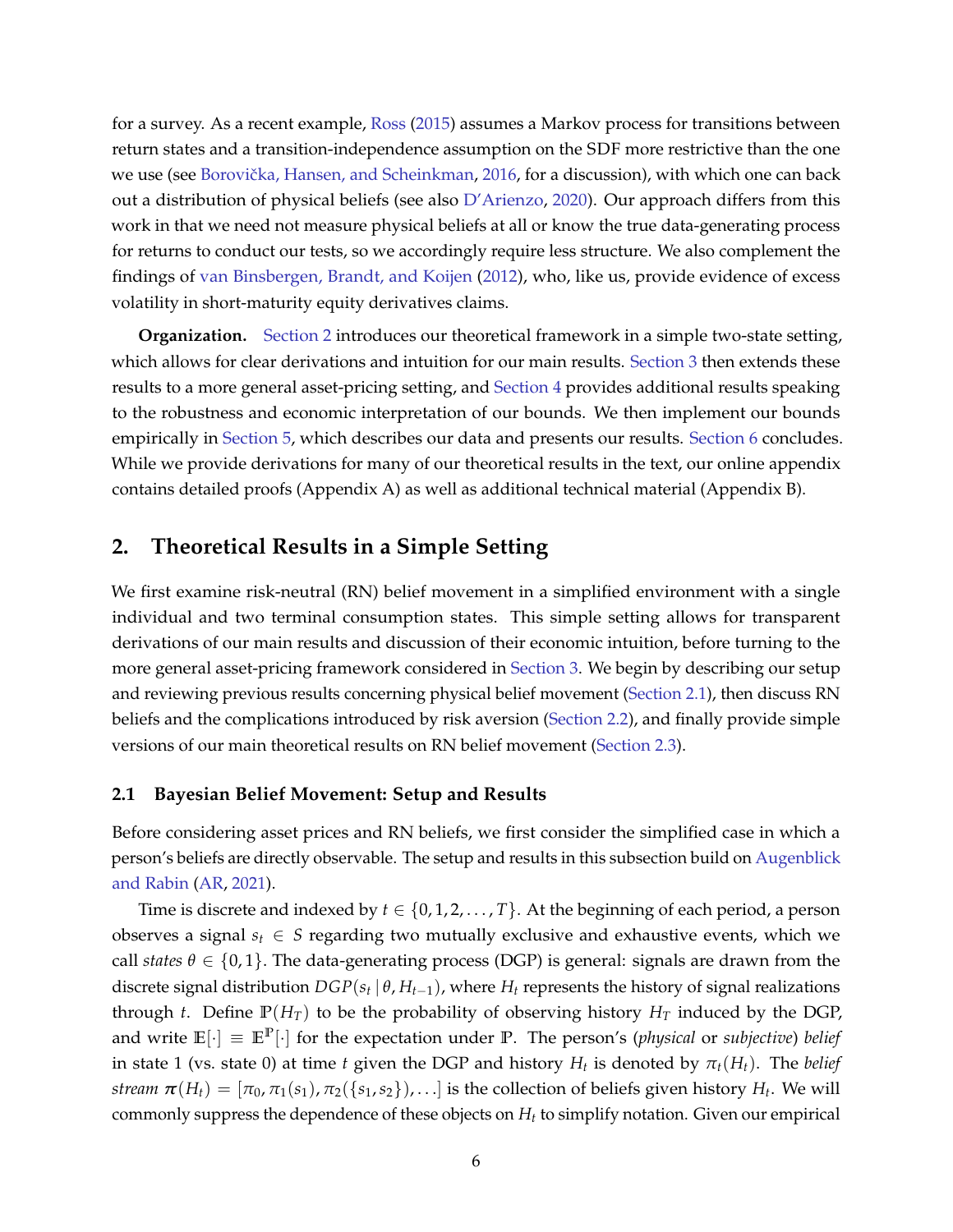setting, we focus entirely on *resolving* streams in which the person achieves certainty about the true state by period  $T$  with probability 1:  $\pi_T(H_T) = \theta \in \{0,1\}$  for all  $H_T.^6$  $H_T.^6$ 

Total *belief movement* of  $\pi$  is defined as the sum of squared changes in beliefs across all periods:

<span id="page-7-3"></span>
$$
m(\pi) \equiv \sum_{t=0}^{T-1} (\pi_{t+1} - \pi_t)^2.
$$
 (1)

*Initial uncertainty* of  $\pi$  is defined as the time-0 variance of the Bernoulli random variable  $\mathbb{1}\{\theta = 1\}$ :

$$
\mathsf{u}_0(\boldsymbol{\pi}) \equiv (1 - \pi_0)\pi_0. \tag{2}
$$

Given that we focus on resolving belief streams for which  $\pi_T \in \{0,1\}$ , final uncertainty is always zero ( $u_T = (1 - \pi_T)\pi_T = 0$  a.s.). Initial uncertainty  $u_0$  is therefore equal to the total amount of uncertainty reduction for  $\pi$ ,  $u_0 - u_T$ , which is helpful in interpreting some of the following results.

Our main variable of interest is the difference between movement and initial uncertainty, which — for reasons that will become clear — we call *excess movement*:

<span id="page-7-4"></span>
$$
X(\pi) \equiv m(\pi) - u_0(\pi). \tag{3}
$$

Throughout the paper, we maintain the assumption that the person's beliefs are a martingale with respect to the true DGP:

## <span id="page-7-2"></span>**A**SSUMPTION **1** (*Martingale Beliefs*). Beliefs satisfy  $\pi_t(H_t) = \mathbb{E}[\pi_{t+1} | H_t]$  for any  $H_t$ .

A person with rational expectations (RE) over *θ* — equivalently, someone with a correct prior who updates using Bayes' rule according to the true DGP — will satisfy this assumption. Given our focus on resolving streams for which  $\pi$ <sup>*T*</sup> =  $\theta$ , this assumption is in fact equivalent to RE, as  $\pi_t = \mathbb{E}[\pi_T | H_t] = \mathbb{E}[\theta | H_t] = \mathbb{P}(\theta = 1 | H_t).$ <sup>[7](#page-7-1)</sup> We thus often refer to [Assumption 1](#page-7-2) as RE.

To clarify our setting, [Table 1](#page-39-0) lists some examples of possible signals, belief streams, likelihoods of those belief streams, movement, and uncertainty resolution given three simple binary-signal DGPs that we will return to in the subsequent sections. (Only the first five columns of the table are relevant for now, as the remaining three refer to risk-neutral beliefs as defined and discussed below.) For example, in the first DGP, the person has a rational prior of  $\pi_0 = .25$ ; at  $t = 1$ , she observes  $s_1 \in \{l, h\}$  with symmetric relative likelihood ratios (or *precision*) for each of the two signals,  $L_h \equiv \frac{\mathbb{P}[s_t=h | \theta=1]}{\mathbb{P}[s_t=h | \theta=0]}=3$  and  $L_l \equiv \frac{\mathbb{P}[s_t=l | \theta=0]}{\mathbb{P}[s_t=l | \theta=1]}=3$ ; and then at  $t=2$ ,  $s_2 \in \{L,H\}$  fully reveals the state (with signal "*H*" revealing state 1 and vice versa). In the first row, if the person first observes *s*<sub>1</sub> = *l* and then *s*<sub>2</sub> = *L*, she will first update to  $\pi$ <sub>1</sub> = .1 and then  $\pi$ <sub>2</sub> = 0. The ex ante likelihood of this signal realization for this DGP is  $\frac{9}{16} = .5625$  and the resultant belief stream [.25, .1, 0] has movement of  $(.25-.1)^2 + (.1-0)^2 = .0325$  and initial uncertainty of  $π_0(1 - π_0) = .1875$ . The

<span id="page-7-0"></span> $6$ As discussed in [AR,](#page-37-1) a number of statements can also be made about non-resolving (sub)streams. In our setting, these statements would often be excessively conservative and add little benefit to our empirical analysis.

<span id="page-7-1"></span><sup>7</sup>While one can construct cases for which beliefs violate RE but are a martingale under **P**, such cases are degenerate (e.g.,  $\pi$ *t* = 1 for all *H*<sub>*t*</sub>) and ruled out by  $\pi$ *T* =  $\theta$ . But for now we assume RE only over  $\theta$ , which is weaker than a full rationality assumption, as beliefs over individual histories  $H_T$  could still differ from  $\mathbb{P}(H_T)$ .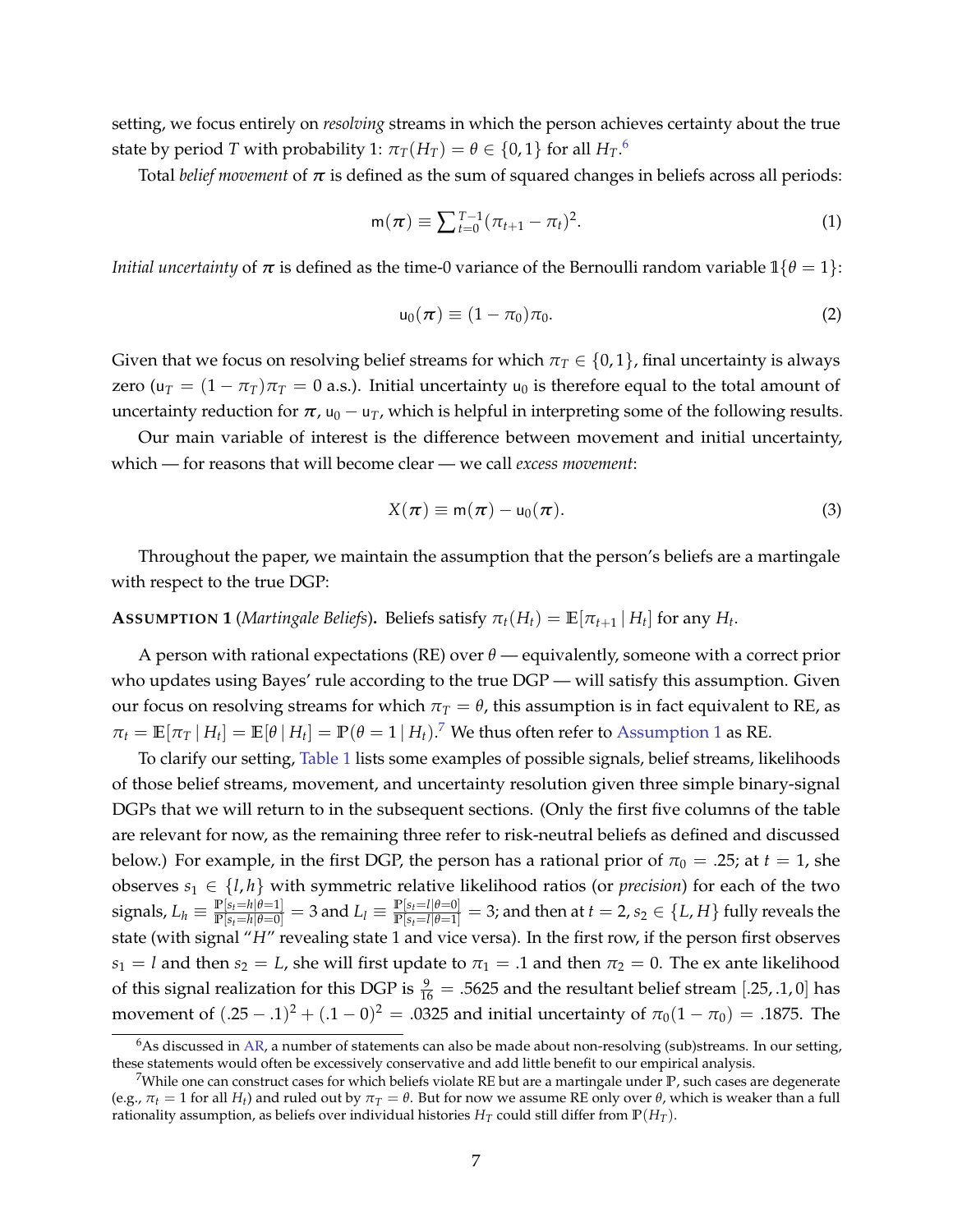second example uses an asymmetric DGP in which the person either sees a high signal and learns with certainty that state 1 is true or sees a low signal and learns that state 0 is more likely. As a result, movements towards a belief of 1 are much larger than movements toward 0. The third example is the opposite with a resolving low signal and noisy high signal.

Under the RE assumption, belief movement and initial uncertainty are related according to the following proposition, which restates a main result in [AR.](#page-37-1)

<span id="page-8-1"></span>**PROPOSITION 1** [\(Augenblick and Rabin,](#page-37-1) [2021\)](#page-37-1)**.** *Under [Assumption 1,](#page-7-2) for any DGP, expected total belief movement must equal initial uncertainty. Expected excess movement in beliefs must therefore be zero:*

<span id="page-8-3"></span>
$$
\mathbb{E}[X] = 0. \tag{4}
$$

As discussed in [AR,](#page-37-1) [Proposition 1](#page-8-1) is a straightforward implication of the assumption of martingale beliefs.[8](#page-8-2) It motivates referring to *X* as *excess movement*. As an example, consider the first DGP in [Table 1:](#page-39-0) the four signal realizations [*l*, *L*], [*l*, *H*], [*h*, *L*], [*h*, *H*] have likelihood .5625, .0625, .1875, .1875, respectively, with respective movement statistics .0325, .8325, .3125, and .3125. Therefore, expected movement is .1875, which equals initial uncertainty, so expected excess movement is zero. Note that the other two DGPs in the table also start with a prior of .25 and initial uncertainty of .1875. [Proposition 1](#page-8-1) therefore implies that, although these DGPs produce different streams with different movement statistics and likelihoods, the expected movement will be .1875 and expected excess movement will be zero.

AR then use this relationship to create simple tests of RE if one can directly observe beliefs. Given a set of observed belief streams, one can straightforwardly calculate the sample average of the empirical excess movement statistic and statistically test if it differs from zero. The restriction reflects the intuition that if the person's beliefs are moving, this movement must on average correspond to learning about the true terminal state (in the sense that uncertainty is resolved from its initial value to 0). Rewriting  $\mathbb{E}[X] = 0$  as  $\mathbb{E}[\sum_{t=0}^{T-1}(1-2\pi_t)(\pi_{t+1} - \pi_t)] = 0$  (see [footnote 8\)](#page-8-2), it is apparent that expected belief movements toward 0.5 (the point of highest uncertainty) lead to a positive  $\mathbb{E}[X]$  statistic, and vice versa. So it could be the case that  $\mathbb{E}[\pi_{t+1}-\pi_t]=0$  unconditionally, but a test based on [Proposition 1](#page-8-1) would still reject the null of RE if, for instance, low values of *π<sup>t</sup>* (i.e.,  $1 - 2\pi_t > 0$ , or  $\pi_t < 0.5$ ) tend to be revised upward ( $\pi_{t+1} - \pi_t > 0$ ), and high values tend to be revised downward.

#### <span id="page-8-0"></span>**2.2 Risk-Neutral Beliefs: Setup**

[Proposition 1](#page-8-1) shows that one can make statements about excess belief movement under RE when beliefs are observable. We now consider the situation in which beliefs are not directly observable, but it is possible to observe the stream of the person's willingness to pay for an Arrow-Debreu

<span id="page-8-2"></span><sup>&</sup>lt;sup>8</sup>To see this, rewrite *X* as  $\sum_{t=0}^{T-1} (2\pi_t - 1)(\pi_t - \pi_{t+1})$ . Using the law of iterated expectations on each term in the sum,  $\mathbb{E}[(2\pi_t-1)(\pi_t-\pi_{t+1})]=\mathbb{E}[(2\pi_t-1)(\pi_t-\mathbb{E}[\pi_{t+1}|\pi_t])]$ , which must be zero under the martingale assumption. This result has appeared in other forms in past literature; for one example, see [Barndorff-Nielsen and Shephard](#page-37-9) [\(2001\)](#page-37-9).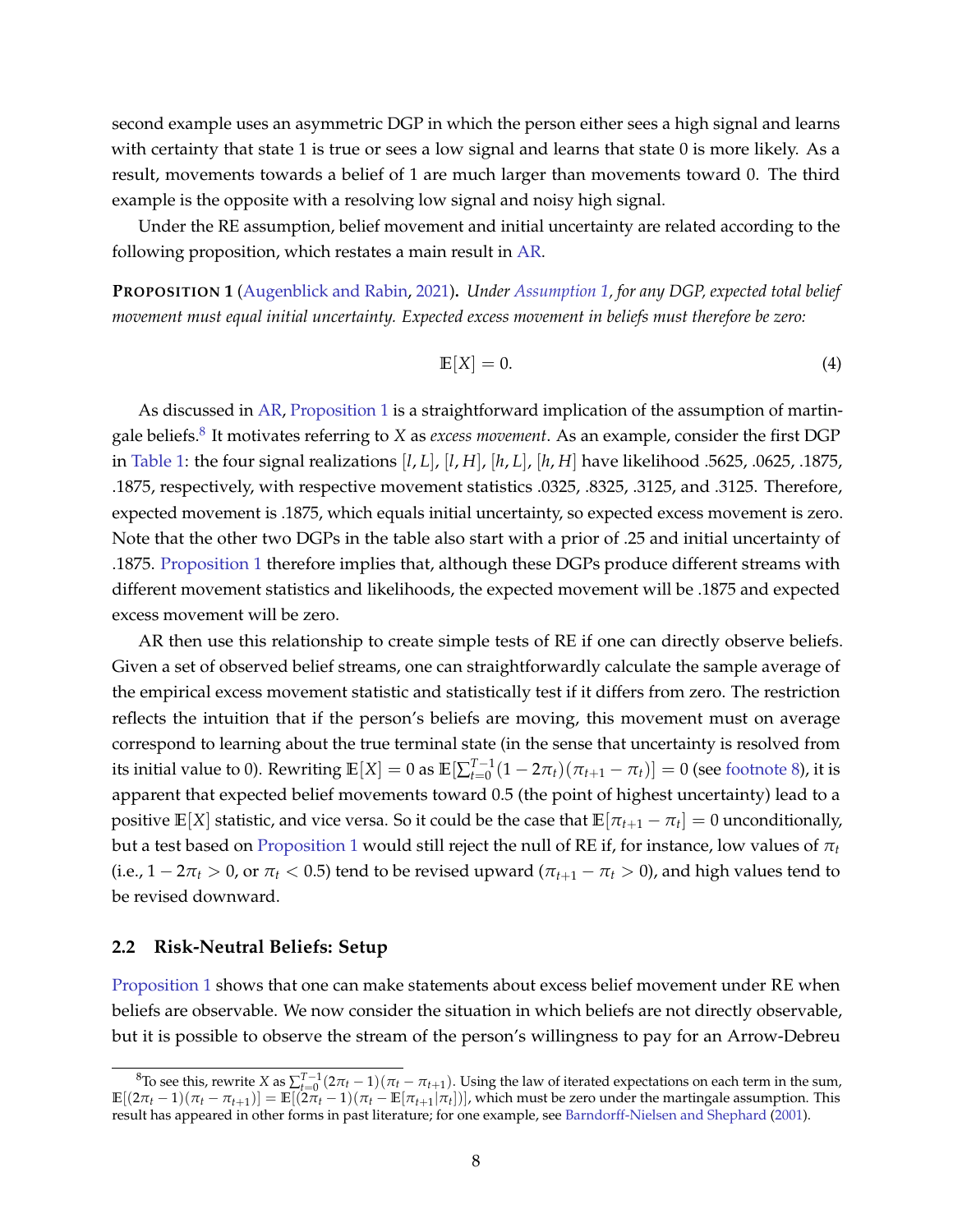security that pays \$1 (1 unit of the numeraire consumption good) in period *T* if state  $\theta$  is realized. We denote this valuation by  $q_t(\theta|H_t)$  for each  $\theta \in \{0,1\}$ . An object analogous to  $q_t(\theta|H_t)$  will be observable using options data for suitably defined states, but we postpone this additional formalism to [Section 3](#page-17-0) so as to maintain focus on the main economic intuition for now. Our main contribution will be to develop a semi-parametric test of RE using only data on valuation streams.

To start, consider the simple case in which the person values consumption at all periods and in all states equally (i.e., she is risk-neutral and does not discount future consumption). In this case,  $q_t(1|H_t) = \pi(H_t)$  and  $q_t(0|H_t) = 1 - \pi(H_t)$ . Beliefs are thus directly observable from asset values, and we can apply [Proposition 1](#page-8-1) as a test of the rationality of these beliefs.

The problem of identifying excess movement in asset valuations becomes significantly more complicated when the person does not weight consumption equally across time and states, as valuations no longer correspond directly to beliefs. To see this, assume now that the agent has time-separable utility, with concave period utility function  $U(C_t)$ , and exponentially discounts future consumption with discount factor *β*. Assume that *θ* determines period-*T* consumption  $C_{T,\theta} \equiv C_T(\theta)$ . At an interior optimum, valuations are

<span id="page-9-0"></span>
$$
q_t(1|H_t) = \frac{\beta^{T-t}U'(C_{T,1})}{U'(C_t)}\pi_t, \qquad q_t(0|H_t) = \frac{\beta^{T-t}U'(C_{T,0})}{U'(C_t)}(1-\pi_t).
$$
\n(5)

Valuations thus no longer reveal beliefs.

Following asset-pricing convention, define the *stochastic discount factor* (SDF)  $M_{t,T}(\theta)$  as the ratio of valuation to probability for state *θ*:

$$
M_{t,T}(1) \equiv \frac{q_t(1|H_t)}{\pi_t(H_t)}, \qquad M_{t,T}(0) \equiv \frac{q_t(0|H_t)}{1 - \pi_t(H_t)}.
$$

Continuing from [\(5\)](#page-9-0),  $M_{t,T}(\theta) = \frac{\beta^{T-t}U'(C_{T,\theta})}{U'(C_t)}$  $\frac{u\left(C_{T,\theta}\right)}{U'(C_t)}$  encodes the relative valuation of a marginal dollar in state *θ* in period *T* versus one in period *t*. In our environment, the *SDF ratio ϕ<sup>t</sup>* will be particularly important:

<span id="page-9-2"></span>
$$
\phi_t \equiv \frac{M_{t,T}(1)}{M_{t,T}(0)},\tag{6}
$$

which encodes the slope of the stochastic discount factor across the two states. In consumption terms, continuing the above example, we have

<span id="page-9-1"></span>
$$
\phi_t = \frac{\frac{\beta^{T-t}U'(C_{T,1})}{U'(C_t)}}{\frac{\beta^{T-t}U'(C_{T,0})}{U'(C_t)}} = \frac{U'(C_{T,1})}{U'(C_{T,0})},\tag{7}
$$

so  $φ_t$  can be thought of as the marginal rate of substitution across the states. Assume that  $θ = 1$ corresponds to the low-consumption state relative to  $\theta = 0$ , or  $C_{T,1} < C_{T,0}$ ; this is without loss of generality, as the states can be relabeled arbitrarily. Given this labeling, with concave utility, we have  $U'(C_{T,1}) \geq U'(C_{T,0})$  and thus  $\phi_t \geq 1$ . We will maintain the convention of labeling state 1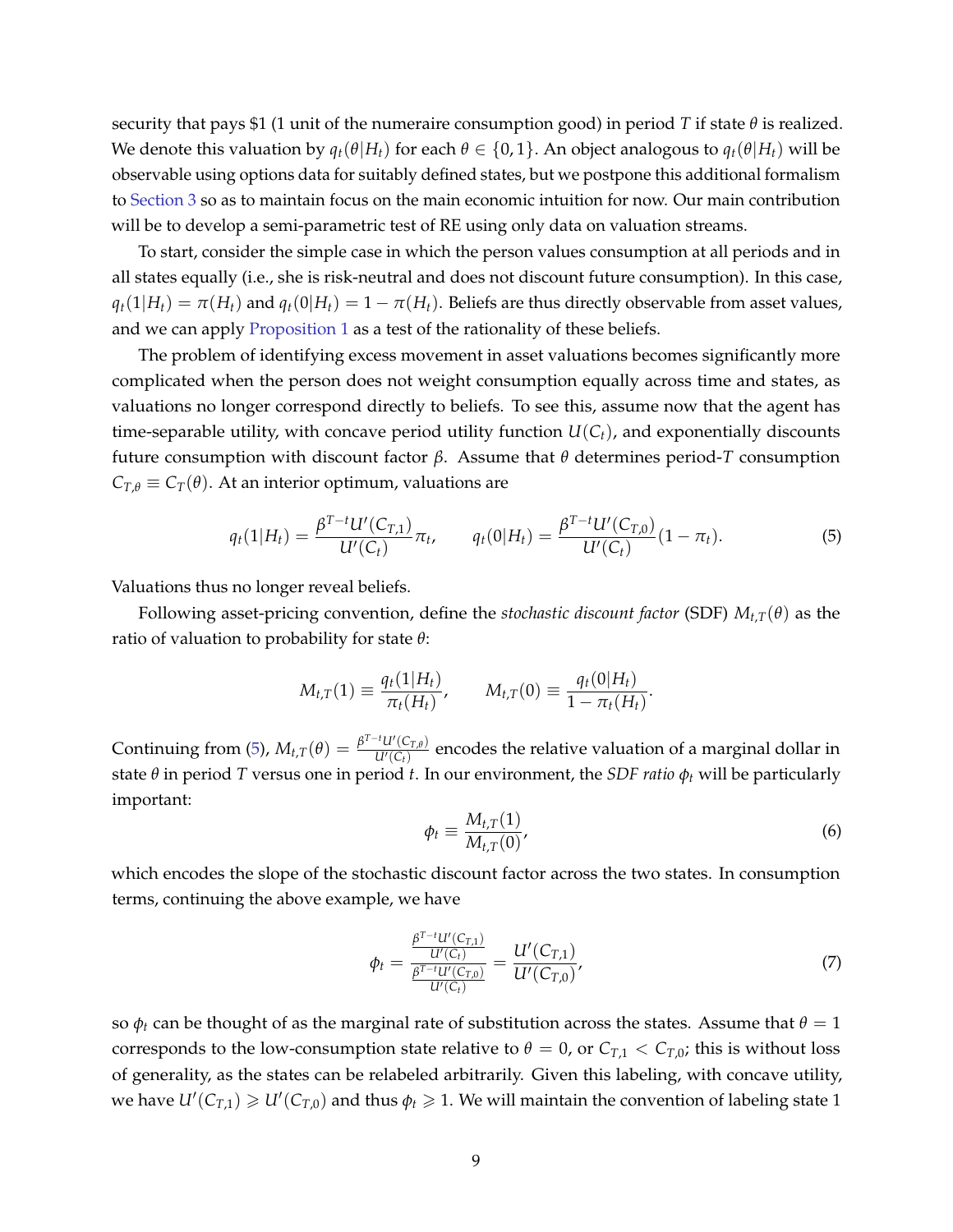<span id="page-10-2"></span>(corresponding to the belief  $\pi_t$ ) as the "bad" state, so we state it as an assumption:

**ASSUMPTION 2** (*Labeling of States*).  $\phi_t \geq 1$  with probability 1 for all *t*.

In [\(7\)](#page-9-1), given that *θ* determines period-*T* consumption, *ϕ<sup>t</sup>* is in fact constant across *t*. The person's beliefs may be changing about the relative likelihood of the two states, but her beliefs about the relative marginal utility outcomes conditional on each of the two states being realized are not. This assumption is central to our results:

#### <span id="page-10-1"></span>**ASSUMPTION 3** (*Constant SDF Ratio*).  $\phi_t = \phi$  is constant with probability 1 for all *t*.

We discuss this assumption in more detail, for general settings, in [Section 3.](#page-17-0) Intuitively, what is required is that the "severity" of the bad state relative to the good state is constant, so that the relative valuation of a marginal dollar in the two states is constant. This follows naturally in the current example from the assumption of stable time-separable utility and fixed state-contingent consumption values. This illustrates the manner in which restrictions on risk-neutral belief variation require weaker assumptions than restrictions on the underlying asset price: an Arrow-Debreu state price (and associated RN belief) depends on marginal utility in a single state, whereas the price of a consumption claim depends on the probability-weighted sum of marginal utilities over *all* states. Assuming constant discount rates allows for identification in the latter context (e.g., [Shiller,](#page-38-0) [1981\)](#page-38-0), but we need not make this assumption when working with RN beliefs. RN beliefs also eliminate dependence on time-*t* marginal utility by means of a convenient normalization. Appendix B.1 (in our online appendix) discusses the relationship between RN beliefs and discount rates in greater detail. We also later consider how our bounds are affected when *ϕ<sup>t</sup>* is time-varying; this robustness discussion is postponed to [Section 4.3.](#page-26-0)

For further intuition on *ϕ*, we can conduct a Taylor expansion of *U*′ (*CT*,0) around *CT*,1 as  $U'(C_{T,0}) = U'(C_{T,1}) + U''(C_{T,1})(C_{T,0} - C_{T,1}) + \mathcal{O}((C_{T,0} - C_{T,1})^2)$ . Then rearranging and using [\(7\)](#page-9-1), to first order,

<span id="page-10-3"></span>
$$
\gamma(C_{T,1}) \equiv -\frac{C_{T,1}U''(C_{T,1})}{U'(C_{T,1})} = \frac{\phi - 1}{(C_{T,0} - C_{T,1})/C_{T,1}}.
$$
\n(8)

Relative risk aversion *γ* depends on the ratio of marginal utilities across states *ϕ* relative to the percent consumption gap across states. Thus up to a scaling constant  $(C_{T,0} - C_{T,1})/C_{T,1}$ , the value  $\phi$ can be thought of as an index of risk aversion.

Given that beliefs are not directly inferable from asset valuations without knowledge of *ϕ*, one cannot in general apply [Proposition 1](#page-8-1) in the current context. We instead aim to derive bounds on excess movement in *risk-neutral (RN)* beliefs, which are defined (following convention) as

<span id="page-10-0"></span>
$$
\pi_t^*(H_t) \equiv \frac{q_t(1|H_t)}{q_t(0|H_t) + q_t(1|H_t)}
$$
  
= 
$$
\frac{U'(C_{T,1})}{\mathbb{E}_t[U'(C_T)]} \pi_t(H_t) = \frac{\phi \pi_t(H_t)}{1 + (\phi - 1)\pi_t(H_t)},
$$
(9)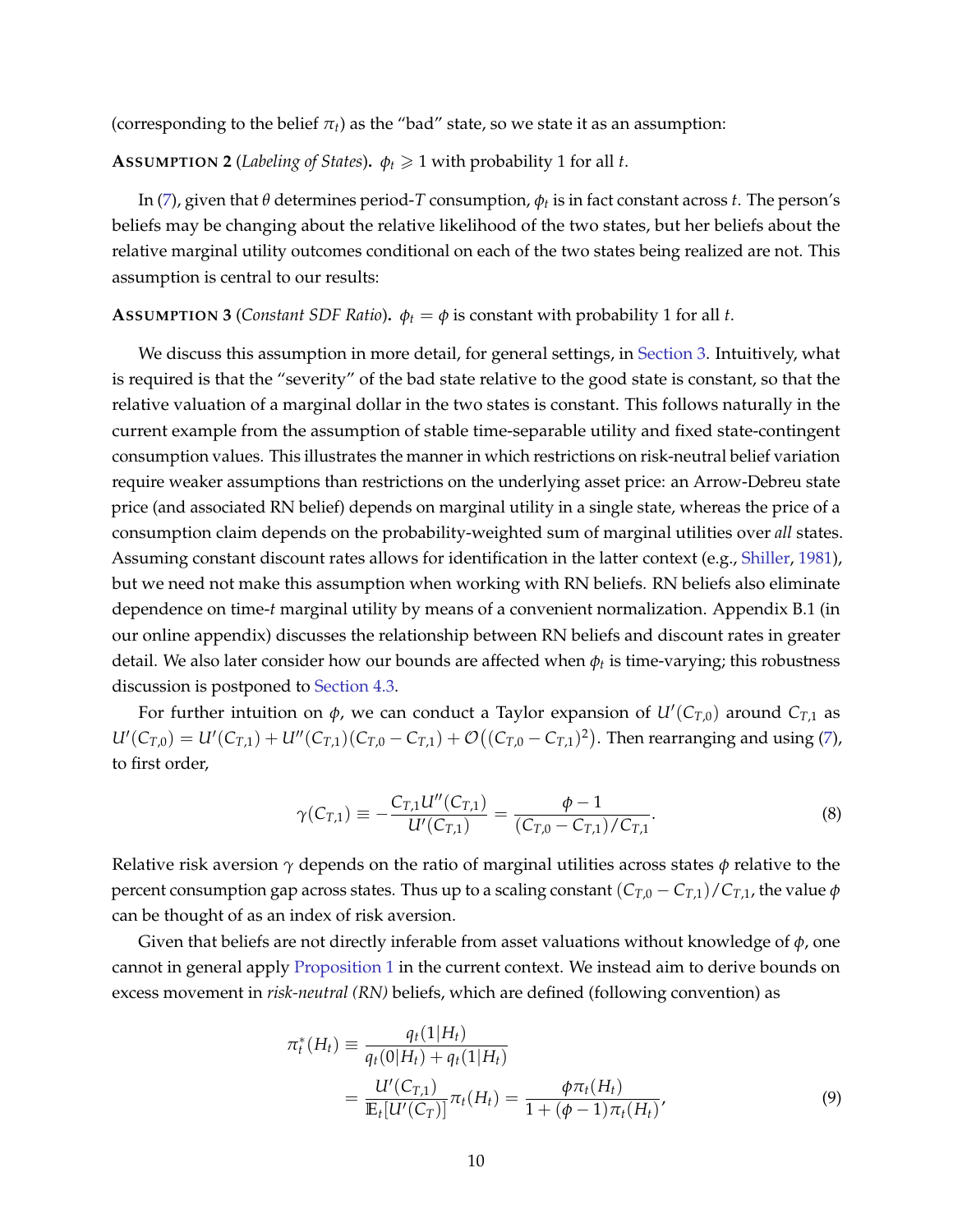with the second line following from [\(5\)](#page-9-0) and [\(7\)](#page-9-1). RN beliefs for  $\theta = 0$  can be similarly defined as  $\frac{q_t(0|H_t)}{q_t(0|H_t)+q_t(1|H_t)}=1-\pi_t^*$ , so the two states' RN beliefs are positive and sum to 1 by construction. Risk-neutral beliefs are so named because they can be interpreted as the subjective beliefs for a fictitious risk-neutral agent, as they coincide with actual subjective beliefs in the case that the person is risk-neutral. In general, they represent a pseudo-belief distribution, reflecting a combination of beliefs and risk preferences. Given  $\phi \geq 1$ , the bad-state RN belief  $\pi_t^*$  in general exceeds the  $\,$ person's subjective belief  $\pi_t$ : the person is willing to pay more than the actuarially fair value for a bad-state consumption claim given her high marginal utility in that state, and vice versa.

Returning to [Table 1,](#page-39-0) the sixth column provides RN beliefs for the three example DGPs under the calibration  $\phi = 3$ . The person has a prior of .25 in each DGP, so using [\(9\)](#page-10-0), the RN prior is  $\pi_0^* = .5$ . Intuitively, the person perceives state 0 as three times as likely as state 1, but values a marginal dollar in state 1 three times as much as in state 0, so  $q_t(0|H_t) = q_t(1|H_t)$  and  $\pi_0^* = .5$ .

One can also invert [\(9\)](#page-10-0) to solve for  $\pi_t$  as a function of  $\pi_t^*$  and  $\phi$ , the solution to which we denote by  $\pi_t(\pi_t^*, \phi)$ :

<span id="page-11-0"></span>
$$
\pi_t(\pi_t^*, \phi) = \frac{\pi_t^*}{\phi + (1 - \phi)\pi_t^*}.
$$
\n(10)

While  $\pi_t$  is a time-varying unobservable, [\(10\)](#page-11-0) clarifies that it can be represented as a function of the observable  $\pi_t^*$  and a single unknown parameter  $\phi$ .

We define the RN belief stream  $\bm{\pi}^*(H_t)$ , RN belief movement m $^*(\bm{\pi}^*)$ , RN initial uncertainty  $u_0^*(\pi^*)$ , and RN excess movement  $X^*(\pi^*)$  as in [Section 2.1,](#page-6-1) but with RN beliefs  $\pi_t^*$  in the place of physical beliefs *π<sup>t</sup>* . It will also be useful to define the *RN measure* as

<span id="page-11-1"></span>
$$
\mathbb{P}^*(H_T) \equiv \begin{cases} \mathbb{P}(H_T) \frac{\pi_0^*}{\pi_0} & \text{if } \pi_T(H_T) = 1 \\ \mathbb{P}(H_T) \frac{1 - \pi_0^*}{1 - \pi_0} & \text{if } \pi_T(H_T) = 0, \end{cases}
$$
(11)

where  $P(H_T)$  is the probability of observing history  $H_T$  under *DGP*. We show in [Section 3](#page-17-0) that [\(11\)](#page-11-1) follows from the usual definition of the RN measure in a general asset-pricing setting (see Lemma A.1 in Appendix A). For now, it suffices to think of **P**<sup>∗</sup> as representing the change of measure that adjusts the frequency of each path of signal realizations such that a person with RN beliefs has rational expectations: defining **E**<sup>∗</sup> [·] to be the expectation under **P**<sup>∗</sup> , we have from [\(11\)](#page-11-1) that

<span id="page-11-2"></span>
$$
\pi_t^*(H_t) = \mathbb{E}^*[\pi_{t+1}^*(H_{t+1})|H_t].
$$
\n(12)

RN beliefs are not well-calibrated under the physical measure; for instance, in the first example in [Table 1,](#page-39-0) the person has a RN prior of .5 but ends up with a belief of 1 only 25% of the time. Instead, the RN measure adjusts the weights on signal realizations to .375, .125, .125, and .375, respectively, so that the person ends up with a belief of 1 with 50% RN probability and is well-calibrated.

Given [\(12\)](#page-11-2), the expectation of movement of RN beliefs under the RN measure must equal RN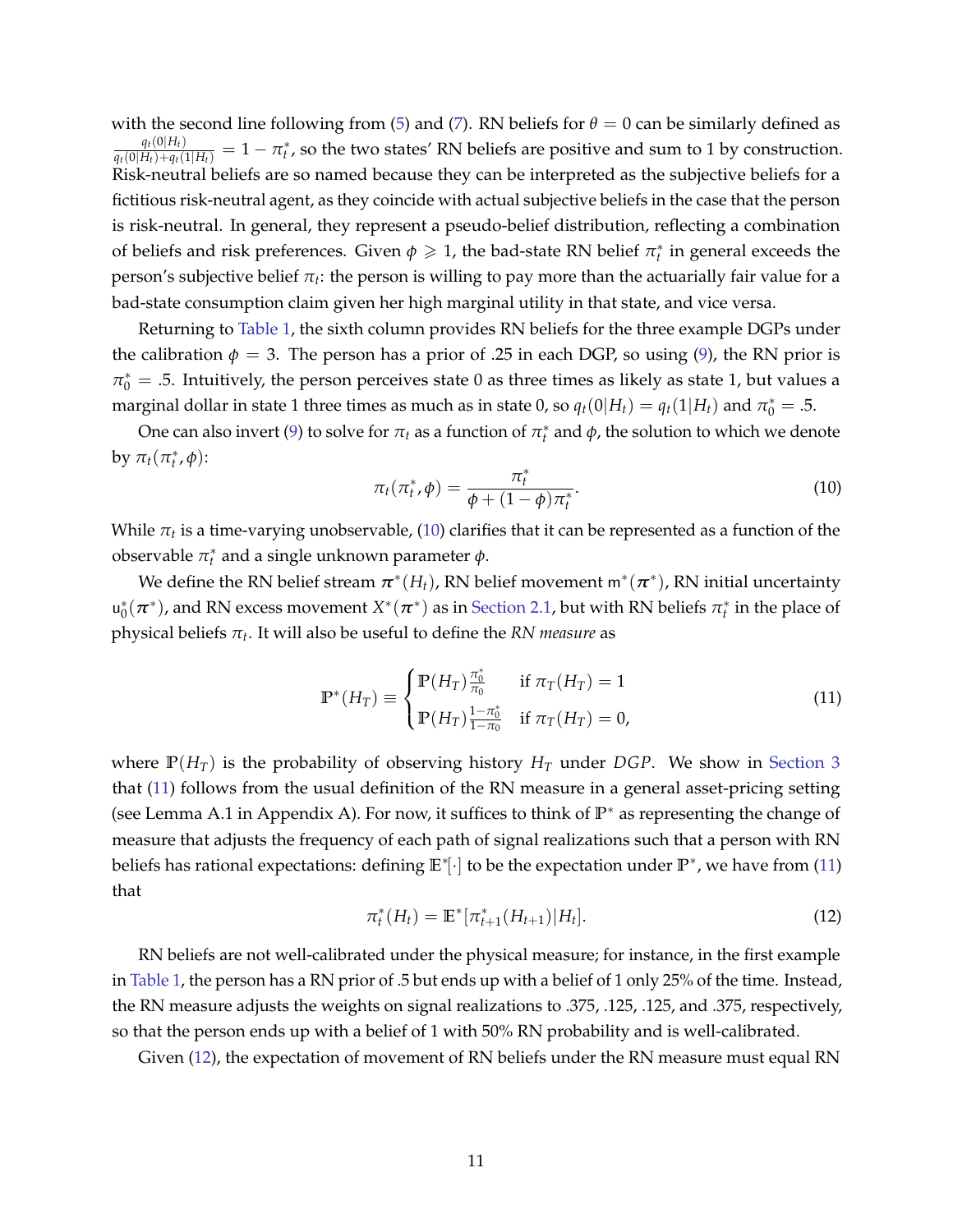initial uncertainty and therefore expected excess RN movement must be zero:

<span id="page-12-1"></span>
$$
\mathbb{E}^*[X^*] = 0. \tag{13}
$$

We wish to make statements similar to [Proposition 1,](#page-8-1) but applicable to the observable asset values. The fundamental challenge in doing so is twofold. First, asset values allow for the calculation of RN beliefs rather than physical beliefs; that is, we observe  $\pi_t^*$  rather than  $\pi_t$ , so we cannot construct **E**[*X*] in [equation \(4\).](#page-8-3) But second, the frequency of the observed RN belief streams used to construct expected excess movement is determined by the physical measure rather than the RN measure; that is, we cannot directly observe an empirical counterpart to **E**<sup>∗</sup> [*X* ∗ ] in [equation \(13\).](#page-12-1)

Instead, we can observe a counterpart to **E**[*X* ∗ ]. But the distortion in RN relative to subjective beliefs can cause RN movement to differ from RN initial uncertainty on average, so  $\mathbb{E}^*[X^*] \neq 0$ . Thus even with rational physical beliefs, one can observe, for example, what appears to be excess movement in RN beliefs implied by valuations. (The third example in [Table 1,](#page-39-0) discussed further below, is one such case.) So if we naïvely test for RE using [Proposition 1](#page-8-1) on observed RN (rather than actual) beliefs, we may spuriously conclude that beliefs are excessively volatile.

### <span id="page-12-0"></span>**2.3 Risk-Neutral Beliefs: Results**

We now proceed to derive theoretical bounds for  $\mathbb{E}[X^*]$  given a particular value of the unobservable parameter *ϕ*. For any observed value for **E**[*X* ∗ ], we can then place restrictions on the admissible values of  $\phi$  under the null of RE by inverting the bounds. We sketch derivations for our main results in the text, and full formal proofs for all results are provided in Appendix A.

### **Main Results**

To understand the object  $\mathbb{E}[X^*]$ , we start with a key observation using [\(11\)](#page-11-1):

<span id="page-12-4"></span><span id="page-12-3"></span>
$$
\mathbb{P}^*(H_T|\theta) = \mathbb{P}(H_T|\theta). \tag{14}
$$

Compared to the physical measure, the RN measure places higher likelihood of all signal histories resolving in state 1, but does so proportionally, so that likelihoods of signal histories *conditional on state 1* do not change.<sup>[9](#page-12-2)</sup> While this is implied directly by the definition [\(11\)](#page-11-1), it again applies under the usual definition of the RN measure in a general setting (see Lemma A.2 in Appendix A).

[Equation \(14\)](#page-12-3) implies that conditional expectations under the two respective measures are equal,  $\mathbb{E}^*[X^*|\theta] = \mathbb{E}[X^*|\theta]$ , which implies

$$
\mathbb{E}^*[X^*] = \pi_0^* \cdot \mathbb{E}^*[X^*|\theta = 1] + (1 - \pi_0^*) \cdot \mathbb{E}^*[X^*|\theta = 0]
$$
  
=  $\pi_0^* \cdot \mathbb{E}[X^*|\theta = 1] + (1 - \pi_0^*) \cdot \mathbb{E}[X^*|\theta = 0] = 0,$  (15)

<span id="page-12-2"></span><sup>&</sup>lt;sup>9</sup>For example, in the first DGP of [Table 1,](#page-39-0) the signal histories [*l*, *H*] and [*h*, *H*] that imply state 1 occur in the physical measure with probability .0625 and .1875 respectively, so that  $\mathbb{P}([l, H]|\theta = 1) = .25$ . In the RN measure, these are increased by a factor of  $\pi_0^*/\pi_0 = 2$  to .125 and .375, respectively. Consequently,  $\mathbb{P}^*([l,H]|\theta = 1)$  remains .25.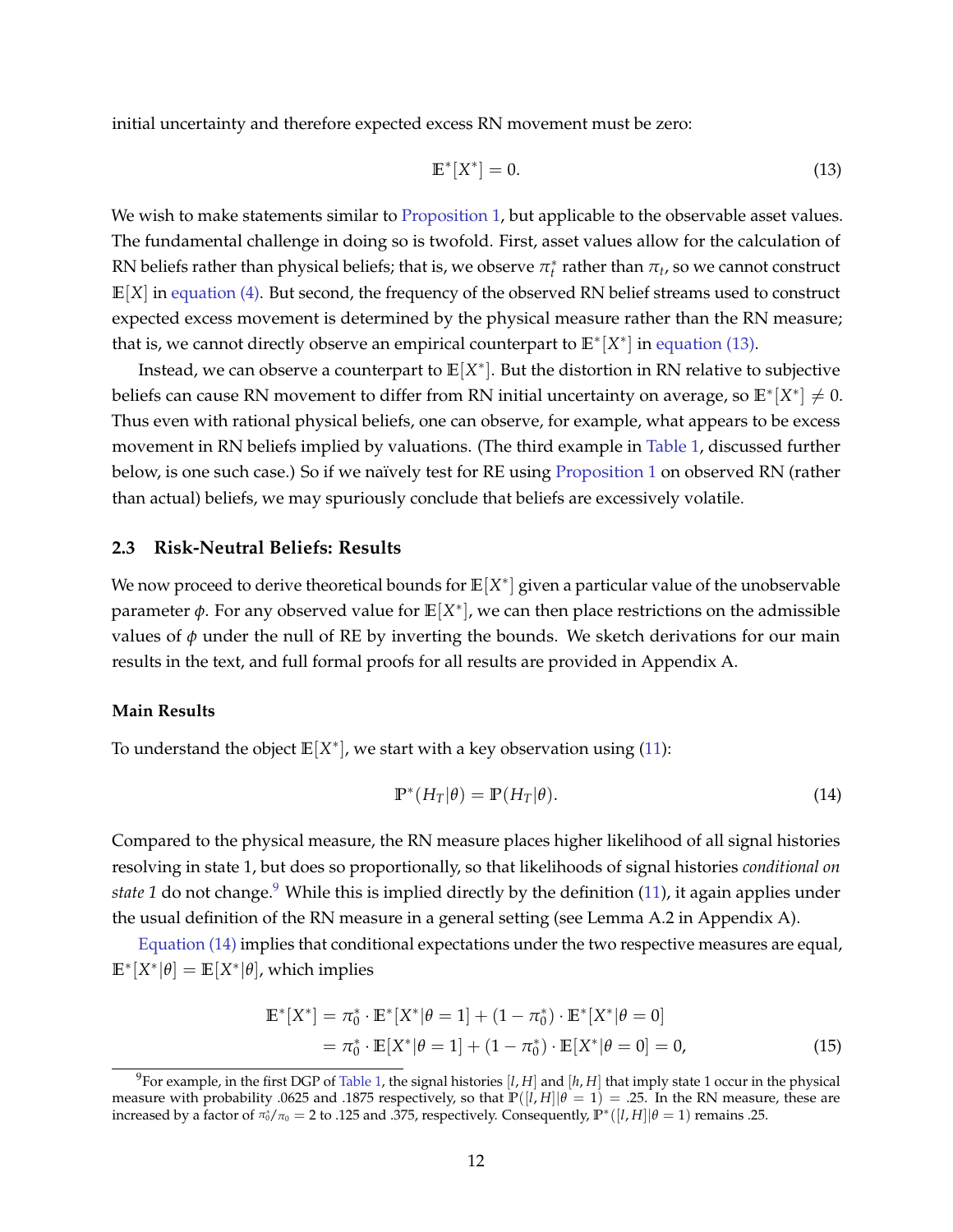where the last equality applies [\(13\)](#page-12-1). For **E**[X<sup>\*</sup>], it is useful to separate this expectation as in [\(15\)](#page-12-4):

$$
\mathbb{E}[X^*] = \pi_0 \cdot \mathbb{E}[X^* | \theta = 1] + (1 - \pi_0) \cdot \mathbb{E}[X^* | \theta = 0].
$$
 (16)

Finally, it will be helpful to define the difference in conditional expected *X* <sup>∗</sup> as

$$
\triangle \equiv \mathbb{E}[X^*|\theta = 0] - \mathbb{E}[X^*|\theta = 1]. \tag{17}
$$

As movement must always be positive, using [equation \(15\),](#page-12-4) $^{10}$  $^{10}$  $^{10}$  we have that

<span id="page-13-8"></span><span id="page-13-3"></span><span id="page-13-1"></span>
$$
\triangle \leqslant \pi_0^*.\tag{18}
$$

Combining [\(15\)](#page-12-4) and [\(16\)](#page-13-1), one can express **E**[*X* ∗ ] as follows. This expression in turn generates a set of bounds relating objects from observable asset valuations to the unobservable structural parameter *ϕ*. We assume throughout that [Assumptions 1](#page-7-2)[–3](#page-10-1) hold.

<span id="page-13-2"></span>**PROPOSITION 2.** *For any DGP,*

$$
\mathbb{E}[X^*] = (\pi_0^* - \pi_0)(\triangle)
$$
  
=  $(\pi_0^* - \frac{\pi_0^*}{\phi + (1 - \phi)\pi_0^*}) (\mathbb{E}[X^*|\theta = 0] - \mathbb{E}[X^*|\theta = 1]).$ 

<span id="page-13-4"></span>**PROPOSITION 3.** For any DGP and any value for  $\triangle$ ,

$$
\mathbb{E}[X^*] \leqslant (\pi_0^* - \pi_0)\pi_0^*.
$$

*Equivalently,*

$$
\mathbb{E}[X^*] \leqslant \left(1 - \frac{1}{\phi + (1 - \phi)\pi_0^*}\right) \pi_0^{*2}.\tag{19}
$$

<span id="page-13-6"></span>**COROLLARY 1.** *For any DGP and any values*  $\triangle$  *and*  $\phi$ *,* 

<span id="page-13-5"></span> $\mathbb{E}[X^*] \leq \pi_0^{*2}$ .

Additionally, if one is willing to make an assumption on the sign of  $\triangle$  (discussed shortly), the following stronger bound applies.

<span id="page-13-7"></span>**COROLLARY 2.** *If*  $\mathbb{E}[X^*|\theta = 0] \leq \mathbb{E}[X^*|\theta = 1]$ , for any DGP and any value for  $\phi$ ,

$$
\mathbb{E}[X^*] \leq 0.
$$

[Proposition 2](#page-13-2) shows that the expectation of RN excess movement  $\mathbb{E}[X^*]$  is equal to the product

<span id="page-13-0"></span><sup>&</sup>lt;sup>10</sup>[Equation \(15\)](#page-12-4) can be rewritten as  $\pi_0^* \cdot \mathbb{E}[\mathsf{m}^*|\theta = 1] + (1 - \pi_0^*) \cdot \mathbb{E}[\mathsf{m}^*|\theta = 0] = \pi_0^*(1 - \pi_0^*)$ . Thus, fixing  $\pi_0^*$ ,  $\mathbb{E}[\mathsf{m}^*|\hat{\theta}=0]$  decreases monotonically in  $\mathbb{E}[\mathsf{m}^*|\hat{\theta}=1]$ . Given that  $\mathbb{E}[\mathsf{m}^*|\theta=1]\geqslant 0$ ,  $\mathbb{E}[\mathsf{m}^*|\theta=0]$  must be bounded above by  $\pi_0^*$ . Therefore,  $\triangle$ , which can be rewritten as  $\mathbb{E}[\mathbf{m}^*|\theta=0]-\mathbb{E}[\mathbf{m}^*|\theta=1]$ , must be bounded above by  $\pi_0^*$ .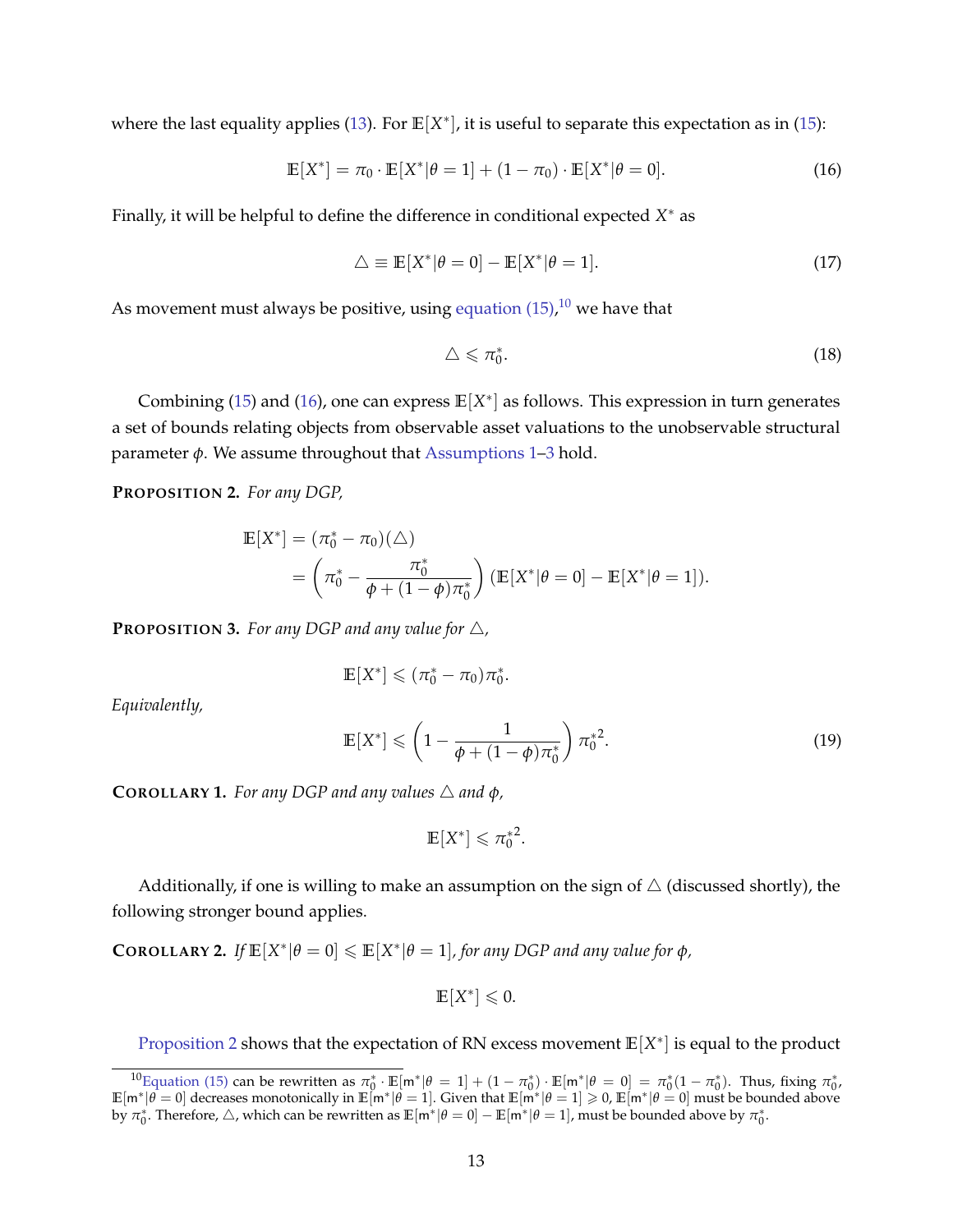of  $\pi_0^* - \pi_0$  and  $\triangle \equiv \mathbb{E}[X^*|\theta=0] - \mathbb{E}[X^*|\theta=1]$ . Note that if  $\phi=1$ , then  $\pi_0^* = \pi_0$  and therefore  $\mathbb{E}[X^*]=0$ . As  $\phi$  rises,  $\pi_0$  drops further below  $\pi_0^*$  and  $\mathbb{E}[X^*]$  deviates from 0: the greater is risk aversion, the more one can observe excess RN movement differ from zero on average under RE. The size of this deviation, and whether it is positive or negative, depends on  $\triangle$ . In other words, all DGPs with the same  $\triangle$  will produce the same level of  $\mathbb{E}[X^*]$  for a given  $\phi$ .

Regardless of the signal distribution,  $\triangle$  is bounded above as in [\(18\)](#page-13-3). Plugging this into [Proposi](#page-13-2)[tion 2](#page-13-2) yields [Proposition 3.](#page-13-4) The version of the bound expressed in [\(19\)](#page-13-5) is one of our main results. It gives a bound for  $\mathbb{E}[X^*]$  as a function of  $\pi^*_0$  and  $\phi$ , regardless of  $\triangle$ . Equivalently, it relates the unobserved structural parameter *ϕ*, which corresponds to the slope of the SDF across the two states as in [\(6\)](#page-9-2), to a set of observable values. Under risk neutrality ( $\phi = 1$ ), this upper bound becomes zero, following [Proposition 1.](#page-8-1) But this bound is otherwise positive, and the *admissible excess movement* in RN beliefs given by the right side of the inequality increases monotonically in *ϕ*. Movement in RN beliefs must still correspond on average to the agent learning something about the true terminal state, but the bias in RN beliefs relative to subjective beliefs induced by risk aversion allows for positive excess movement in those observed beliefs under RE. This result thus formalizes a more general notion of the admissible amount of belief volatility under rationality, this time as an increasing function of risk aversion across the two states.

The bound in [Proposition 3](#page-13-4) is very conservative, as it implicitly holds under a "worst-case" DGP with an extreme value for  $\triangle$ . Higher RN priors yield more "room" for downward belief movement, so the worst case  $\triangle = \pi_0^*$  rises monotonically. For  $\phi > 1$ , this generates asymmetry in the bound around  $\pi_0^* = .5$ , as lower values of  $\pi_0^*$  generally yield a lower upper bound for  $\mathbb{E}[X^*].^{11}$  $\mathbb{E}[X^*].^{11}$  $\mathbb{E}[X^*].^{11}$ But the bound in [\(19\)](#page-13-5) is also non-monotonic in  $\pi_0^*$  for  $1 < \phi < \infty$  (in particular for  $\pi_0^* > 0.5$ ): for a given  $\phi$ , the first term  $\pi_0^* - \pi_0$  does not rise monotonically, exerting a countervailing force relative to the monotonic increase in the second term  $\pi_0^{*,12}$  $\pi_0^{*,12}$  $\pi_0^{*,12}$ 

While the bound in [Proposition 3](#page-13-4) maps between observed values and the slope of the SDF required to rationalize those values, the fact that RN beliefs are bounded between 0 and 1 by construction implies that the bound is well-defined even for infinitely large risk aversion: there is only so far that RN beliefs can be distorted relative to subjective beliefs. Taking  $\phi \to \infty$  in [\(19\)](#page-13-5) yields [Corollary 1,](#page-13-6) which provides our most conservative bound for  $\mathbb{E}[X^*].$  In the limit as  $\phi \to \infty$ ,  $π_0 \to 0$  for any  $π_0^*$ , so  $π_0^* - π_0 \to π_0^*$  and the bound in [Proposition 3](#page-13-4) approaches  $π_0^{*2}$ . That is,  $\mathbb{E}[X^*] > \pi_0^{*2}$  simply cannot be rationalized under RE given constant  $\phi$ . For low  $\pi_0^*$ , this bound again does not allow large positive  $\mathbb{E}[X^*].$  For example, if  $\pi_0 = .2$ , RN excess movement can only rise to .04, regardless of *ϕ* or the DGP. That is, even arbitrarily high risk aversion does not allow for large amounts of excess movement in RN beliefs implied by asset valuations.

Taken together, [Proposition 3](#page-13-4) and [Corollary 1](#page-13-6) characterize the maximal admissible excess movement in RN beliefs as a function of  $\phi$  for any RN prior. [Figure 1](#page-43-0) provides a graphical illustration of these bounds. Starting from the bottom of the chart, the thick purple line corresponds

<span id="page-14-0"></span><sup>&</sup>lt;sup>11</sup>For example, with  $\pi_0^* = .2$  and  $\phi = 2$ , [\(19\)](#page-13-5) gives  $\mathbb{E}[X^*] \le .018$ . This implies the maximal expected RN movement,  $\max \mathbb{E}[\mathsf{m}^*]=0.178$ , is barely above  $\mathbb{E}[\mathsf{m}]=0.16$  for physical beliefs in the analogous case with  $\pi_0=2.2$ 

<span id="page-14-1"></span><sup>&</sup>lt;sup>12</sup>For example, take  $φ = 3$ . If  $π_0^* = .5$ , then  $π_0 = .25$  and  $π_0^* - π_0 = .25$ . But when  $π_0^* = .99$ ,  $π_0^* - π_0 = .02$ .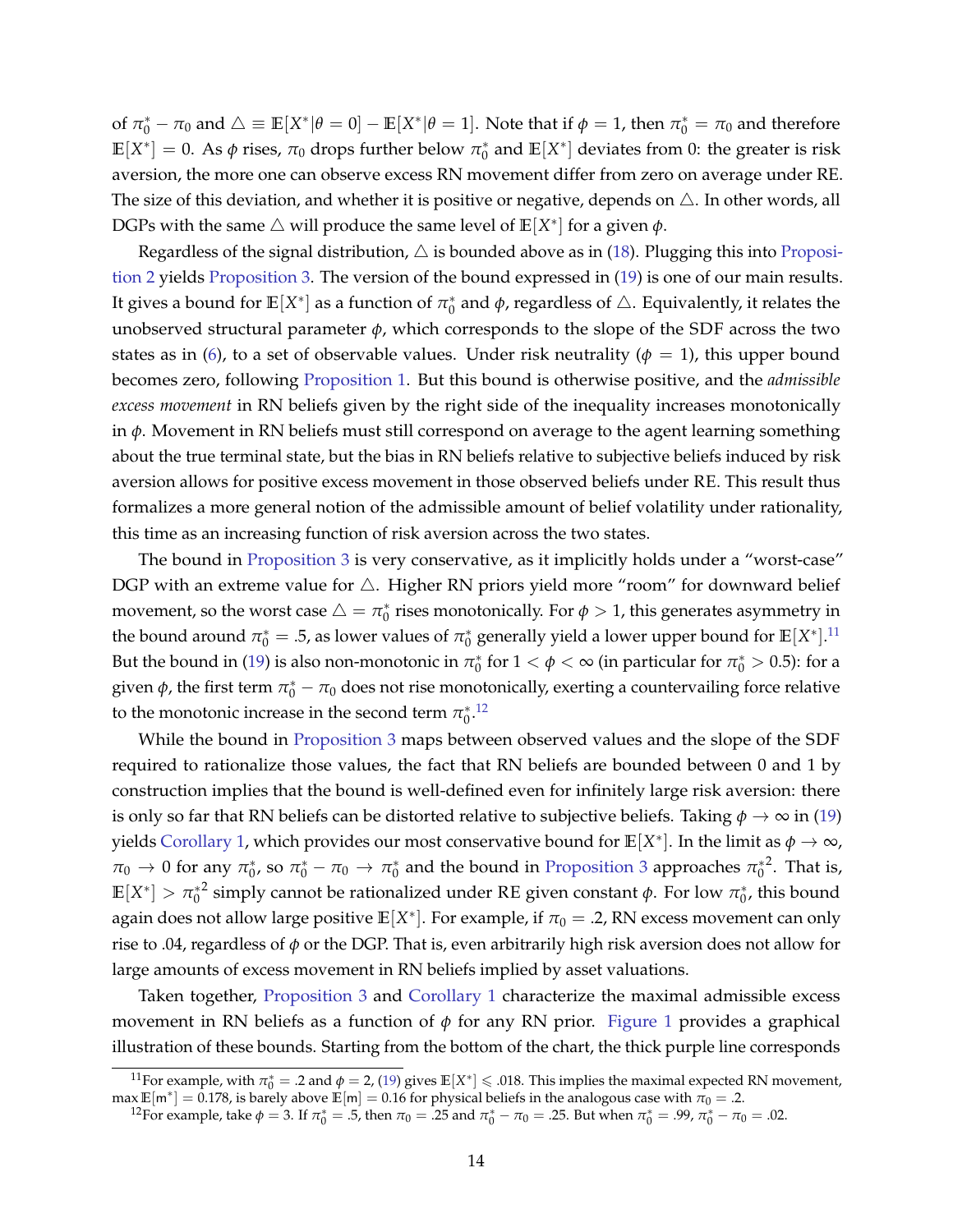to the bound for  $\phi = 1$ : in this case,  $\mathbb{E}[X^*] = \mathbb{E}[X] = 0$  regardless of the prior or DGP, from [Proposition 1.](#page-8-1) The thin dashed gray lines correspond to arbitrarily selected DGPs in the case of  $\phi = 3$ . While there can be positive RN excess movement, this is not necessarily the case for all possible DGPs. Taking the envelope over all of these processes for  $\phi = 3$  yields the bound from [Proposition 3,](#page-13-4) which is shown in the thick blue line. It is asymmetric around 0.5 as well as non-monotonic, as described above. Finally, the thick red line shows the bound for the limiting case  $\phi \to \infty$ , which is equal to the squared RN prior from [Corollary 1.](#page-13-6)

Finally, when  $\triangle < 0$ ,  $\mathbb{E}[X^*]$  is decreasing in  $\phi$  and therefore  $\mathbb{E}[X^*] < 0$  for any  $\phi > 1$ . Consequently, as formalized in [Corollary 2,](#page-13-7) the highest excess movement is  $\mathbb{E}[X^*]=0$ .

The above conclusions can also be seen in the examples in [Table 1.](#page-39-0) For the first example, the RN prior is .5 and the signals are symmetric, so that  $\triangle = 0$  and  $\mathbb{E}[X^*] = 0$ . For the second example, the DGP is asymmetric with large movements upwards, so that expected movement conditional on  $\theta = 1$  is large (.405) compared to  $\theta = 0$  (.095), so that  $\triangle$  is negative (-.31) and therefore  $\mathbb{E}[X^*]$  is negative. The converse occurs in the third example, which is asymmetric in the opposite way and therefore leads to  $\triangle = -0.31$ . These examples point to the relationship of  $\pi_0^*$  and the DGP with the sign of  $\triangle$ . We now study this relationship in more detail.

#### **What Determines** △**?**

[Proposition 2](#page-13-2) tells us that the deviation of  $\mathbb{E}[X^*]$  from 0 depends on the product of  $\pi_0^* - \pi_0$  and  $\triangle \equiv \mathbb{E}[X^*|\theta=0]-\mathbb{E}[X^*|\theta=1].$  The difference  $\pi_0^* - \pi_0$  is always positive (strictly positive, for *ϕ* > 1) and increases in *ϕ*. But how is the sign and magnitude of △ related to the RN prior and DGP? To answer this question, we provide two theoretical results and briefly summarize a set of numerical simulations discussed in detail in Appendix B.2.

First, given the arbitrary labeling of the two states, there is no reason to expect under RE that  $\triangle$ should take a particular sign:

# <span id="page-15-0"></span>**PROPOSITION 4.** *Fixing ϕ, for every RN prior and DGP that leads to a given* △*, there exists a different RN prior and DGP that leads to*  $-\triangle$ *.*

Intuitively, for any  $\pi_0^*$  and DGP with some  $\triangle$ , the RN prior  $1-\pi_0^*$  with the "reversed" DGP will necessarily lead to −△. Consequently, there is no reason to assume that **E**[*X* ∗ ] is more likely than not to be positive given  $\phi > 1$  under RE.

Next, we summarize a set of numerical simulations for a large family of DGPs as described in Appendix B.2. The results there suggest some intuitive comparative statics. First, when the DGP changes such that downward movements become larger, expected RN movement conditional on state 0 rises, so that  $\triangle$  rises and  $\mathbb{E}[X^*]$  rises. Second, when upward movements become larger, the opposite occurs and  $\mathbb{E}[X^*]$  falls. Third, as  $\pi_0^*$  rises,  $\triangle$  rises. Intuitively, a higher  $\pi_0^*$  allows more movement potential toward state 0 (and less toward state 1), so that expected movement given state 0 rises (and movement given state 1 falls), leading to a higher  $\triangle$ . For example, when the DGP is symmetric,  $\triangle < 0$  if  $\pi_0^* < .5$ ,  $\triangle = 0$  if  $\pi_0^* = .5$ , and  $\triangle > 0$  if  $\pi_0^* > .5$ . Combining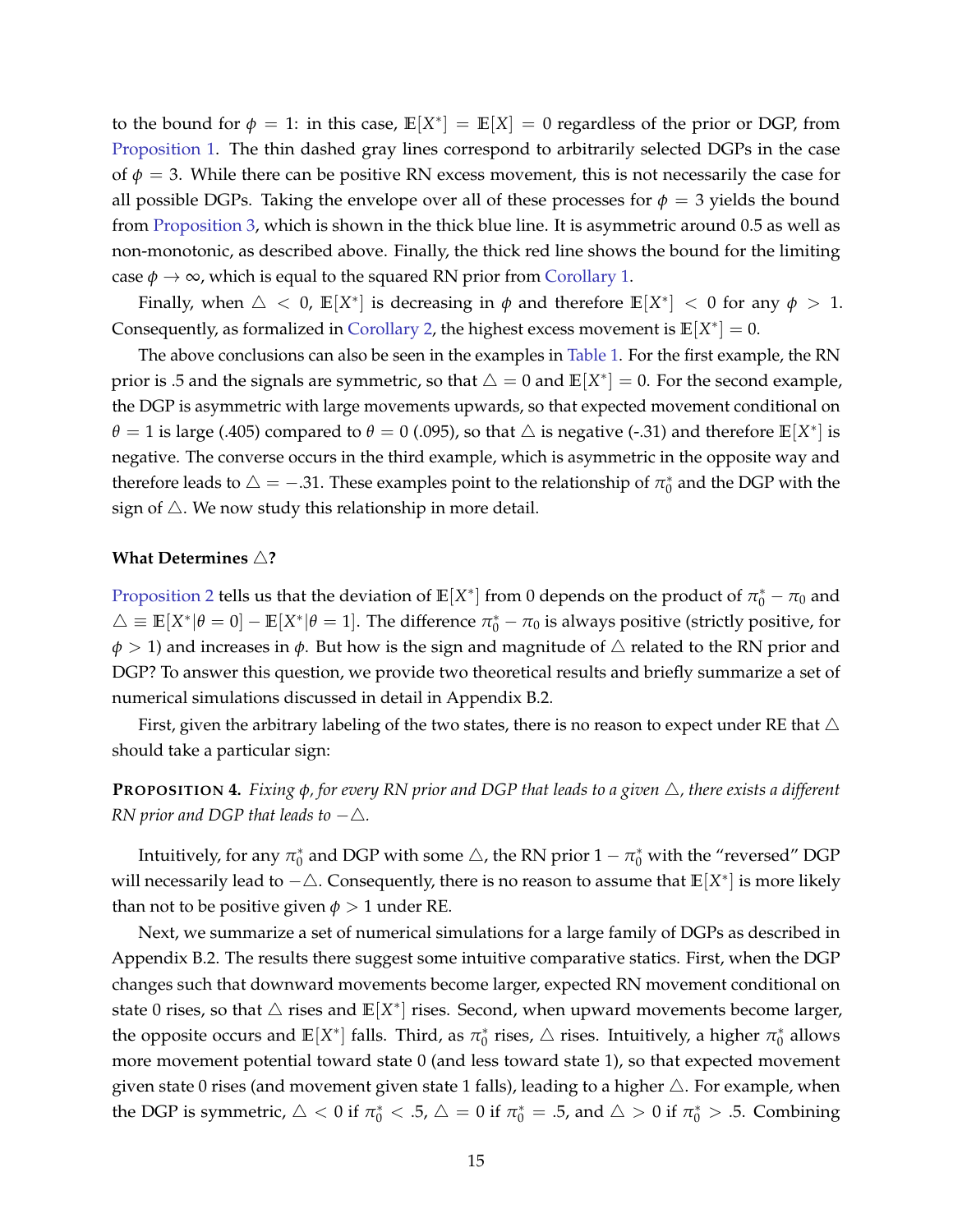these statements suggests that, for example, low  $\pi_0^*$  should lead to a negative  $\triangle$  unless the DGP is extremely asymmetric.<sup>[13](#page-16-0)</sup> And as we show later, the empirical DGPs in our setting appear largely symmetric, so that we estimate  $\triangle < 0$  for  $\pi^*_0 < .5$ .

These results also suggest that extreme values of  $\triangle$  only occur in highly asymmetric DGPs where movements in one direction are large and movements in the other direction are tiny. In fact, our upper bound is attainable (in the limit) given the most asymmetric DGP possible:

<span id="page-16-4"></span>**PROPOSITION 5.** *There exists a sequence of DGPs, indexed by T, for which* **E**[*X* ∗ ] *approaches the bound in [Proposition 3](#page-13-4) as T*  $\to$   $\infty$ *. For each DGP in this sequence, downward movements (* $\pi^*_{t+1} < \pi^*_t$ *) are resolving*  $(\pi^*_{t+1}=0)$  and thus as large as possible, while upward movements are small  $(\pi^*_{t+1}-\pi^*_t\to 0$  as  $T\to\infty$ ). *Meanwhile, the bound holds with strict inequality for any*  $T < \infty$  *as long as*  $\phi > 1$  *and*  $\pi_0^* \in (0,1)$ *.* 

One implication of this result is that the bound in [Proposition 3](#page-13-4) is approximately tight, as one can construct a DGP for which **E**[*X* ∗ ] is close to the bound for large *T*. Perhaps more important, though, is that it points to the bound's conservatism: it holds under a somewhat perverse DGP that can be thought of as a "rare bonanzas" process, where with small probability the person receives news that the bad state ( $\theta = 1$ ) will not be realized (so  $\pi^*_{t+1} = 0$ ), and otherwise there is mostly uninformative bad news that increases  $\pi^*_{t+1}$  slightly. More reasonable DGPs, or  $T\ll\infty$ , will give lower **E**[*X* ∗ ]. That said, the conservative bound has the advantage of being very simple and not requiring any estimation of  $\triangle$ . And as we show below, empirical excess movement is in fact so high that even these conservative bounds are often violated for reasonable values of *ϕ*.

#### **What Generates Bound Violations?**

We have assumed throughout that [Assumption 1](#page-7-2) holds, which in general requires both a correct subjective prior  $\pi_0 = \mathbb{P}_0(\theta = 1)$  and rational updating using the true signal distribution *DGP*(*s<sup>t</sup>* | *θ*, *Ht*−1) as the likelihood. One natural question is whether an incorrect prior by itself can generate violations of the upper bound for excess RN movement, or whether excessive movement in general requires incorrect updating.<sup>[14](#page-16-1)</sup> The following proposition, which is straightforward to show, makes clear that the latter is likely to be necessary for a violation of the bound.

<span id="page-16-3"></span>**PROPOSITION 6.** *Assume that [Assumptions 2–](#page-10-2)[3](#page-10-1) continue to hold. In place of [Assumption 1,](#page-7-2) however, assume that the person has an incorrect prior,*  $\pi_0 \neq \mathbb{P}_0(\theta = 1)$ *, but updates correctly, in the sense that*  $\pi_t(H_t) \propto \pi_{t-1}(H_{t-1}) DGP(s_t | \theta = 1, H_{t-1})$ . Define  $\check{\phi} \equiv \phi L$ , where the person's  $\phi$  is as in [\(6\)](#page-9-2) and where  $L \equiv \frac{\pi_0/(1-\pi_0)}{\mathbb{P}_0(\theta=1)/(1-\mathbb{P}_0(\theta=1))}$  *indexes the prior belief distortion, with*  $0 < L < \infty$ *. Then:* 

<span id="page-16-2"></span>*(i)* For all  $H_t$ , the person's RN beliefs  $\pi_t^*$  are equivalent to the RN beliefs of a fictitious agent whose *physical beliefs* {*π*ˇ*t*} *satisfy [Assumption 1](#page-7-2) but who has ϕ*ˇ *in place of ϕ.*

<span id="page-16-0"></span><sup>&</sup>lt;sup>13</sup>For example, in the large class of DGPs we simulate, only 2% of DGPs have a positive  $\triangle$  when  $\pi_0^* < .25$ . For  $\pi_0^* < .5$ , it is 11%. When  $\pi_0^*$  is low, the only DGPs in which  $\triangle > 0$  are asymmetric and extreme. For example, when  $\pi_0^* = .25$ ,  $\triangle > 0$  only occurs if the likelihood ratio of the downward signals is at least two times the likelihood ratio of the upward signals. Thus [Corollary 2](#page-13-7) (which requires  $\triangle < 0$ ) appears likely to be applicable for low values of  $\pi_0^*$ .

<span id="page-16-1"></span> $14$ One might think that the distinction between the person's prior and likelihood is artificial both formally and empirically, but we think the result here nonetheless helps clarify what kinds of belief streams violate the bounds.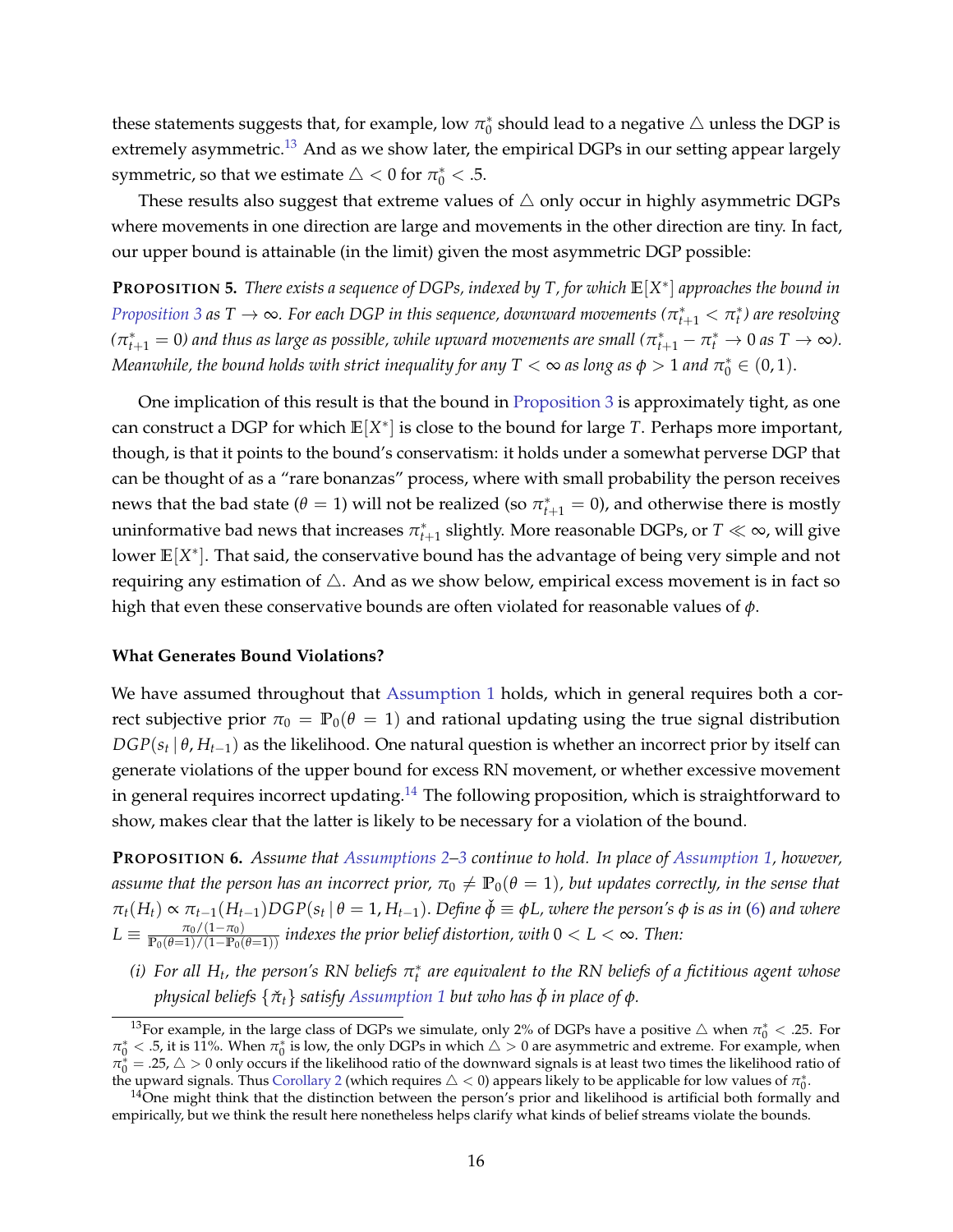- <span id="page-17-1"></span>(*ii*) If  $\check{\phi} \geq 1$ , then the restrictions on  $\mathbb{E}[X^*]$  above [\(Propositions 2](#page-13-2)[–3,](#page-13-4) [Corollaries 1–](#page-13-6)[2\)](#page-13-7) continue to hold,  $w$ ith  $\check{\phi}$  in place of  $\phi$  and  $\check{\pi}_0$  in place of  $\pi_0$ . In particular, one cannot in this case have  $\mathbb{E}[X^*]>\pi_0^{*2}.$
- <span id="page-17-2"></span>(*iii*) If  $\check{\phi}$  < 1 so that  $\pi_0^*$  <  $\mathbb{P}_0(\theta = 1) = \check{\pi}_0$ , then [Proposition 2](#page-13-2) continues to hold, but the bound in *[Proposition 3](#page-13-4) becomes*  $\mathbb{E}[X^*] \leq (\check{\pi}_0 - \pi_0^*)(1 - \pi_0^*)$ , and [Corollary 1](#page-13-6) becomes  $\mathbb{E}[X^*] \leq (1 - \pi_0^*)^2$ . *Thus regardless of*  $\check{\phi}$ *, it must be the case that*  $\mathbb{E}[X^*] \leqslant \max(\pi_0^{*2}, (1 - \pi_0^{*})^2)$ .

Part [\(i\)](#page-16-2) formalizes that risk aversion is isomorphic to an incorrect prior, in that both have the same effect on  $\pi_t^*$  relative to the true  $\mathbb{P}_t(\theta = 1)$ . Thus with a suitably altered value of  $\phi$ , the bounds generally cover the case of an incorrect prior, as in part [\(ii\).](#page-17-1) The only case in which this argument requires slight amendment is when the prior is so downwardly distorted that  $\pi_0^* < \mathbb{P}_0(\theta = 1)$ . Even in this case, though, a slightly altered version of [Corollary 1](#page-13-6) still applies, as in part [\(iii\).](#page-17-2) An incorrect prior acts as a one-time belief distortion; while reverting to the correct belief in this case does require some excess movement, this is generally not sufficient for a full violation of the bound in [Proposition 3.](#page-13-4) In general, then, incorrect updating behavior must be present in such a violation, and the restriction imposed by our bound implies that this incorrect updating behavior necessarily entails excessive volatility in beliefs relative to the degree of uncertainty resolution over time.

# <span id="page-17-0"></span>**3. Generalized Theoretical Results for Equilibrium Asset Prices**

While the setting considered in the previous section is useful for providing intuition, it is also artificial: one cannot obtain a single person's valuation of Arrow-Debreu claims in observational data alone; there are more than two possible states; and the realized state determines more than just consumption. We thus now consider a general many-state framework for equilibrium asset prices and show how our results extend to this case. We first set up the framework and define notation [\(Section 3.1\)](#page-17-3), then discuss the main assumption used to derive our bounds [\(Section 3.2\)](#page-20-0), and finally describe how our results apply in this case [\(Section 3.3\)](#page-22-0). This generalized setting will also allow us to more thoroughly consider the robustness and interpretation of our results, as we do in [Section 4.](#page-23-0)

### <span id="page-17-3"></span>**3.1 Setup and Notation**

#### **Preliminaries: Probability Space, Prices, and Risk-Neutral Probabilities**

Time is again indexed by  $t \in \{0, 1, 2, ...\}$ , and we consider a discrete probability space  $(\Omega, \mathcal{F}, \mathbb{P})$ with filtration  $\{H_t\}$ .<sup>[15](#page-17-4)</sup> A realization of the elementary state is denoted by  $\omega \in \Omega$ . To make our results empirically implementable, we will be concerned with the ex-dividend value of the market index,  $V_t^m: \Omega \to \mathbb{R}_+$ , on some option expiration date *T*. (We will later extend the notation to allow for multiple option expiration dates.) A European call option on the index with strike price *K* has date-*T* payoff  $(V_T^m - K)^+$  = max $(V_T^m - K, 0)$ , and its time-*t* price is  $q_{t,K}^m$ . Assume without loss of

<span id="page-17-4"></span> $15$ We could extend to continuous state spaces with additional technicalities, but do not do so given that empirical implementation requires discretization and that our results are better understood for probabilities than densities. We note as well that objects analogous to those in [Section 2](#page-6-0) are given the same denotation in this section.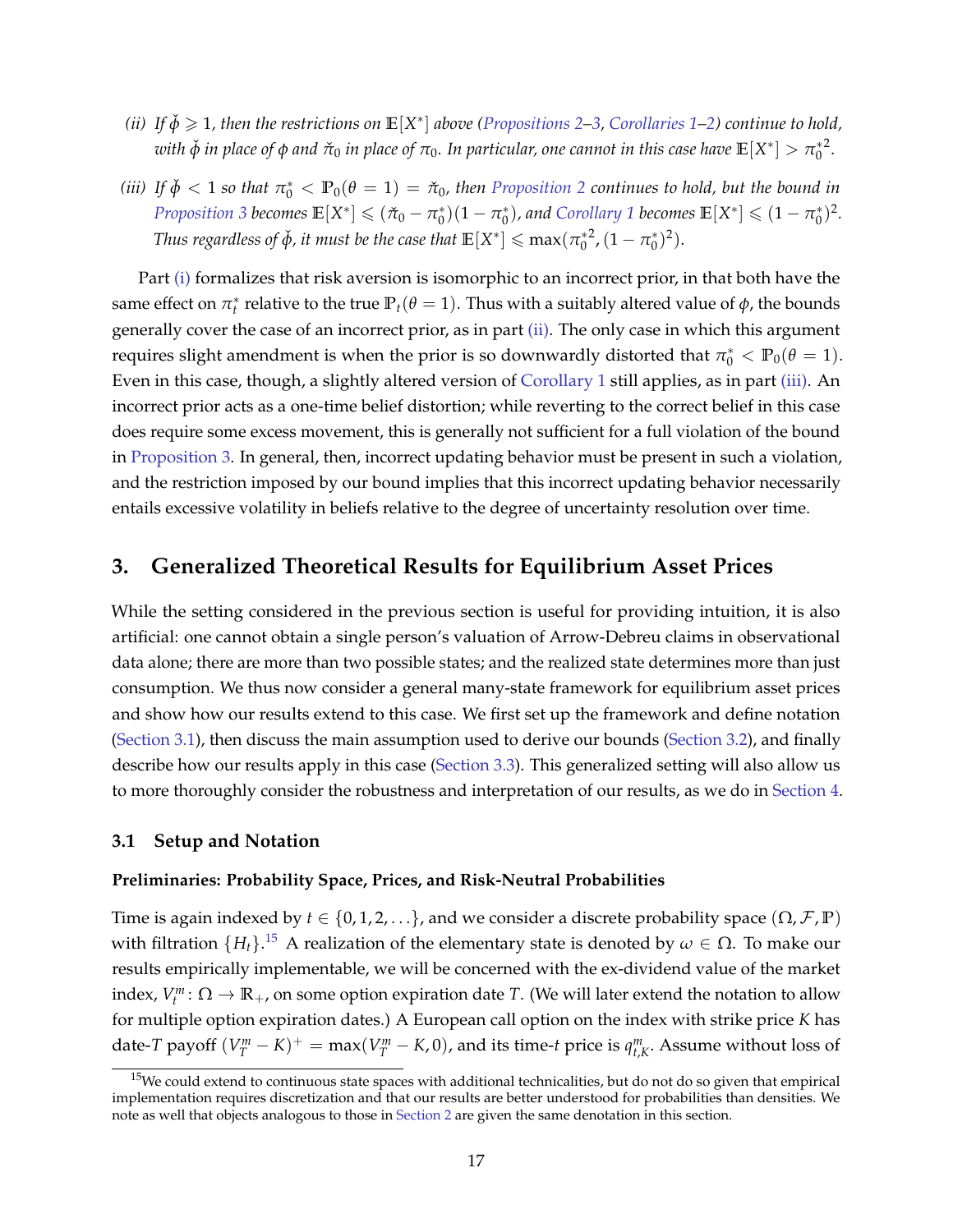generality that these option prices are observable for some set of strike prices  $K \subseteq \mathbb{R}_+$  beginning at date 0. Assuming the absence of arbitrage, there exists a strictly positive *stochastic discount factor* (SDF)  $M_{t,T}$  such that option prices satisfy  $q_{t,K}^m = \mathbb{E}_t[M_{t,T}(V_T^m - K)^+]$ , where  $\mathbb{E}_t[\cdot] \equiv \mathbb{E}^{\mathbb{P}}[\cdot | H_t]$ .

Option prices will be of interest for inferring a distribution over the change in value of the market index from 0 to *T* (rather than consumption, for which options are not directly traded). We say that *return state*  $\theta \in \Theta \subset \mathbb{R}_+$  is realized for the market as of date T if  $R_T^m \equiv V_T^m/V_0^m = \theta$ . The measure  $\mathbb{P}:\mathcal{F} \to [0,1]$  governs the *objective* or *physical* probabilities of these return states. In this general case, the *risk-neutral (RN) measure* is defined by the change of measure

<span id="page-18-3"></span><span id="page-18-2"></span>
$$
\left. \frac{d\mathbb{P}^*}{d\mathbb{P}} \right|_{H_t} = \frac{M_{t,T}}{\mathbb{E}_t[M_{t,T}]'},
$$
\n(20)

and expectations under **P**<sup>∗</sup> are denoted by **E**<sup>∗</sup> [·]. [16](#page-18-0) Using this definition of **P**<sup>∗</sup> , the RN probability of return state *θ* is

$$
\mathbb{P}_t^*(R_T^m = \theta) = \frac{\mathbb{E}_t[M_{t,T} \mid R_T^m = \theta]}{\mathbb{E}_t[M_{t,T}]} \mathbb{P}_t(R_T^m = \theta).
$$
\n(21)

The RN pricing equation  $q^m_{t,K} = \mathbb{E}^*_t[(V^m_T - K)^+] / R^f_t$  $t_{t,T}$  (see [footnote 16\)](#page-18-0) can be used to show that the date-*t* option prices  $\{q_{t,K}^m\}_{K \in \mathcal{K}}$  reveal the set of RN probabilities  $\{\mathbb{P}_t^*(R_T^m = \theta)\}_{\theta \in \Theta}$ . Assume that the set of return states  $\Theta$  is ordered such that  $\theta_1 < \theta_2 < \cdots < \theta_J$ , and assume for notational simplicity that the set of traded option strikes  $K$  coincides with the set of possible date- $T$  index values (i.e.,  $\mathcal{K} = \{K_j\}_{j=1,...,J}$ , with  $K_j = V_0^m \theta_j$ ). We can then back out RN probabilities from option prices as follows:

<span id="page-18-4"></span>
$$
\mathbb{P}_t^*(R_T^m = \theta_j) = R_{t,T}^f \left[ \frac{q_{t,K_{j+1}}^m - q_{t,K_j}^m}{K_{j+1} - K_j} - \frac{q_{t,K_j}^m - q_{t,K_{j-1}}^m}{K_j - K_{j-1}} \right].
$$
 (22)

See Appendix A.2 for a derivation of this result, which follows directly from a discrete-state application of the classic result of [Breeden and Litzenberger](#page-37-10)  $(1978)$ .<sup>[17](#page-18-1)</sup>

#### **Beliefs**

Aside from assuming no arbitrage, we have not yet taken a stance on the market structure or subjective beliefs underlying prices and RN probabilities. We could in principle pursue a strict mapping from [Section 2](#page-6-0) to the current case, by assuming a setting in which all individual traders in the economy have common beliefs satisfying RE with respect to the return state. The assumptions required to generate such an equilibrium are well studied in the literature on information and asset

<span id="page-18-0"></span><sup>&</sup>lt;sup>16</sup>Since  $\text{Price}_t = \mathbb{E}_t[M_{t,T}\text{Payoff}_T]$  for any asset,  $R_{t,T}^f = \mathbb{E}_t[M_{t,T}]^{-1}$ , where  $R_{t}^f$  $t_{t,T}$  is the gross risk-free rate corresponding to an asset with payoff 1 at *T*. One can thus rewrite  $\text{Price}_t = \mathbb{E}_t^*[\text{Payoff}_T] / R_t^f$  $t_{t,T}$ , so  $\mathbb{P}^*$  incorporates the risk adjustment needed to discount *T*-payoffs at the risk-free rate from *t* to *T*. This definition of **P**<sup>∗</sup> is sometimes referred to as the *T*-forward measure (e.g., [Jamshidian,](#page-38-16) [1989,](#page-38-16) [Qin and Linetsky,](#page-38-17) [2017\)](#page-38-17).

<span id="page-18-1"></span><sup>&</sup>lt;sup>17</sup>As can be seen from the result, K need not coincide with  $V_0^m \times \Theta$  to back out  $\mathbb{P}_t^*(R_T^m = \theta_j)$ , as strikes at (near)  $V_0^m \theta_{j-1}$ ,  $V_0^m \theta_j$ , and  $V_0^m \theta_{j+1}$  are sufficient for exact (approximate) measurement.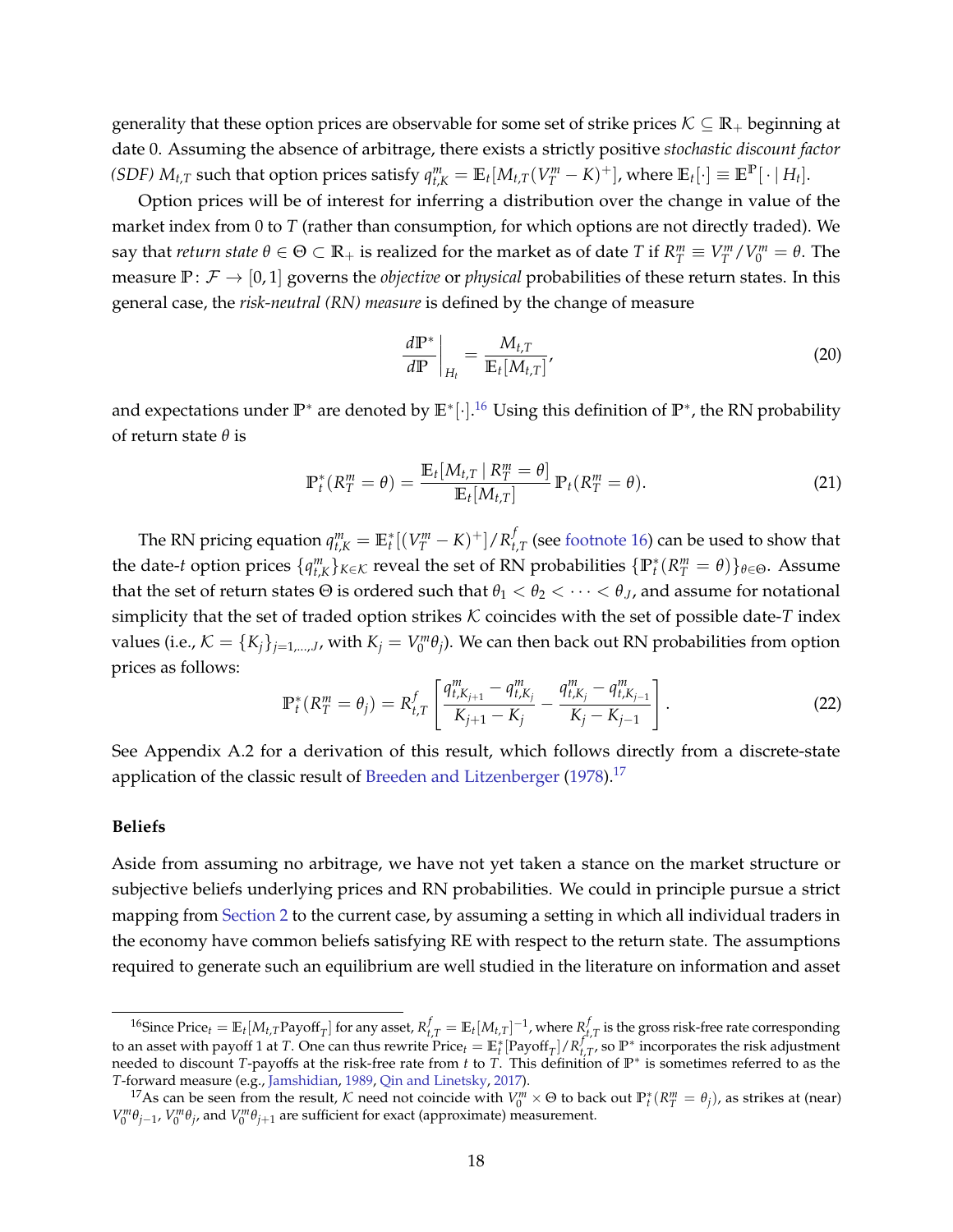prices following [Radner](#page-38-18) [\(1979\)](#page-38-18) and [Milgrom and Stokey](#page-38-19) [\(1982\)](#page-38-19).<sup>[18](#page-19-0)</sup> But rather than maintaining this microeconomic focus on testing the rationality of individual beliefs, we prefer an interpretation in which the "agent" in question is the market as a whole (or alternatively, the marginal trader); such an interpretation requires no auxiliary assumptions, and our resultant tests are informative about the efficiency of market valuations. We thus cannot and do not seek to rule out explanations for our empirical results based on belief heterogeneity, where all individual traders begin with different priors (about which they agree to disagree) and update rationally, but where the identity of the marginal trader changes with the wealth distribution (as, e.g., in [Martin and Papadimitriou,](#page-38-20) [2021\)](#page-38-20).

We therefore assume prices correspond to valuations for an agent ("the market") who, at the beginning of each period, observes a signal vector  $s_t \in S$  drawn from the distribution  $DGP(s_t | \theta, H_{t-1}) = \mathbb{P}_{t-1}(s_t | \theta)$ , where  $\theta$  is the return state realized at T and  $H_t = \sigma(s_{\tau}, 0 \leq \tau \leq t)$  is the Borel *σ*-algebra representing the history of signal realizations. The agent's subjective belief distribution over return states is denoted by  $\Pi_{t,T} = \{\pi_t(R_T^m = \theta)\}_{\theta \in \Theta}$ , where  $\pi_t(R_T^m = \theta) \geqslant 0 \,\,\forall \theta \in \Theta$ and  $\sum_{\theta \in \Theta} \pi_t(R_T^m = \theta) = 1$ . More generally, for any random variable  $Y(\omega)$ , the agent attaches subjective probability  $\pi_t(Y = y)$  to the outcome  $Y = y$ . We generalize [Assumption 1](#page-7-2) as:

<span id="page-19-1"></span>**ASSUMPTION** 1<sup>'</sup> (*RE*). For any random variable *Y*, beliefs satisfy  $\pi_t(Y = y) = \mathbb{P}_t(Y = y)$  with probability 1 for all *t*.

An immediate implication of this assumption, from the law of iterated expectations, is that beliefs satisfy a martingale condition analogous to [Assumption 1,](#page-7-2)  $\pi_t(R_T^m = \theta) = \mathbb{E}_t[\pi_{t+1}(R_T^m = \theta)]$ for all  $\theta \in \Theta$ . As in [Section 2,](#page-6-0) this martingale condition for beliefs over returns is all that is required for our main results to carry through. The full-RE generalization stated in [Assumption 1](#page-19-1)', though, will be useful for streamlining some of the remaining discussion, as it further implies that *all* conditional expectations — including over the SDF — are a martingale under the objective measure.

Given [Assumption 1](#page-19-1)', we can define the RN belief distribution without explicitly restricting the agent's utility or constraint set by applying the same change of measure as in [\(20\)](#page-18-2), using the general SDF  $M_{t,T}$ . This yields the RN belief-distribution  $\prod_{t,T}^* = \{\pi_t^*(R_T^m = \theta)\}_{\theta \in \Theta}$  such that  $\pi_t^*(R_T^m = \theta) = \frac{\mathbb{E}_t[M_{t,T} \,|\, R_T^m = \theta]}{\mathbb{E}_t[M_{t,T}]}$  $\frac{M_{t,T} + K_T^{\omega} = \theta}{\pi_t(R_T^{\omega})}$  π<sub>*t*</sub>( $R_T^{\omega} = \theta$ ) as in [\(21\)](#page-18-3), and thus [\(22\)](#page-18-4) tells us that option prices reveal the agent's RN beliefs as given here.

#### **Localization: Conditional Beliefs, SDF Ratio, and Excess Movement**

To align with the analysis in [Section 2,](#page-6-0) we consider the behavior of *conditional* RN beliefs over adjacent pairs of return states. That is, rather than directly considering the full distribution  $\Pi_{t,T}^*$ , we instead consider restrictions on the behavior of the individual entries in  $\{\widetilde{\pi}_{t,j}^*\}_{j=1,\dots,J-1}$ , defined by

<span id="page-19-2"></span>
$$
\widetilde{\pi}_{t,j}^* \equiv \pi_t^* (R_T^m = \theta_j \mid R_T^m \in \{\theta_j, \theta_{j+1}\}) = \frac{\pi_t^* (R_T^m = \theta_j)}{\pi_t^* (R_T^m = \theta_j) + \pi_t^* (R_T^m = \theta_{j+1})'}
$$
(23)

<span id="page-19-0"></span> $18$ Complete markets and a common-prior assumption, for example, are sufficient: prices in general reveal information (including private signals) in a rational expectations equilibrium, giving common posteriors. Results under alternative conditions have also been studied extensively (to take one example, see [Blume, Coury, and Easley,](#page-37-11) [2006\)](#page-37-11).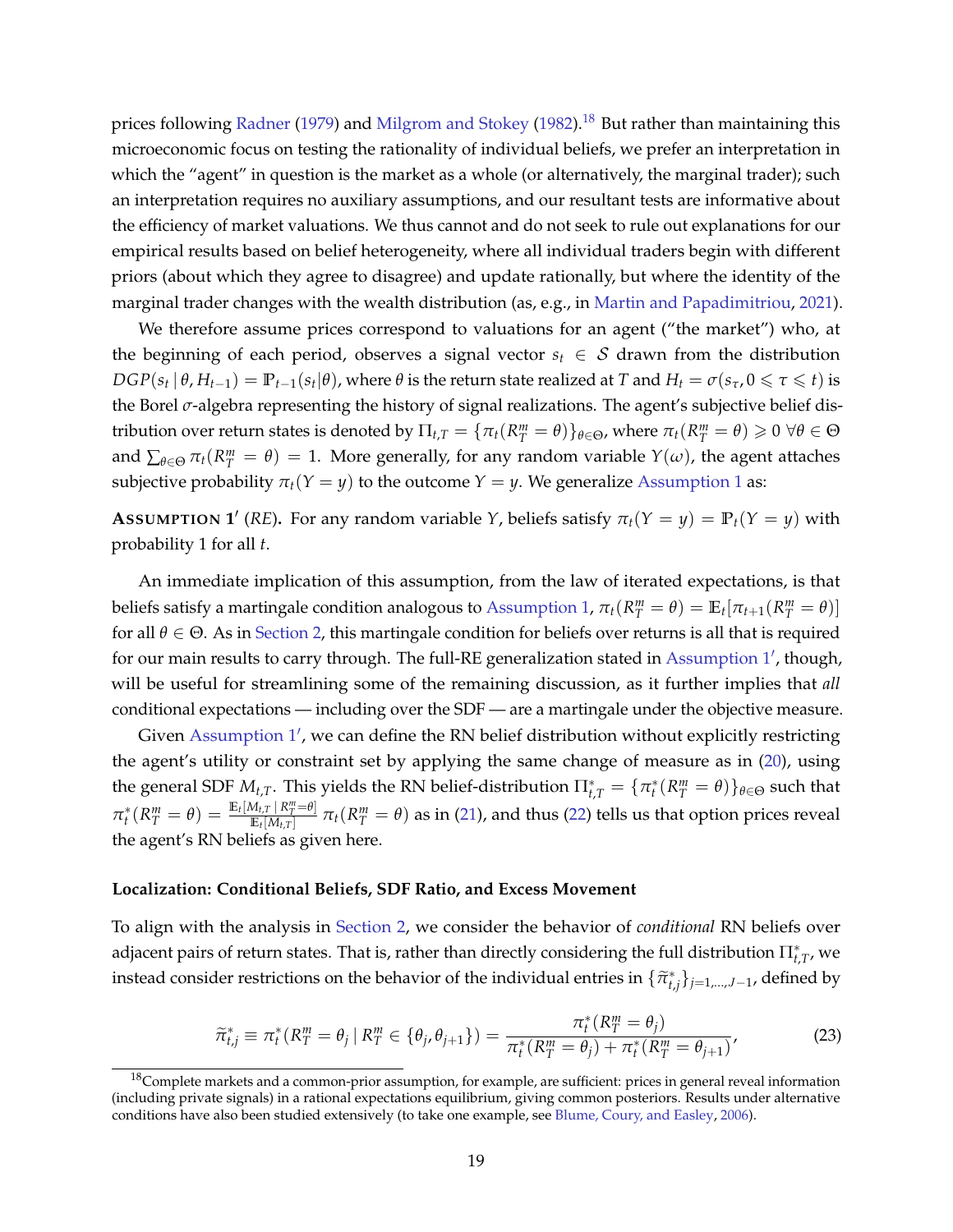for  $\pi_t^*(R_T^m = \theta_j) + \pi_t^*(R_T^m = \theta_{j+1}) > 0$ . In words,  $\tilde{\pi}_{t,j}^*$  is the RN belief that return state  $\theta_j$  will be realized, conditional on either  $\theta_j$  or  $\theta_{j+1}$ . This binary localization will be useful for two reasons: (i) it will allow us to apply results from the two-state setting of [Section 2,](#page-6-0) and (ii) the main identifying assumption used to derive our tests is less restrictive than it would be without such a transformation (as discussed in [Section 3.2](#page-20-0) below). Conditional physical beliefs  $\tilde{\pi}_{t,j}$  are defined analogously, and the expectation under the conditional physical measure is  $\mathbb{E}_t[\cdot] \equiv \mathbb{E}_t[\cdot | R^m_T \in \{s_j, s_{j+1}\}].$ 

In this context, the analogue to  $\phi_t$  as defined in [\(6\)](#page-9-2) is

<span id="page-20-1"></span>
$$
\phi_{t,j} \equiv \frac{\mathbb{E}_t[M_{t,T} \mid R_T^m = \theta_j]}{\mathbb{E}_t[M_{t,T} \mid R_T^m = \theta_{j+1}]'}
$$
\n(24)

which encodes the slope of the SDF across the adjacent return states *θ<sup>j</sup>* , *θj*+1. In a representativeagent economy with consumption *C<sup>t</sup>* , time-separable utility, and time discount factor *β*, the SDF is  $M_{t,T}=\beta^{T-t}U'(C_T)/U'(C_t)$ , and thus  $\phi_{t,j}=\mathbb{E}_t[U'(C_T)\ |\ R^m_T=\theta_j]/\mathbb{E}_t[U'(C_T)\ |\ R^m_T=\theta_{j+1}]$ , similar to the marginal rate of substitution in [\(7\)](#page-9-1). But the representation in [\(24\)](#page-20-1) is general and does not require a representative-agent structure (though we make periodic reference to such an economy for interpretation). Return state  $\theta$ *<sub>j</sub>* corresponds to state 1 (vs. state 0 for  $\theta$ <sub>*j*+1</sub>) in [Section 2,](#page-6-0) which motivates our use of the index *j* to refer to variables conditioned on the pair  $(\theta_j, \theta_{j+1})$ . We maintain the convention of labeling  $\theta$ <sup>*j*</sup> as the "bad" (i.e., low) return state, so that [Assumption 2](#page-10-2) becomes:

<span id="page-20-3"></span>**A**SSUMPTION 2' (Labeling of Return States).  $\phi_{t,j} \geq 1$  with probability 1 for all *t*, *j*, where the set of return states  $\Theta$  is ordered such that  $\theta_1 < \theta_2 < \cdots < \theta_J$ .

Using [\(23\)](#page-19-2)–[\(24\)](#page-20-1), we can write the RN odds ratio as  $\frac{\tilde{\pi}^*_{t,j}}{1-\tilde{\pi}^*_{t,j}} = \phi_{t,j} \frac{\tilde{\pi}_{t,j}}{1-\tilde{\pi}}$  $\frac{n_{t,j}}{1-\tilde{\pi}_{t,j}}$ , from which it is clear that [\(9\)](#page-10-0) and [\(10\)](#page-11-0) hold in this context for  $\tilde{\pi}_{t,j}^*$ ,  $\tilde{\pi}_{t,j}$ , and  $\phi_{t,j}$ . Given the resolving RN belief stream  $\pi_j^* = [\tilde{\pi}_{0,j}^*, \dots, \tilde{\pi}_{T,j}^*]$ , RN belief movement  $m_j^*$ , RN initial uncertainty  $u_{0,j}^*$ , and RN excess movement *X*<sup>\*</sup> are as defined in [\(1\)](#page-7-3)–[\(3\)](#page-7-4), with  $\tilde{\pi}_{t,j}^*$  in place of *πt*. We commonly suppress the dependence on *j* (writing, e.g., *X* ∗ ) when considering an arbitrary state pair.

### <span id="page-20-0"></span>**3.2 Restriction on the SDF**

We now confront the joint hypothesis problem, restating the main assumption [\(Assumption 3\)](#page-10-1) we make alongside the maintained hypothesis of RE [\(Assumption 1\)](#page-7-2). While the usefulness of this assumption was described briefly in [Section 2,](#page-6-0) discussing it in this context will clarify why it is appealing economically: while it does impose a restriction on the SDF, the restriction is sufficiently general to allow for identification in a broad class of models. First, restating the assumption:

<span id="page-20-2"></span>**ASSUMPTION 3** ′ (*Constant SDF Ratio,* or *Conditional Transition Independence*)**.** We say the SDF satisfies *conditional transition independence* (CTI) for the return-state pair  $(\theta_j,\theta_{j+1})$  if  $\phi_{t,j}$  is constant with probability 1 for all *t*. We assume CTI is satisfied for all *interior* state pairs,  $j = 2, 3, ..., J - 2$ .

#### **REMARKS:**

1. As in [Section 2,](#page-6-0) this assumption requires that changes in the RN odds ratio arise from changes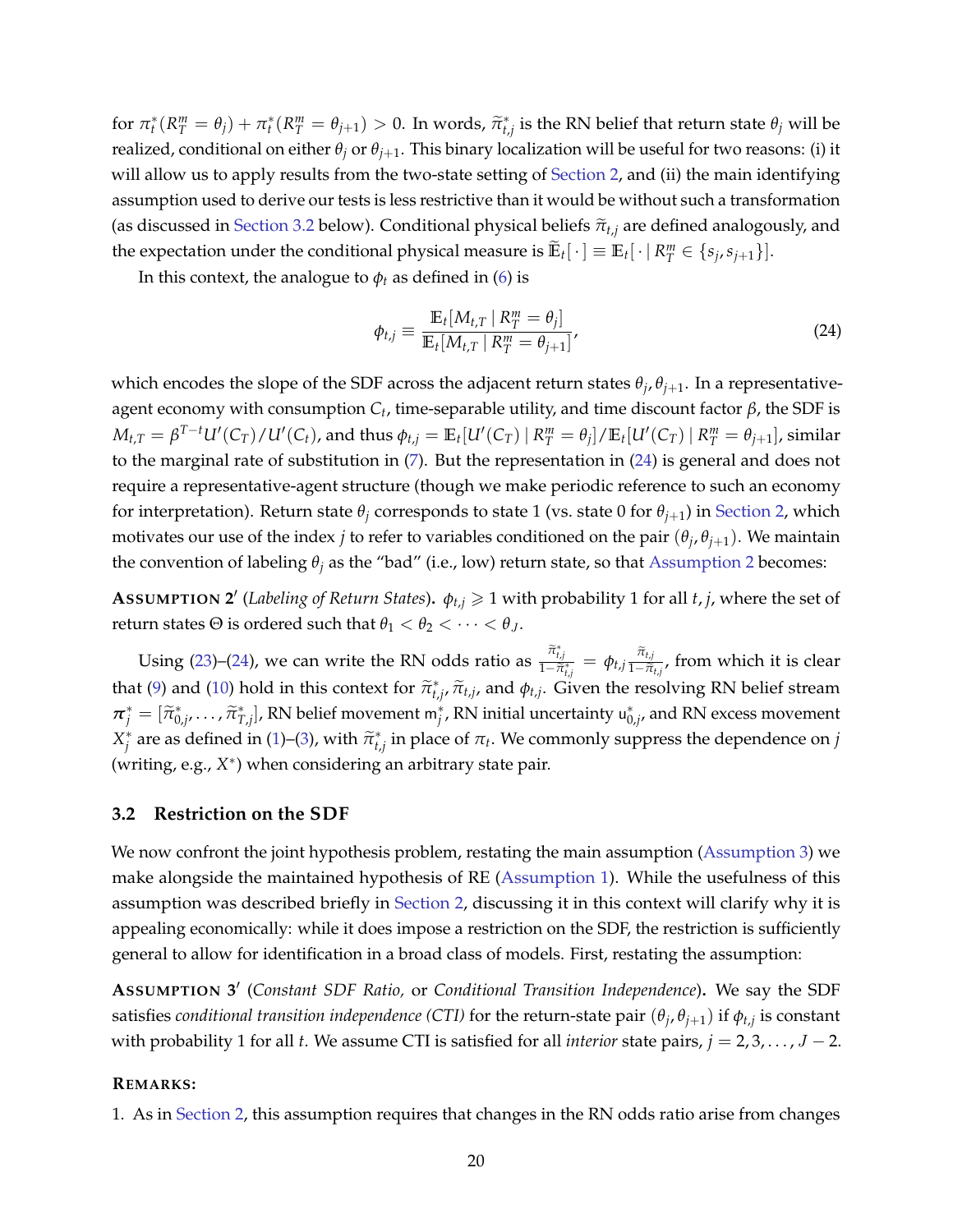in the subjective belief  $\tilde{\pi}_{t,j}$  rather than changes in the expected relative severity of the adjacent return states  $\theta_j$  and  $\theta_{j+1}$ .

- <span id="page-21-3"></span>2. We exclude the extreme state pairs  $(\theta_1, \theta_2)$  and  $(\theta_{J-1}, \theta_J)$  from the constant- $\phi$  requirement. This will be useful theoretically: thinking of  $\theta_1$  and  $\theta_J$  as tail return states, we are allowing for timevarying disaster (or positive-jump) severity.[19](#page-21-0) This accordingly does *not* require that all changes in the underlying RN belief distribution arise from changes in subjective beliefs  $\pi_t(R_T^m = \theta_j)$ : there may be simultaneous time variation in the values in the numerator and denominator in [\(24\)](#page-20-1), and the value  $\mathbb{E}_t[M_{t,T}]$  need not be constant.
- 3. The assumption corresponds to a notion of transition or path independence because it implies that the realization of  $M_{t,T}$  in return state  $\theta_j$ , relative to  $\theta_{j+1}$ , depend in expectation only on the return state pair and not on the path of any variables realized between *t* and *T*. This intuition is formalized in Lemma A.1, and it motivates the CTI label we use to reference it.<sup>[20](#page-21-1)</sup>
- 4. If, analogous to the case in [Section 2,](#page-6-0) a representative agent's utility depends only on the maturity value of the market index, then  $\phi_{t,j}$  is constant. $^{21}$  $^{21}$  $^{21}$  But the assumption holds in more general cases as well. For example, permanent shocks to the SDF that raise *Mt*,*<sup>T</sup>* in all states are admissible under the assumption. Given that permanent shocks to the SDF are empirically much more important for SDF variation than transitory shocks [\(Alvarez and Jermann,](#page-37-12) [2005\)](#page-37-12), the assumption appears reasonable to a first order. (In addition, some transitory shocks are also admissible; see the first two examples below.)

We now turn to a set of examples to illustration the restriction concretely.

**EXAMPLE 1.** Assume an economy with a one-dimensional state variable  $A_t: \Omega \to \mathbb{R}$  (e.g., productivity, consumption, volatility), with  $dV_t^m/dA_t > 0$ . This process may be non-stationary but is assumed to satisfy the Markov property. Assume further that there exists a representative agent with time-separable utility over the consumption process  $\{C_t(A_t)\}\$  and that the market index pays dividends {*Dt*(*At*)}, where these are arbitrary but yield a stationary price-dividend ratio. Then CTI holds for any two adjacent return states. If, in addition, consumption or consumption growth is i.i.d. over *t*, then CTI holds as well if the agent instead has Epstein–Zin recursive utility.

While the assumption of a scalar Markov forcing process in this example is restrictive, it nonetheless encompasses some simple leading cases that are useful for intuition. For example, with log consumption as the state variable ( $A_t = c_t \equiv \log(C_t)$ ), we could have  $c_t = g + \rho c_{t-1} + h(c_{t-1})\varepsilon_t$ where *ε<sup>t</sup>* is i.i.d. with arbitrary distribution. This example allows for time variation in discount rates and risk premia (see Appendix B.1), and it also illustrates that both temporary and permanent

<span id="page-21-0"></span><sup>&</sup>lt;sup>19</sup>Empirically, return states will be defined as narrow intervals for the index return with the exception of  $θ_1$  and  $θ_J$ , which contain the left and right tails of the distribution, respectively; it is likely that, e.g.,  $\mathbb{E}[M_{t,T} | R_T^m \le -20\%]$  changes over time as the distribution of returns conditional on  $R_T^m \leq -20\%$  changes.

<span id="page-21-1"></span> $20^{\circ}$ Conditional" is used to underscore that it requires only constancy of the ratio of conditional expectations of the SDF, rather than requiring deterministic state-contingent SDF realizations (as in the transition independence assumptions used by, among others, [Ross,](#page-38-15) [2015,](#page-38-15) which are thus more restrictive). Borovička, Hansen, and Scheinkman [\(2016\)](#page-37-6) show that [Ross'](#page-38-15)s assumptions rule out permanent shocks to the SDF, while ours does not.

<span id="page-21-2"></span> $21$ This holds more generally as long as there is some agent whose indirect utility can be written as a function only of the terminal index value (e.g., an investor retiring at date *T* with savings fully invested in the market).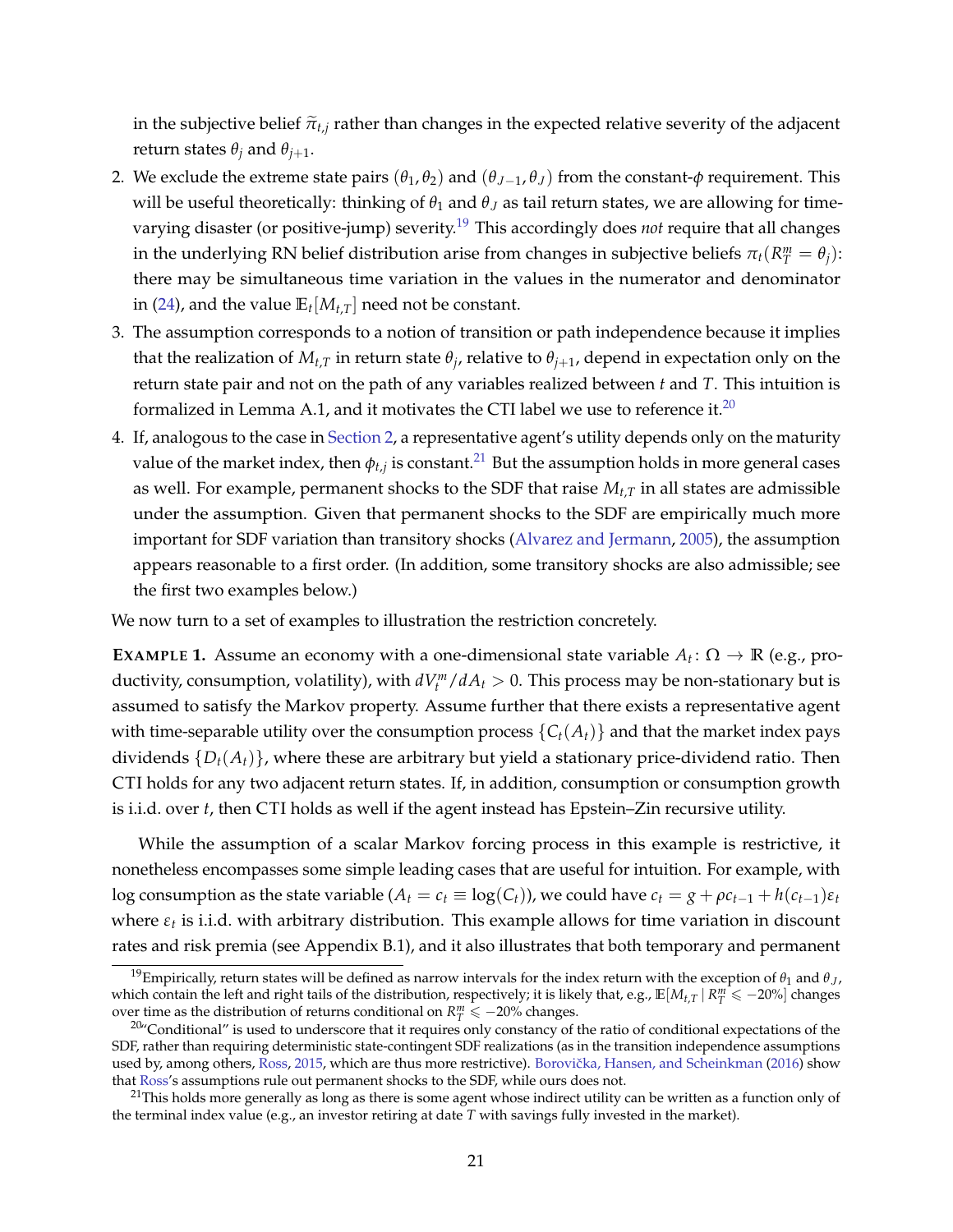shocks to the SDF are admissible in principle.<sup>[22](#page-22-1)</sup> The same is true of the following example, which considers a well-known (and more fully specified) model featuring time-varying risk premia and permanent SDF shocks (see [Bakshi and Chabi-Yo,](#page-37-13) [2012\)](#page-37-13), and which has been advanced as a rationalization of the excess-volatility puzzle.

**EXAMPLE 2.** Consider the variable rare-disasters model of [Gabaix](#page-38-11) [\(2012\)](#page-38-11), described fully in Appendix B.3. Given any market-index option horizon *T* and any (small) positive value *δ*, there exists a return state  $\underline{\theta}$  such that for all  $\theta$ *j*  $\geq \underline{\theta}$ , the conditional probability of having realized at least one disaster over the life of the option is negligible:  $\mathbb{P}_0(\sum_{t=1}^T \mathbb{1}\{\text{disaster}_t\}>0 \mid R_T^m \geqslant \underline{\theta}) < \delta.$  For all  $\theta_j \ge \theta$ , CTI holds for the state pair  $(\theta_j, \theta_{j+1})$  up to a negligible error, as  $\phi_{t,j} = \phi_j + \eta_t$  for  $\phi_j$  constant and  $\eta_t = o_p(1)$  as  $\delta \to 0$ .

This result implies that for an economy described by this model, we need only focus attention on RN beliefs across return states  $(\theta_j, \theta_{j+1})$  for which there is negligible probability of having realized a disaster conditional on reaching *θ<sup>j</sup>* . This helps illustrate the use of the localization provided by considering conditional beliefs, and this insight guides our empirical analysis in [Section 5.](#page-28-0)

Finally, our last example helps illustrate the types of settings in which CTI does *not* hold.

**EXAMPLE 3.** Consider the external habit-formation model of [Campbell and Cochrane](#page-37-2) [\(1999\)](#page-37-2), described fully in Appendix B.4. Under the assumptions stated there, CTI fails to hold for all *j*.

With habit formation, the path of consumption always matters in a manner not fully accounted for by conditioning on the return state. We note, though, that nothing about our theoretical framework requires considering beliefs over *return* states: all our results would apply for beliefs over elementary states in  $\Omega$ , or, in the [Campbell–Cochrane](#page-37-2) case, over the joint realization of the terminal consumption and *surplus* consumption values. Empirical implementation in this case, though, is infeasible. We consider return states specifically in our theory because this allows us to map directly between the theory and data. We later consider the effects of the violation of CTI implied by the [Campbell–Cochrane](#page-37-2) model in a calibrated simulation study.

### <span id="page-22-0"></span>**3.3 Main Results in the General Setting**

Having completed the formal setup and discussion of our main assumption, we turn now to our main results in this more general asset-pricing setting. The bulk of the work in this case is, it turns out, in the setup and notation, as all our main results apply with appropriate relabeling:

<span id="page-22-2"></span>**PROPOSITION 7.** Under no arbitrage and Assumptions  $1'$ [–3](#page-20-2)', for  $j = 2, 3, ..., J - 2$ , [Propositions 1–](#page-8-1)[6](#page-16-3) and [Corollaries 1](#page-13-6)[–2](#page-13-7) continue to hold, with  $\tilde{\pi}_{t,j}^*$  replacing  $\pi_t^*, \tilde{\pi}_{t,j}$  replacing  $\pi_t$ ,  $X_j^*$  replacing  $X^*, \phi_j$  replacing  $\phi$ ,  $\widetilde{\mathbb{E}}_0[\cdot]$  replacing  $\mathbb{E}[\cdot]$ , and with  $\triangle_j\equiv \widetilde{\mathbb{E}}_0[X^*_j\,|\, R^m_T=\theta_{j+1}]-\widetilde{\mathbb{E}}_0[X^*_j\,|\, R^m_T=\theta_j]$  replacing  $\triangle$ .

The main theoretical complication in applying the results in [Section 2](#page-6-0) to this setting is in proving that the RN measure, defined in a standard manner in [\(20\)](#page-18-2), satisfies the property that pathwise

<span id="page-22-1"></span> $^{22}$ For example, with CRRA utility and i.i.d. consumption-growth shocks, there are only permanent shocks to marginal utility; meanwhile, an economy with i.i.d. consumption has purely transitory shocks and a fixed  $\mathbb{E}_t[U_T' | R_T^m = \theta_j] \forall j$ .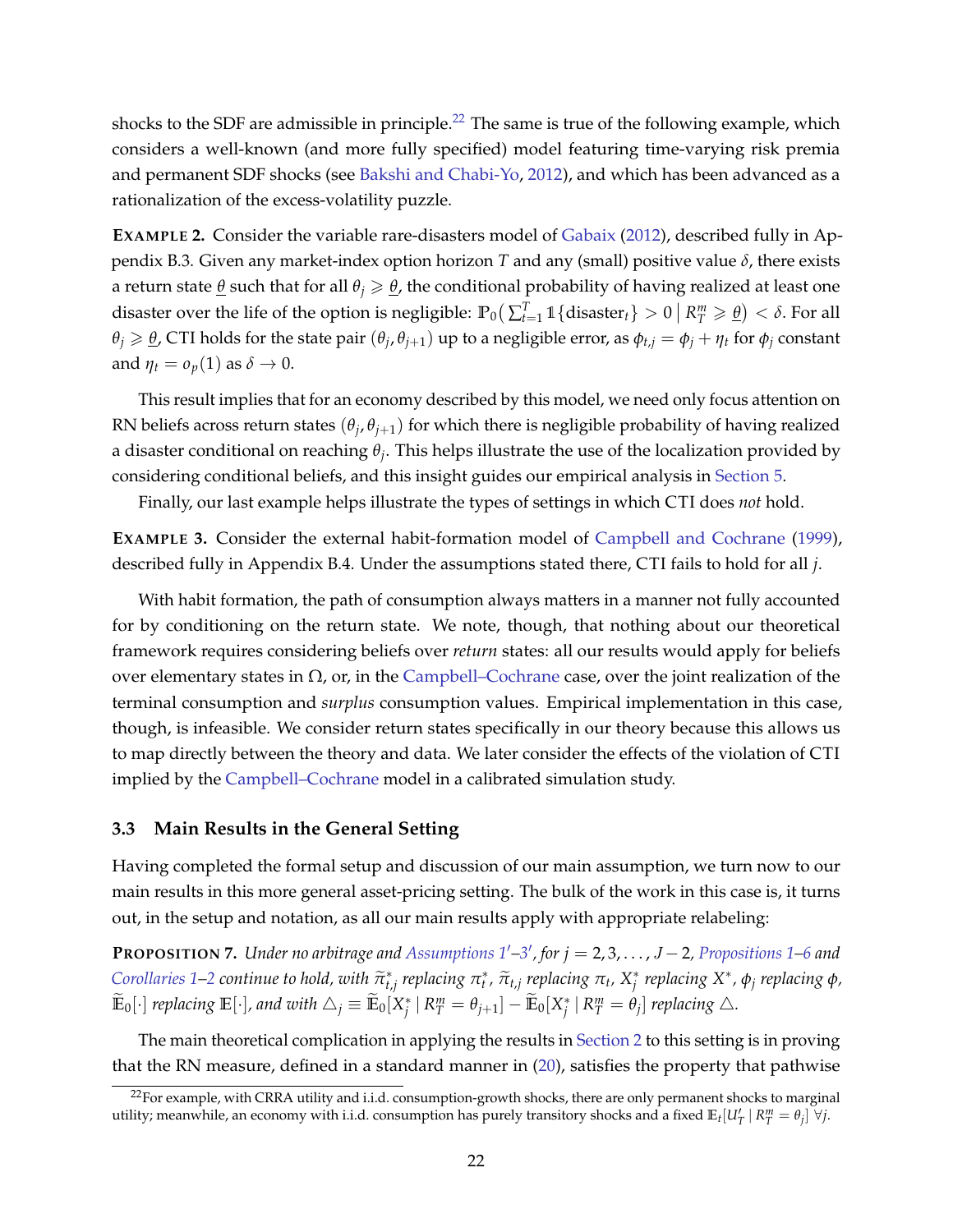probabilities share the same value  $\widetilde{\mathbb{P}}^*(H_T)/\widetilde{\mathbb{P}}(H_T)$  conditional on  $R^m_T$ , as in [\(11\)](#page-11-1). This result along with its main implication, that  $\widetilde{\mathbb{E}}^*[X_j^*\,|\,R_T^m=\theta_j]=\widetilde{\mathbb{E}}[X_j^*\,|\,R_T^m=\theta_j],$  as after [\(14\)](#page-12-3) — is proven to hold in Appendix A.2 for a measure that is observationally equivalent to the RN measure, which is sufficient for our purposes.

The economic intuition for these results is largely identical to the intuition discussed in [Section 2.](#page-6-0) Two additional points, though, are worth discussing in this setting. First, in the case of a bound  $\widetilde{\mathbb{E}}[X_j^*] > \widetilde{\pi}_{0,j}^{*^2}$  $\mu_i^2$ , the conclusion would not necessarily be that there are violations of the no-arbitrage condition; instead, there would be no rational-expectations SDF process satisfying CTI capable of generating the observed excess movement in RN beliefs. The *actual* SDF process translating between objective probabilities and RN beliefs would in this case include a market-level belief distortion that induces excess volatility. $23$ 

Second, while the results above are convenient to express in terms of the SDF slope  $\phi_i$  given that this allows for closed-form solutions that can be applied across a wide range of structural models regardless of the origin of the SDF, the results also admit an interpretation in terms of the approximate required risk-aversion value for a fictitious representative agent with utility over the terminal value of the market index. Analogous to [equation \(8\)](#page-10-3) in [Section 2,](#page-6-0) we have the following result. To avoid repetition, for the remaining results we will continue to assume no arbitrage and that Assumptions  $1'$ -3' hold for  $j = 2, 3, ..., J - 2$ , unless stated otherwise.

<span id="page-23-2"></span>**PROPOSITION 8.** *Assume additionally that there is a representative agent with (indirect) utility over*  $t$ ime-T wealth, with wealth equal to the market index value, and denote  $V_j^m\equiv V_0^m\theta_j.$  Then local relative risk aversion  $\gamma_j \equiv - V_j^m U''(V_j^m)/U'(V_j^m)$  is given to a first order around return state  $\theta_j$  by

<span id="page-23-3"></span>
$$
\gamma_j = \frac{\phi_j - 1}{(V_{j+1}^m - V_j^m) / V_j^m}.
$$
\n(25)

As in [Section 2,](#page-6-0)  $\gamma_j$  is proportional to  $\phi_j - 1$ , as this gives the percent decrease in marginal utility in moving from low-return state  $\theta_j$  to high-return state  $\theta_{j+1}.$  To calculate relative risk aversion, this change in marginal utility must be normalized by the percent wealth increase  $(V_{j+1}^m - V_j^m)/V_j^m$  in moving from  $\theta_j$  to  $\theta_{j+1}$ , which is also equal to the percent return deviation  $(\theta_{j+1}-\theta_j)/\theta_j$  between the two states. If, for example,  $\theta$ <sup>*j*</sup> = 1,  $\theta$ <sup>*j*+1</sup> = 1.05, then a value  $\phi$ <sup>*j*</sup> = 1.5 implies  $\gamma$ <sup>*j*</sup> = 10.

# <span id="page-23-0"></span>**4. Theoretical Results on Robustness and Empirical Implementation**

Building on [Section 3,](#page-17-0) we now turn to a set of additional robustness results. First, to obtain a direct mapping from theory to data, we consider the observability of the statistics in our bounds [\(Section 4.1\)](#page-24-0) and how to account for possible mismeasurement or market microstructure noise [\(Section 4.2\)](#page-26-1). We then extend our analysis to consider cases in which CTI is violated [\(Section 4.3\)](#page-26-0).

<span id="page-23-1"></span> $^{23}$ Such a finding would be close in spirit to a violation of the "good-deal bounds" of [Cochrane and Saá-Requejo](#page-37-14) [\(2000\)](#page-37-14): even if the no-arbitrage condition holds, there would be an investment strategy with a large Sharpe ratio under the objective measure — in particular, betting on mean reversion in RN beliefs — that is nonetheless not traded away.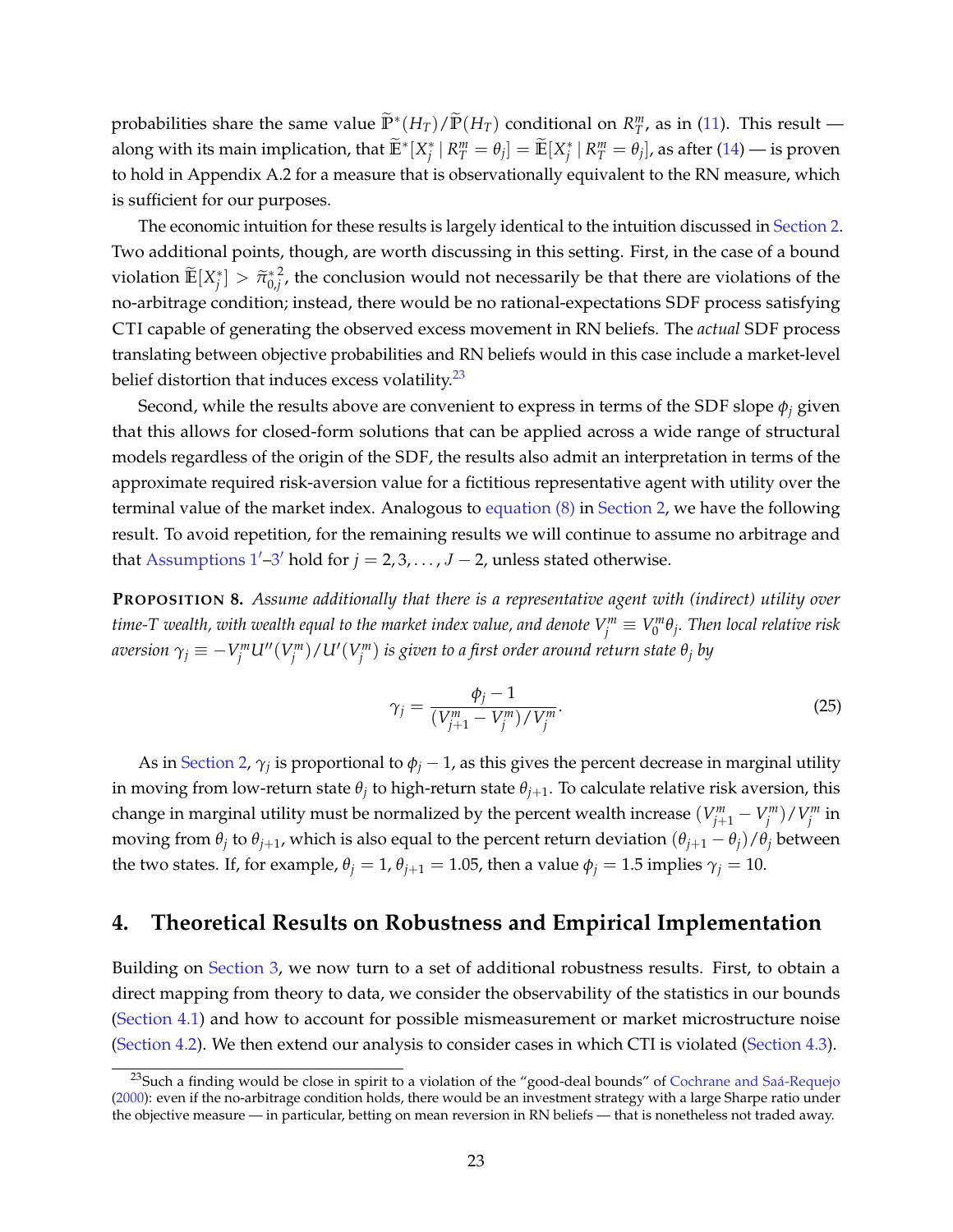#### <span id="page-24-0"></span>**4.1 Aggregating Over Belief Streams**

The discussion to this point has taken as given that all the values in our bounds for expected excess RN movement are observable aside from *ϕ<sup>j</sup>* . But this has elided one issue: the bounds are stated with respect to date-0 expectations conditional on the RN prior, but we observe only one draw  $X^*_j$ per expiration date rather than the ex-ante expectation of this statistic for a given  $\tilde{\pi}_{0,j}^*$ . We now show how one can aggregate over multiple RN belief streams — i.e., over multiple option expiration dates — so as to implement the bounds empirically. In doing so, we allow  $\phi_j$  to change as well across belief streams, though we continue to assume that it is fixed within a given stream. $^{24}$  $^{24}$  $^{24}$ 

To do so, we must further generalize the environment slightly. We now assume that we can observe index option prices for some set of *N* option expiration dates  $\mathcal{T} \equiv \{T_i\}_{i=1,\dots,N}$ , so that belief streams (and their DGPs) are indexed by *i*. We accordingly add the subscript *i* to refer to objects corresponding to expiration date  $T_i$ :  $\phi_{i,j}$  is the SDF ratio for date  $T_i$  and state pair  $(\theta_j, \theta_{j+1})$ , RN beliefs are  $\widetilde{\pi}_{t,i,j}^*$ , and RN excess movement is  $X_{i,j}^*$ . To simplify notation for now, in order to focus specifically on the issue of aggregation for an arbitrary state pair, we maintain the *i* subscripts but otherwise revert to the notation from [Section 2](#page-6-0) (e.g., using  $X_i^*$  in place of  $X_{i,j}^*$ ).

Due to Jensen's inequality, we cannot simply insert  $\mathbb{E}[\phi_i]$  in place of  $\phi_i$  or  $\mathbb{E}[\pi_{0,i}^*]$  in place of  $\pi_{0,i}^*$ (where these expectations are implicitly taken over DGPs *i*) when taking the expectation of both sides of the results in [Propositions 2](#page-13-2) and [3](#page-13-4) (or their counterparts in [Proposition 7\)](#page-22-2). However, we can show that the following modified generalizations do hold:

<span id="page-24-7"></span>**PROPOSITION 9.** Define  $\overline{\phi} \equiv \max_{\pi_{0,i}^*} \mathbb{E}[\phi_i | \pi_{0,i}^*].$  We have:

<span id="page-24-5"></span>*(i)* GENERALIZATION OF P[ROPOSITION](#page-13-2) 2: *If*  $Cov(\pi_{0,i}, \triangle_i) = 0$ , and  $\pi_{0,i}^*$  is constant across *i (i.e.,* fixing a given  $\pi_{0,i}^*$ ), then over all streams,

<span id="page-24-8"></span><span id="page-24-3"></span>
$$
\mathbb{E}[X_i^*] \leqslant \max\bigg\{0, \bigg(\pi_{0,i}^* - \frac{\pi_{0,i}^*}{\mathbb{E}[\phi_i] + (1 - \mathbb{E}[\phi_i])\pi_{0,i}^*}\bigg)\mathbb{E}[\triangle_i]\bigg\}.
$$
 (26)

<span id="page-24-2"></span>*(ii)* GENERALIZATION OF P[ROPOSITION](#page-13-4) 3: *Over all streams, we have without any additional assumptions that*

$$
\mathbb{E}[X_i^*] \leq \mathbb{E}\left[\left(\pi_{0,i}^* - \frac{\pi_{0,i}^*}{\overline{\phi} + (1 - \overline{\phi})\pi_{0,i}^*}\right)\pi_{0,i}^*\right],
$$
\nor, fixing a given  $\pi_{0,i}^*$ ,  $\mathbb{E}[X_i^*] \leq \left(\pi_{0,i}^* - \frac{\pi_{0,i}^*}{\mathbb{E}[\phi_i] + (1 - \mathbb{E}[\phi_i])\pi_{0,i}^*}\right)\pi_{0,i}^*.$ 

\n(27)

<span id="page-24-4"></span>*(iii)* GENERALIZATION OF C[OROLLARY](#page-13-6) 1: *Over all streams, without any additional assumptions,*

$$
\mathbb{E}[X_i^*] \leq \mathbb{E}\left[\pi_{0,i}^*\right].
$$

<span id="page-24-6"></span><span id="page-24-1"></span> $^{24}$ While it might be palatable to assume that  $\phi_j$  is constant *within* a belief stream (over the course of months), it becomes more challenging to assume that  $\phi_j$  is constant *across* belief streams (over the course of years).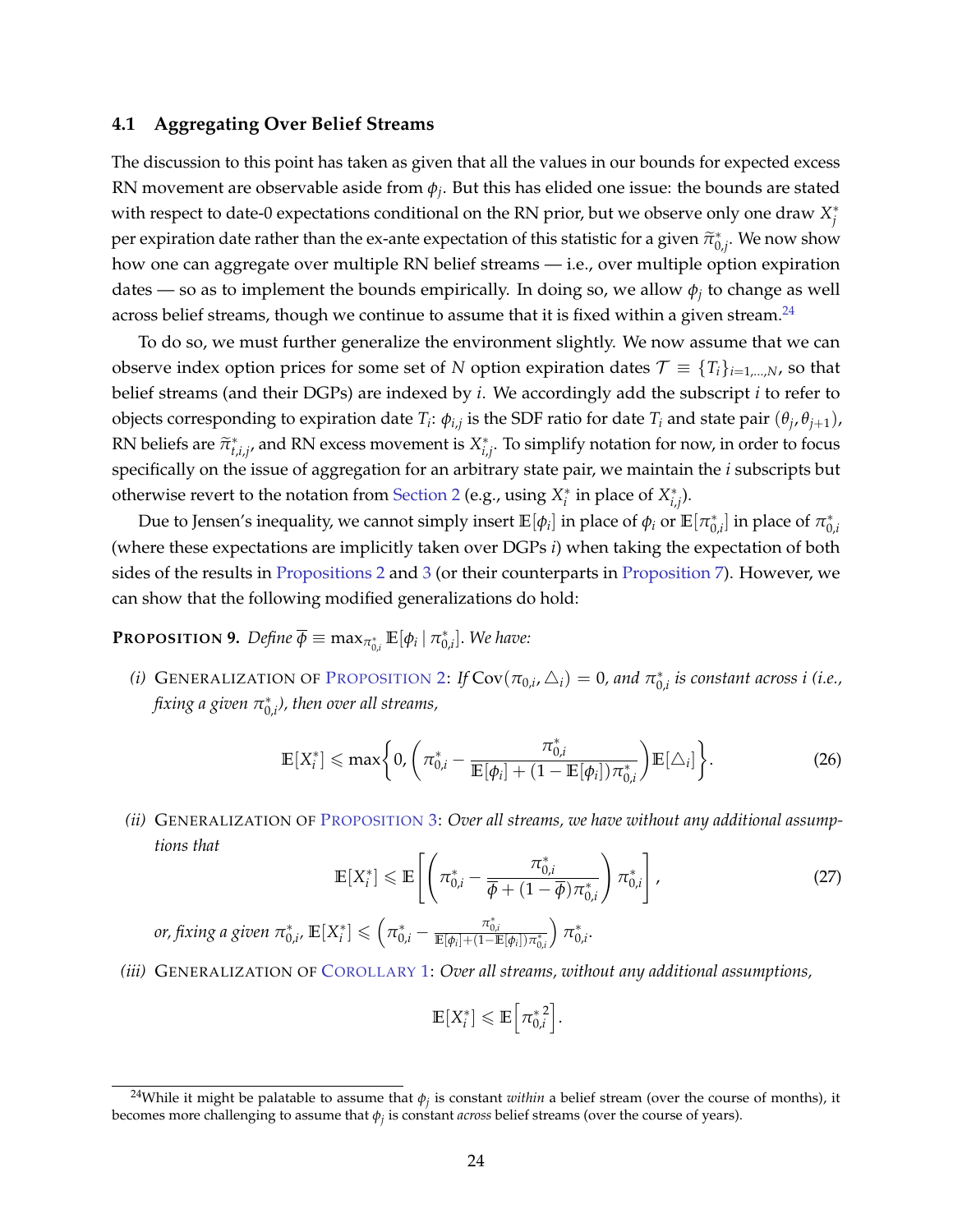*(iv)* GENERALIZATION OF C[OROLLARY](#page-13-7) 2: If  $\Delta_i \leq 0$  for all *i*, then over all streams,

$$
\mathbb{E}[X_i^*]\leq 0.
$$

First consider part [\(ii\),](#page-24-2) which generalizes [Proposition 3.](#page-13-4) This result effectively applies Jensen's inequality for one of several variables, using the fact that the second partial derivative of the bound with respect to *ϕi*,*<sup>j</sup>* is negative. The bound is accordingly even more conservative than the original bound as stated for a single stream, as it effectively accounts for the worst-case possible relationship between RN priors and  $\phi_i$ . We also state the bound fixing a given value of  $\pi_{0,i'}^*$  because in some of our empirical results we report  $\mathbb{E}[X^*]$  across streams conditional on a particular value of this  $\overline{RN}$ prior.<sup>[25](#page-25-0)</sup> This bound is quite conservative as well; for example, if  $\pi^*_{0,i}=0.5$  for  $i=1,2$ , with  $\phi_1=1$ and  $\phi_2 = 99$ , then under the maximizing DGP for  $\mathbb{E}[X^*]$  (from [Proposition 5\)](#page-16-4), the bound would lead us to infer  $\mathbb{E}[\phi_i] \geqslant 2.9$ , when in fact  $\mathbb{E}[\phi_i] = 50$ .

Taking  $\overline{\phi} \to \infty$  in [\(27\)](#page-24-3) generates the result in part [\(iii\),](#page-24-4) which indicates that [Corollary 1](#page-13-6) does not require any modification in taking unconditional expectations over streams. Similarly, [Corollary 2](#page-13-7) does not depend on  $\phi$  and therefore is robust to  $\phi$  changing across streams as long as  $\Delta_i \leq 0$ .

Finally, returning to part [\(i\),](#page-24-5) the analogue to [Proposition 2](#page-13-2) requires an additional assumption. The original formula includes the product of  $\pi_0^* - \pi_0$  and  $\triangle$ . Therefore, when averaging over DGPs, the covariance between  $\pi_{0,i}$  and  $\Delta_i$  across DGPs affects the bounds (which otherwise follow the logic for part [\(ii\)\)](#page-24-2). For simplicity, the proposition assumes that this covariance is zero (though one could adjust this bound under different assumed values for the covariance). To understand this assumption, recall from [Section 2.3](#page-13-7) that, fixing  $\pi_0^*$ ,  $\triangle$  is determined by the asymmetry of the likelihood ratios of the upward and downward signals in the DGP. Assuming zero covariance is thus equivalent to assuming no relationship between the asymmetry of the DGP and *ϕ*. Although we have no reason to presume a particular relationship between the DGP asymmetry and *ϕ*, our main empirical results apply the more conservative bound in part [\(ii\),](#page-24-2) which has the benefit of requiring no further assumptions. Part [\(i\)](#page-24-5) also holds only for a fixed  $\pi^*_{0,i}$ ; this is sufficient for our purposes, as our empirical results for this less-conservative bound will generally be conditional on a given  $\pi_{0,i}^*$ , in particular in [Figure 2.](#page-44-0)

The bounds stated in the proposition are now empirically implementable: in particular, we can measure a sample counterpart of the average excess-movement statistic on the left side and the RN priors on the right side, and the minimum  $\overline{\phi}$  that solves the bound in [\(27\)](#page-24-3) is then a conservative estimate of the maximal conditional-mean SDF slope for the return-state pair in question.<sup>[26](#page-25-1)</sup> If no such  $\overline{\phi}$  solves the bound, then the bound in part [\(iii\)](#page-24-4) is violated. Even simpler, the bound in part [\(iv\)](#page-24-6) only requires comparing  $\mathbb{E}[X_i^*]$  to zero.

The results and discussion above simplified notation by dropping the state-pair subscript *j*, but the values *ϕ<sup>j</sup>* are likely to vary over *j*. The same argument used in [Proposition 9](#page-24-7) to take expectations

<span id="page-25-0"></span><sup>&</sup>lt;sup>25</sup>These constant- $\pi^*_{0,i}$  bounds can equivalently be read as bounds for the conditional expectation  $\mathbb{E}[X_i^* \mid \pi^*_{0,i}]$  given  $\mathbb{E}[\phi_i|\pi_{0,i}^*]$ . We write them in the simpler format presented above ("fixing a given  $\pi_{0,i}^*$ ") only to limit notational complexity.

<span id="page-25-1"></span> $^{26}\text{Further, if }\mathbb{E}[\phi_i \mid \pi^*_{0,i}] = \mathbb{E}[\phi_i]$ , as might be expected to hold approximately, then  $\overline{\phi} = \mathbb{E}[\phi_i].$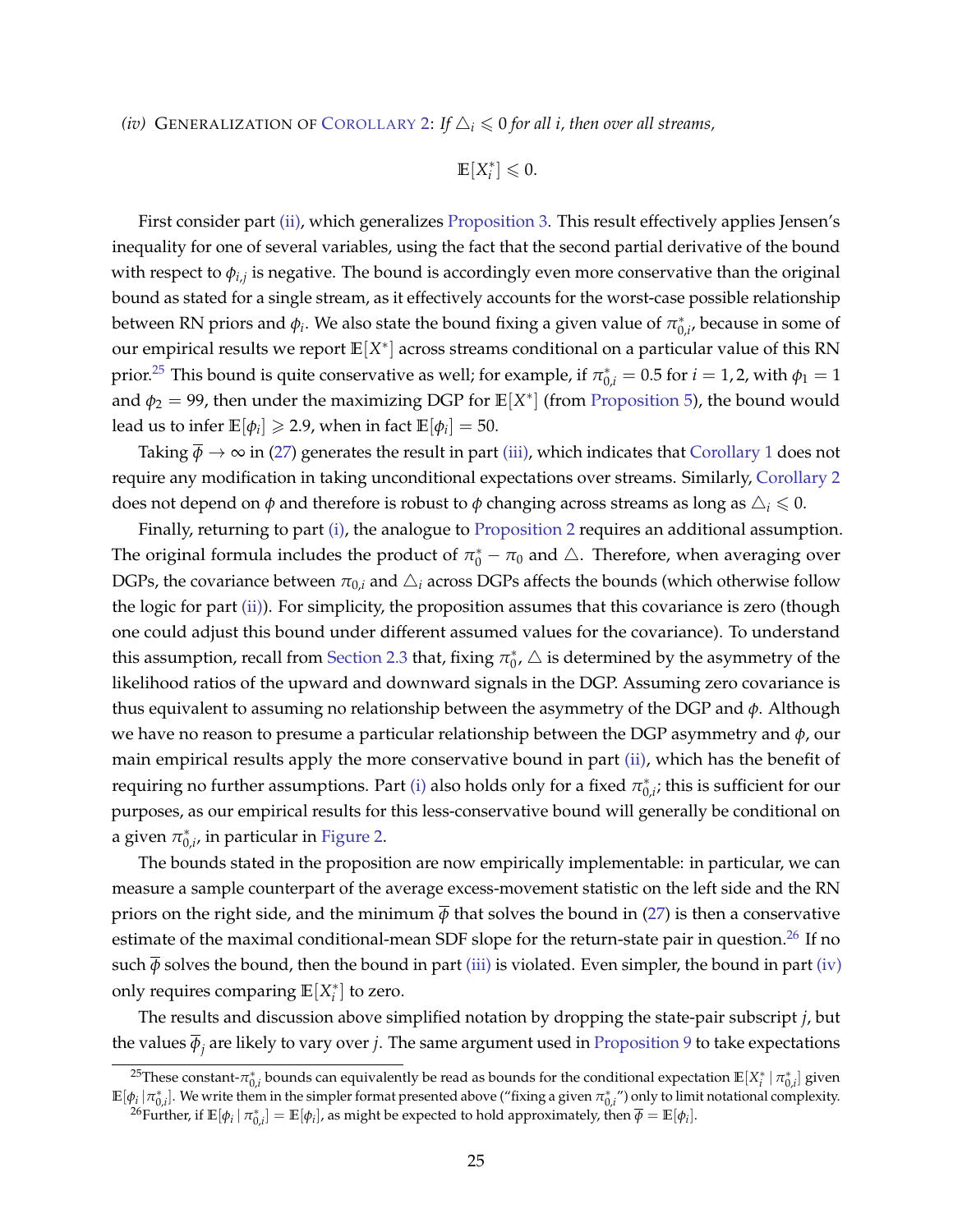over *i*, though, can also be applied to take expectations over *j*, thereby obtaining a single estimate *ϕ* aggregated over both streams *and* return states (for all states meeting CTI) if desired.

#### <span id="page-26-1"></span>**4.2 Robustness to Measurement Error**

The final issue we confront in making our bounds empirically implementable is the possibility of mismeasurement or microstructure noise in RN beliefs. Our bounds provide a minimum value of *ϕ* required to rationalize the observed variation in RN beliefs; if some of this variation is in fact arising due to noise, then we may overestimate this required *ϕ*. A simple correction can be applied to our bounds to account for this issue, as shown in the following result. Given that noise arises period-by-period, we first define one-period analogues for our statistics: denote RN movement between *t* and  $t + 1$  by  $m_{t,t+1}^* \equiv (\pi_t^* - \pi_{t+1}^*)^2$ , RN uncertainty at *t* by  $u_t^* \equiv (1 - \pi_{t+1}^*)\pi_t^*$ , and RN excess movement between *t* and  $t + 1$  as  $X_{t,t+1}^* \equiv m_{t,t+1}^* - (u_t^* - u_{t+1}^*)$  (where we now omit *i* and *j* subscripts for clarity). Similar to [AR](#page-37-1) (Section II.E), we then have the following:

<span id="page-26-3"></span>**PROPOSITION 10.** Assume that the observed  $\widehat{\pi}_t^*$  is measured with error with respect to the true  $\pi_t^*$ :

<span id="page-26-4"></span>
$$
\widehat{\pi}_t^* = \pi_t^* + \epsilon_t,\tag{28}
$$

where  $\mathbb{E}[\epsilon_t] = 0$ ,  $\mathbb{E}[\epsilon_t \epsilon_{t+1}] = 0$ , and  $\mathbb{E}[\epsilon_{t+k} \pi^*_{t+k'}] = 0$  for  $k, k' \in \{0, 1\}$ . Denoting the observed *one-period RN excess movement statistic by*  $\widehat{X}^*_{t,t+1}$ *, its relation to the true value*  $X^*_{t,t+1}$  *in expectation is* 

$$
\mathbb{E}\left[\widehat{X}_{t,t+1}^* - X_{t,t+1}^*\right] = 2\text{Var}(\epsilon_t).
$$

We can thus subtract  $2\text{Var}(\epsilon_{t,i})$  from each period's observed excess-movement statistic to obtain an unbiased true excess movement value, which can then be used in our bounds after summing over the full stream. If measurement error is positively correlated over time rather than uncorrelated, this will reduce the upward bias in measured  $X^{*,27}$  $X^{*,27}$  $X^{*,27}$  We discuss estimation of Var $(\epsilon_t)$  in [Section 5.](#page-28-0)

### <span id="page-26-0"></span>**4.3 Robustness to Violations of CTI**

[Proposition 10](#page-26-3) allows for a correction with respect to empirical misspecification; we turn now to a result that speaks to the possibility of theoretical misspecification in the form of violations of CTI. While this assumption of a constant *ϕ* within belief streams is met in some commonly used theoretical frameworks, it is a knife-edge restriction that is unlikely to be met exactly. In this section, we show theoretically that within a large class of environments, our main results continue to hold even with a time-varying *ϕ<sup>t</sup>* . We also consider a set of simulations of other environments and find that realistic violations of CTI appear unlikely to affect our results more than minimally.

The fact that time-varying *ϕ<sup>t</sup>* does not produce significant excess movement might seem

<span id="page-26-2"></span> $27$ One might worry about negatively correlated measurement error in the case of bid-ask bounce, but as we will see in our empirical estimation, the autocorrelation values for estimated microstructure noise have long died out at a one-day lag, and we use end-of-day data to construct our statistics.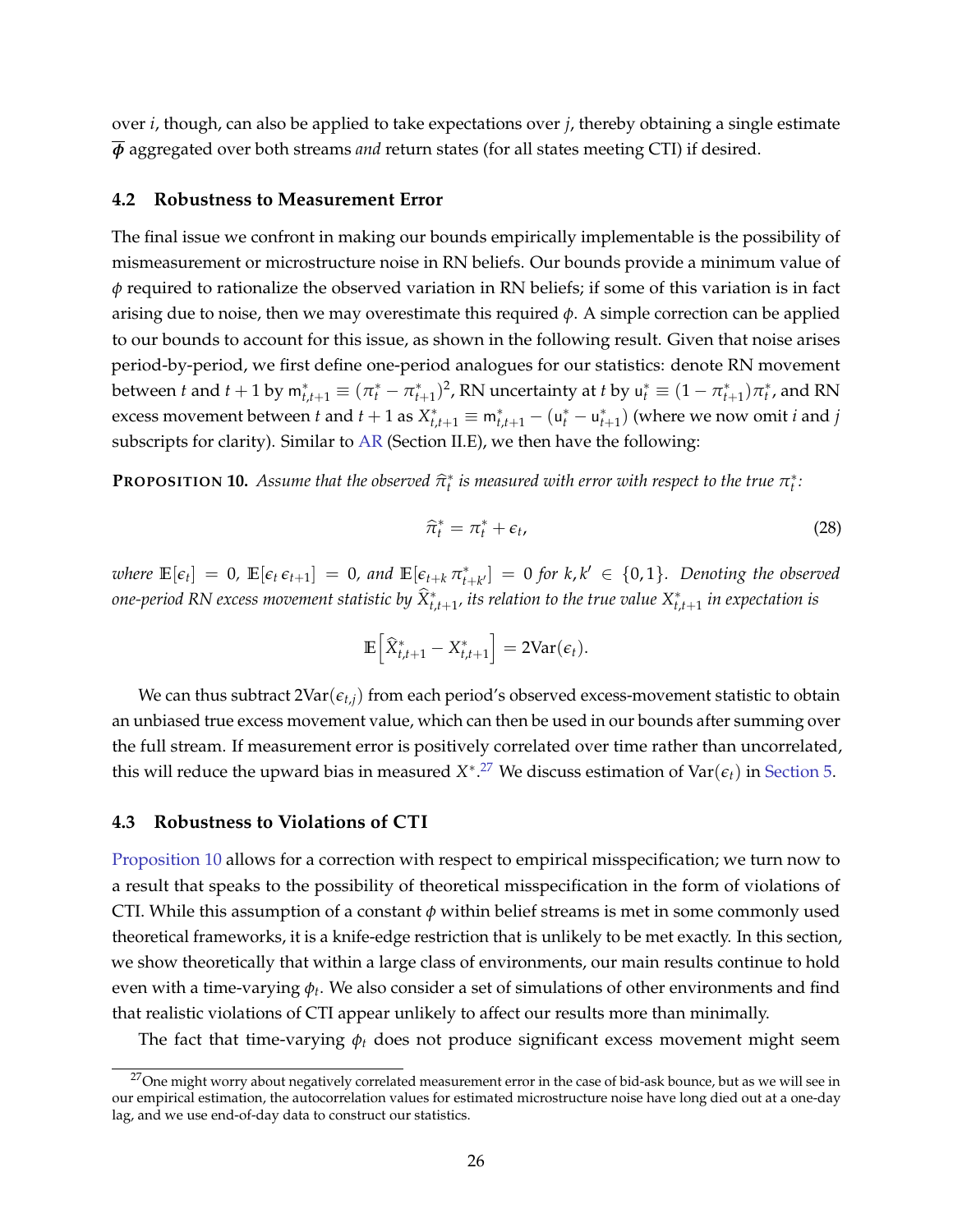unintuitive: one might worry that even small oscillations in  $\phi_t$  could cause unbounded movement in RN beliefs and dramatically invalidate our conclusions. For example, suppose that  $\pi_t$  is constant at .5 and *ϕ<sup>t</sup>* changes back and forth from 1 to 1.5 repeatedly. Without any movement in physical beliefs,  $\pi_0^*$  will vary repeatedly between .5 and .6, leading to unbounded movement as  $T \to \infty$ . Crucially, however, this argument overlooks a core insight of the paper: given rational expectations,  $\phi_t$  cannot undergo such repeated oscillation if its variance is bounded, because it is itself a function of martingale conditional expectations.

More formally, taking *ϕ<sup>t</sup>* as defined in [\(24\)](#page-20-1) (again suppressing *i*, *j* subscripts for clarity), write  $\phi_t = \phi_t^{(1)}/\phi_t^{(0)}$  $\theta_t^{(0)}$ , where  $\phi_t^{(1)}\equiv \mathbb{E}_t[M_{t,T}\,|\,R_T^m=\theta_j]$  is the numerator and  $\phi_t^{(0)}\equiv \mathbb{E}_t[M_{t,T}\,|\,R_T^m=\theta_{j+1}]$ is the denominator of [\(24\)](#page-20-1). We now drop [Assumption 3](#page-20-2)' (CTI) and let  $\phi_t$  vary, but [Assumption 1](#page-19-1)'  $\text{implies that } \phi_t^{(\ell)} = \mathbb{E}_t[\phi_{t+1}^{(\ell)}]$  $\mathcal{L}_{t+1}^{(t)}$  for  $\ell = 0, 1$ . In spite of this restriction, though, allowing  $\phi_t$  to vary meaningfully complicates the situation, as RN beliefs become a non-linear function of time-varying subjective beliefs *and* conditional SDF expectations (see, e.g., [\(9\)](#page-10-0)), all of which have unrestricted DGPs. Surprisingly, though, our bounds still hold as stated over a large class of such DGPs:

<span id="page-27-0"></span>**PROPOSITION 11.** *Assume no arbitrage and [Assumptions 1](#page-19-1)*′*[–2](#page-20-3)* ′ *continue to hold, but in place of [Assump](#page-20-2)[tion 3](#page-20-2)', assume only that*  $Var(\phi_t)<\infty$ *. If*  $\phi_t$  *evolves as a martingale or supermartingale (* $\mathbb{E}_t[\phi_{t+1}]\leqslant \phi_t$ *), then the bounds in [Proposition 3](#page-13-4) and [Corollary 1](#page-13-6) (and their counterparts in [Propositions 7](#page-22-2) and [9\)](#page-24-7) continue to apply, with ϕ*<sup>0</sup> *replacing ϕ.*

The proof of [Proposition 11](#page-27-0) demonstrates that the variation in  $\pi_0^*$  arising when  $\phi_t$  is a nondegenerate supermartingale always *strictly lowers* the expected excess belief movement period by period, rendering the main bound in [\(19\)](#page-13-5) even more conservative.<sup>[28](#page-27-1)</sup> Whether  $\phi_t$  is a supermartingale depends on the sign of Cov $_t(\phi_{t+1},\phi_{t+1}^{(0)})$  $t_{t+1}^{(0)}$ : from the definition of this covariance, write

$$
\mathbb{E}_{t}[\phi_{t+1}] = \phi_t - \frac{\text{Cov}_t(\phi_{t+1}, \phi_{t+1}^{(0)})}{\phi_{t+1}^{(0)}},
$$

so  $\mathbb{E}_t[\phi_{t+1}] \leqslant \phi_t$  if and only if  $\text{Cov}_t(\phi_{t+1}, \phi_{t+1}^{(0)})$  $\mathcal{F}_{t+1}^{(0)}$ ) = Cov $_t(\phi_{t+1}, \mathbb{E}_t[M_{t,T} \,|\, R_T^m = \theta_{j+1}]) \geqslant 0.$  Thinking of  $M_{t,T}$  as proportional to  $U'(C_T)$  as in [Section 2,](#page-6-0) this requires that expected terminal risk aversion (encoded in  $\phi_{t+1}$ , as in [Proposition 8\)](#page-23-2) be positively correlated with expected marginal utility (MU) in the high-consumption state. This is an intuitively reasonable restriction, as it implies bad news (in the form of higher expected MU) generally arrives at the same time for both states, with the expected low-consumption MU increasing more than its high-consumption counterpart. The converse (Cov $_t(\phi_{t+1}, \phi_{t+1}^{(0)})$  $t_{t+1}^{(0)}$   $<$  0), by contrast, requires risk aversion to increase in general in response to *good* news about MU in the good state.[29](#page-27-2)

If one wishes to consider such a setting in which  $\phi_t$  does not evolve as a supermartingale, though, it is difficult to make analytical statements given the complexity of such a setting. Instead,

<span id="page-27-1"></span> $^{28}$ Further, given the continuity of our bounds, if  $\phi_t$  is a submartingale but close to a martingale, then our results also hold up to a small additive error.

<span id="page-27-2"></span> $^{29}$ For further discussion of such a restriction in a different context, see [Lazarus](#page-38-21) [\(2019\)](#page-38-21).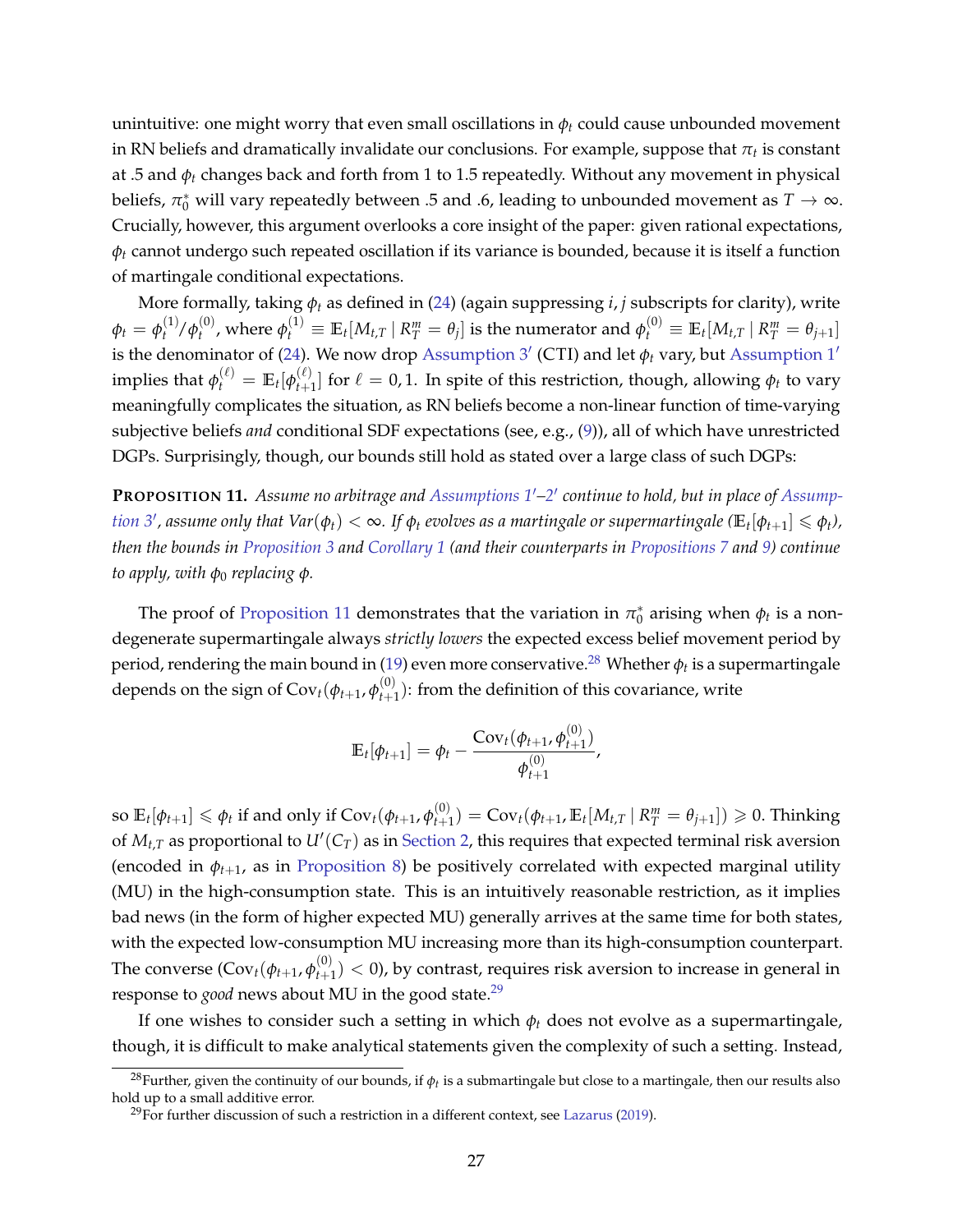we numerically simulate a set of binary DGPs featuring strict submartingale *ϕ<sup>t</sup>* processes alongside learning about the return state. Results for this exercise are reported in Appendix B.5. Even in a parameterization with extremely high  $\phi$  uncertainty — in which  $\phi$  can vary between 1 and 9, corresponding to  $\gamma$  varying between 0 and  $160$  —  $\mathbb{E}[X^*]$  rises by at most 0.015, and it breaches the bound for  $φ = 3$  (equal to  $φ_0$ ) less than one percent of the time in such DGPs.

Finally, to consider how time-varying *ϕ<sup>t</sup>* affects our results in a less abstract environment, we simulate the [Campbell and Cochrane](#page-37-2) [\(1999\)](#page-37-2) habit-formation model, which violates CTI, using the baseline calibration proposed by [Campbell and Cochrane.](#page-37-2) We find in this case that  $\phi_t$  is closely approximated by a martingale and therefore does not generate additional excess movement. Our bounds thus continue to hold and continue to be conservative. See Appendix B.6 for details.

Given our theoretical and numerical results, we conclude that allowing  $\phi_t$  to change within a stream is unlikely to impact our results and bounds meaningfully. That said, we can imagine that there exists a set of perverse distributions with negatively correlated values of  $\phi_{t+\tau}^{(1)}$  $_{t+1}^{(1)}$  and  $\phi_{t+1}^{(0)}$  which, combined with near-worst-case DGPs for information about the return state, might further increase excess movement. Our strong suspicion based on the above results, though, is that any realistic DGP will have a small impact.

## <span id="page-28-0"></span>**5. Empirical Estimation and Results**

Our theory leads to bounds on the variation in risk-neutral beliefs over the value of the market index, which we proceed now to measure in the data. We begin by describing how we map from theory to data [\(Section 5.1\)](#page-28-1) and how we estimate microstructure noise [\(Section 5.2\)](#page-30-0), and then we summarize the data [\(Section 5.3\)](#page-32-0) before turning to our empirical results [\(Section 5.4\)](#page-33-0). We conclude with a brief discussion of the reduced-form correlates of RN excess movement [\(Section 5.5\)](#page-36-1).

#### <span id="page-28-1"></span>**5.1 Data and Risk-Neutral Distribution**

**Data.** Our main source for S&P 500 index options data is the OptionMetrics database, which provides end-of-day prices for European call and put options for all strike prices and option expiration dates traded on the Chicago Board Options Exchange (CBOE). The sample runs from January 1996 through December 2018. We augment this data with intraday price quotes obtained directly from the CBOE for a subset of trading days in our sample, in order to account for market microstructure noise; this additional data is described further in [Section 5.2.](#page-30-0)

We apply standard filters to remove outliers and options with poor trading liquidity from the OptionMetrics data, with details provided in [Appendix B.7.](#page-22-0) $^{\text{30}}$  $^{\text{30}}$  $^{\text{30}}$  Two aspects of this data cleaning bear mention here. First, while our bounds apply for belief streams of arbitrary length, we follow past literature (e.g., [Christoffersen, Heston, and Jacobs,](#page-37-15) [2013;](#page-37-15) [Martin,](#page-38-22) [2017\)](#page-38-22) and consider options with

<span id="page-28-2"></span> $30$ The raw dataset contains 12.4 million option prices; the filtered data, which are then used to measure the RN distribution, contain 4.3 million option prices corresponding to 5,537 trading dates and 991 option expiration dates. The majority of the difference is attributable to our use of only out-of-the-money call and put strikes.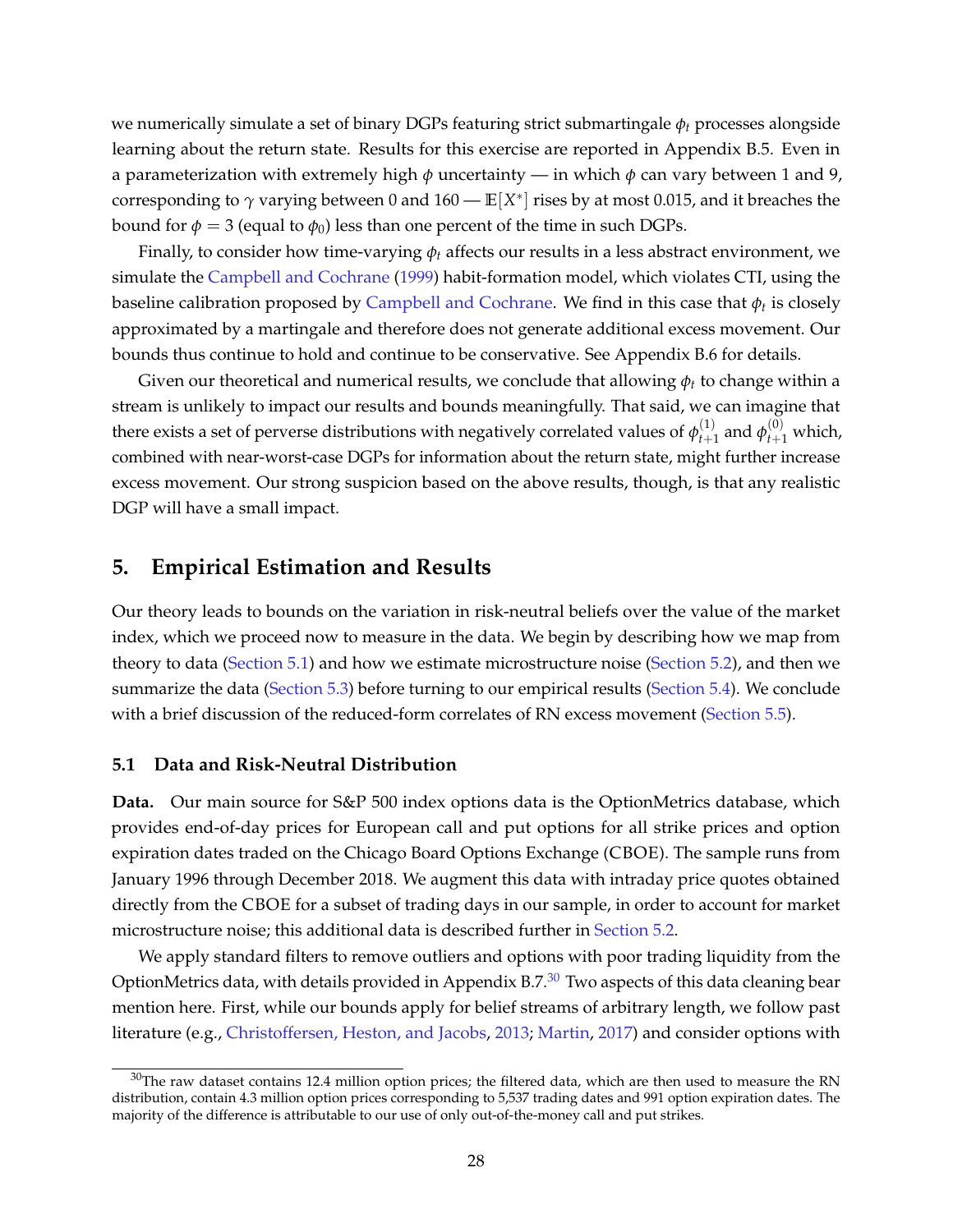maturity of at most one year. Second, after transforming the filtered prices to RN beliefs (described below), we keep only conditional RN belief observations  $\tilde{\pi}_{t,i,j}^*$  for which the non-conditional beliefs satisfy  $\pi_t^*(R_{T_i}^m = \theta_j) + \pi_t^*(R_{T_i}^m = \theta_{j+1}) \geq 5\%$ , as conditional beliefs  $\widetilde{\pi}_{t,i,j}^*$  are likely to be particularly susceptible to mismeasurement when the underlying beliefs are close to zero.

**Empirical return space.** For our baseline estimation, we define the return state space Θ in terms of log excess return intervals:

$$
\Theta = R_{0_i, T_i}^f \exp\{(-\infty, -0.2], (-0.2, -0.15], (-0.15, -0.1], \ldots, (0.1, 0.15], (0.15, 0.2], (0.2, \infty)\},\
$$

where  $R_0^f$  $\int_{0_i}^{t}$  is the gross risk-free rate from  $0_i$  to  $T_i$ .<sup>[31](#page-29-0)</sup> In words, return state 1 is realized if the  $\log$  excess S&P return from  $0_i$  to  $T_i$  is less than -0.2  $\approx$  -20%; state 2 is realized if the excess return is in the five-percentage-point bin between -0.2 and -0.15; and so on. Abusing notation slightly, we typically refer to states by the right end of their associated log excess-return bin:  $\theta_1 = -0.2$ ,  $\theta_2 = -0.15, \ldots, \theta_9 = 0.2, \theta_{10} = \infty$ . Following the labeling convention in [Assumption 2](#page-20-3)', we define the binary conditional beliefs to be used in our tests as  $\widetilde{\pi}_{t,i,j}^* \equiv \pi_t^* (R_{T_i}^m = \theta_j | R_{T_i}^m \in \{\theta_j, \theta_{j+1}\})$ , so  $\widetilde{\pi}_{t,i,j}^*$ corresponds to the probability that the low state *j* (e.g.,  $\theta_2 = -15\%$ ) will be realized, conditional on *j* or *j* + 1 being realized (in this case, conditional on an excess return between -20% and -10%). We again use of the right end of the return bin for *j* as shorthand in referencing the conditional belief and excess movement for state pair  $(\theta_j, \theta_{j+1})$ , corresponding to the midpoint of the two return bins.

Our use of five-percentage-point ranges for return states reflects a desire to balance (i) measurement accuracy for the RN beliefs and (ii) plausibility of our assumption of constant  $\phi_j$  (CTI). Wider bins lead to greater measurement accuracy, but make it less likely that there are no changes in the expected SDF realization conditional on a given return state  $\theta$ <sup>*j*</sup> relative to  $\theta$ <sup>*j*+1</sub>. We report</sup> empirical estimates below for all adjacent state pairs for completeness, but as discussed in [Remark 2](#page-21-3) after [Assumption 3](#page-20-2)', it is unlikely that CTI is met for the extreme state pairs ( $\theta_1$  relative to  $\theta_2$ , and  $\theta_9 = \theta_{J-1}$  vs.  $\theta_{10} = \theta_J$ ). Our focus is thus on the *interior* state pairs with low-return states  $\theta_2, \ldots, \theta_8$ ; in particular, when we aggregate our state-by-state estimates of *ϕ<sup>j</sup>* required to rationalize the data into a single average value  $\bar{\phi}$  across states, we use only these interior states.<sup>[32](#page-29-1)</sup>

**Risk-neutral beliefs.** To extract a risk-neutral distribution over the return states in Θ from the observed option cross-sections, we use standard tools from the option-pricing literature. Our starting point is equation [\(22\)](#page-18-4), which tells us how to map from option prices to RN beliefs. We use this to construct a smooth RN distribution for returns, largely following the technique proposed by [Malz](#page-38-23) [\(2014\)](#page-38-23); [Appendix B.7](#page-22-0) provides a detailed description. With the RN beliefs  $\pi^*_{t,i,j}$  in hand, we can then calculate conditional beliefs straightforwardly as  $\tilde{\pi}_{t,i,j}^* = \pi_{t,i,j}^*/(\pi_{t,i,j}^* + \pi_{t,i,j+1}^*)$ . We then use the resulting conditional RN belief streams to calculate the excess movement statistics *X* ∗ *i*,*j*

<span id="page-29-0"></span><sup>&</sup>lt;sup>31</sup>We use excess returns for convenience of interpretation. Following [van Binsbergen, Diamond, and Grotteria](#page-37-16) [\(2022\)](#page-37-16), we measure *R f*  $\mathcal{O}_{0i,\mathcal{T}_i}$  directly from the options prices by applying the put-call parity relationship; again see [Appendix B.7.](#page-22-0)

<span id="page-29-1"></span><sup>&</sup>lt;sup>32</sup>This yields an additional de facto data filter, as we are effectively considering only option strikes with moneyness between 0.8 and 1.2 (following, e.g., [Constantinides, Jackwerth, and Savov,](#page-37-17) [2013\)](#page-37-17).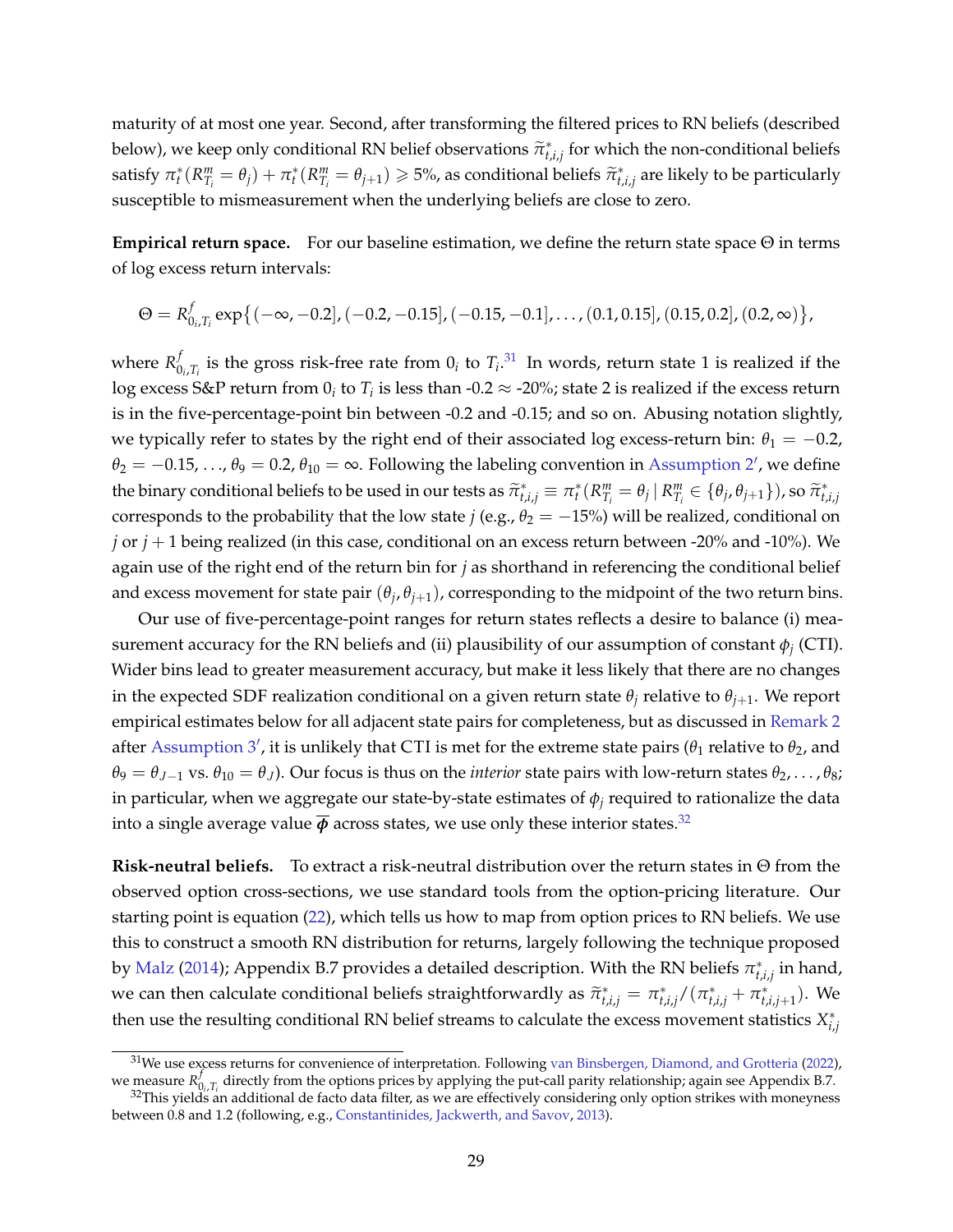needed to implement our bounds. Our general results in [Section 3](#page-17-0) restrict the expectation of *X* ∗ *i*,*j* conditional on state  $\theta_j$  or  $\theta_{j+1}$  being realized — in particular, [Propositions 7](#page-22-2) and [9](#page-24-7) give bounds for  $\widetilde{\mathbb{E}}[X_{i,j}^*]=$  and we accordingly keep only observations for which  $\widetilde{\pi}^*_I$  $T_{i,i,j} = 0$  or 1 ex post; for example, if the total excess return on the market over the life of option contract *i* is -14%, then we keep only *X*<sub>*i*,2</sub> (θ<sub>2</sub> ranges from -20% to -15% return, so  $\tilde{\pi}_{T}^{*}$  $\tilde{T}_{i,i,2} = 0$ ) and  $X_{i,3}^*$  ( $\tilde{\pi}_T^*$  $T_{i,i,3}^* = 1$ .

**Simplifying notation.** To this point, we have taken care in this section to use detailed notation to clarify that our conditional statistics  $(\tilde{\pi}_{t,i,j}^*, X_{i,j}^*)$  depend on the contract *i* and state pair *j*. Having clarified this, though, in what follows we generally suppress the cumbersome use of  $i$ ,  $j$ , and  $\tilde{\cdot}$ , and simply write  $\pi_i^*$  in place of  $\tilde{\pi}_{i,j}^*$ ,  $X^*$  for  $X_{i,j}^*$ , and so on (as, e.g., in [Section 4.2\)](#page-26-1). Similarly, we often drop the "conditional" qualifier when referring to conditional RN belief statistics.

### <span id="page-30-0"></span>**5.2 Noise Estimation**

As in [Proposition 10,](#page-26-3) we also wish to account for measurement error stemming from possible microstructure noise in our estimation.<sup>[33](#page-30-1)</sup> That result shows that unlike in the classical errors-invariables regression model (which leads to attenuation), measurement error in our case can increase the observed variation *X* <sup>∗</sup> and thereby lead to an upward bias in the estimated SDF slope needed to rationalize the data. With noise described by  $\hat{\pi}_t^* = \pi_t^* + \epsilon_t$  as in [\(28\)](#page-26-4), [Proposition 10](#page-26-3) tells us that we must estimate  $Var(\epsilon_t)$  in order to eliminate this bias. We turn to a sample of high-frequency option prices to estimate this noise variance in our RN beliefs data.

Specifically, we obtain minute-by-minute price quotes on S&P index options for a subset of trading days directly from the CBOE. For each available option expiration date on each such trading day, we recalculate the RN belief distribution at the end of each minute using exactly the same procedure as described in [Section 5.1.](#page-28-1) As this requires calculating 390 sets of RN beliefs for each trading day (9:30 AM–4:00 PM), this procedure would be computationally infeasible if applied to our entire sample of 5,537 trading days (each of which has an average of 11 available option expiration dates, generating 60,543 (*t*, *T*) combinations). We accordingly select 30 trading days at random from within our available sample period, and use the minute-by-minute quotes to calculate intraday RN distributions for these days.  $34$ 

We then use tools from the literature on microstructure noise to estimate  $Var(\epsilon_t)$  using these intraday data. The basic intuition for this estimation strategy — as described, for example, by [Zhang, Mykland, and Aït-Sahalia](#page-38-24) [\(2005\)](#page-38-24) — is best understood by assuming temporarily that the noise  $\epsilon_t$  in [\(28\)](#page-26-4) is i.i.d., while the true  $\pi_t^*$  changes smoothly over time (i.e.,  $\eta_{t+h} \equiv \pi_{t+h}^* - \pi_t^* \to 0$ and Var( $\eta_{t+h}$ )  $\rightarrow$  0 as  $h \rightarrow 0$ , as would be the case for an Itô process). Imagine calculating movement using the observed beliefs,  $(\widehat{\pi}_{t+h}^* - \widehat{\pi}_t^*)^2$ , with less and less time *h* between consecutive observations. As one decreases *h* to 0, the noise swamps the true variation: since  $(\pi^*_{t+h} - \pi^*_t)^2 \to 0$ ,

<span id="page-30-1"></span> $33$ For example, transient demand pressure in the option market [\(Bollen and Whaley,](#page-37-18) [2004\)](#page-37-18) may cause variation in observed RN beliefs unrelated to the underlying index dynamics.

<span id="page-30-2"></span><sup>&</sup>lt;sup>34</sup>This yields an intraday data set roughly twice as large as the original one, as  $30 \times 390 \times 11 \approx 130,000$ .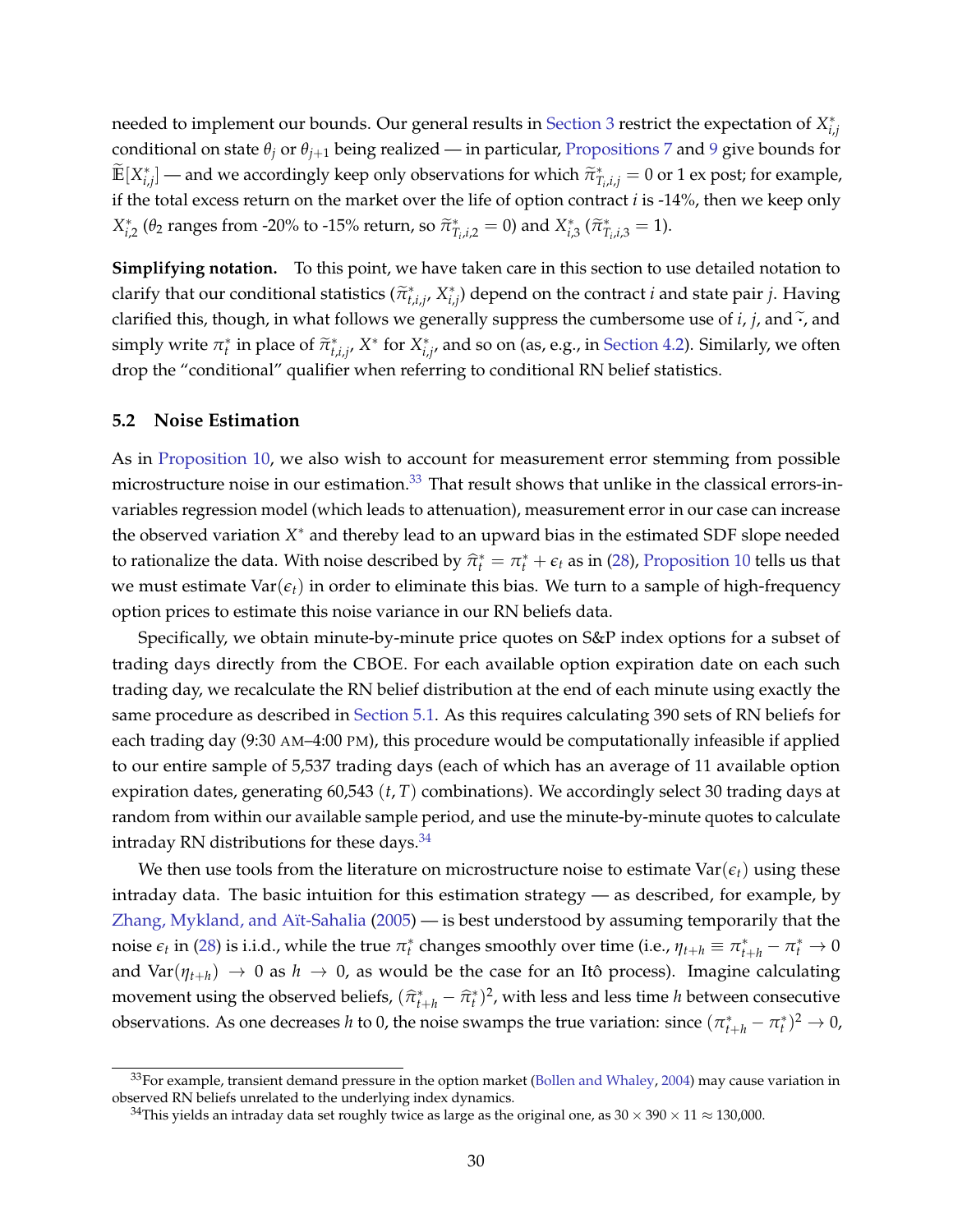we have  $\mathbb{E}[(\hat{\pi}_{t+h}^* - \hat{\pi}_t^*)^2] \to 2\text{Var}(\epsilon_t)$ . Thus in this simple example,  $\text{Var}(\epsilon_t)$  can be estimated by calculating the quadratic variation in RN beliefs sampled at a high frequency.

In practice, one would expect the data to contain both non-i.i.d. noise *ϵ<sup>t</sup>* and jumps in the true process  $\pi_t^*$ , and it is desirable to use a noise estimation method that is robust to these features. One such estimator for  $\text{Var}(\epsilon_t)$  is the ReMeDI ("Realized moMents of Disjoint Increments") estimator proposed by [Li and Linton](#page-38-2) [\(2021\)](#page-38-2). This estimator effectively takes the average product of *disjoint increments* of the observed process,  $(\hat{\pi}_t^* - \hat{\pi}_{t+h}^*) (\hat{\pi}_t^* - \hat{\pi}_{t+h}^*)$ .<sup>[35](#page-31-0)</sup> The idea is that even if the true process features jumps so that  $\mathbb{E}[(\pi^*_{t+h} - \pi^*_t)^2] > 0$ , its increments over non-overlapping windows are still approximately uncorrelated. [Li and Linton](#page-38-2) [\(2021\)](#page-38-2) show that this estimator is consistent for  $Var(\epsilon_t)$  under general semimartingale processes for  $\pi_t^*$  (i.e.,  $\pi_t^*$  can feature jumps but must be of bounded variation), and for quite general dependent noise processes as long as the autocovariances for  $\epsilon_t$  decay to 0 sufficiently quickly relative to the increment width (see their Theorem 4.1 for precise conditions).<sup>[36](#page-31-1)</sup> It also performs well in simulations and empirical applications.

Using this ReMeDI estimator on our minute-by-minute data, we estimate  $Var(\epsilon_t) = Var(\epsilon_{t,i,j})$ separately for each combination of trading day *t*, expiration date *T<sup>i</sup>* , and return state pair *j* in our intraday sample.<sup>[37](#page-31-2)</sup> We then match the noise estimates (which are obtained for a subsample of days) to the observed excess movement observations in our original data; see Appendix B.8 for details on this procedure. Finally, we subtract  $2\widehat{\text{Var}}(\epsilon_{t,i,j})$  from  $\widehat{X}^*_{t,t+1,i,j}$  to obtain a *noise-adjusted* estimate of one-day excess movement following [Proposition 10,](#page-26-3) and we sum these noise-adjusted one-day values over the full stream to obtain noise-adjusted estimates of *X* ∗ *i*,*j* .

We discuss the magnitude of the noise estimates in the next subsection alongside descriptive statistics for the excess movement values. The ReMeDI procedure also allows for estimation of the intraday autocovariances of the noise  $\epsilon_t$ . These autocovariances are estimated to be positive for small lag values, but they die out quickly and are precisely estimated near zero for noise observations more than an hour apart. This justifies the assumption in [Proposition 10](#page-26-3) that end-ofday noise observations are uncorrelated,  $\mathbb{E}[\epsilon_t \epsilon_{t+1}] = 0$ , as ultimately we care about noise only to the extent that it affects our excess movement statistics at a daily frequency.

Our main results in [Section 5.4](#page-33-0) use the noise-adjusted excess movement data. All standard errors and confidence intervals are based on a bootstrap procedure (detailed in [Section 5.4\)](#page-33-0) that accounts for the sampling uncertainty in the above noise estimation and averaging procedure.

<span id="page-31-0"></span><sup>&</sup>lt;sup>35</sup>More formally and specifically, our ReMeDI estimator (following the replication code provided kindly by [Li and](#page-38-2) [Linton\)](#page-38-2) is  $\widehat{\text{Var}}(\epsilon_t) = \frac{1}{N_{\epsilon,n}} \sum_{i=2k_n}^{N_{\epsilon,n}-k_n} (\widehat{\pi}_{t_i}^* - \widehat{\pi}_{t_i-2k_n}^*) (\widehat{\pi}_{t_i}^* - \widehat{\pi}_{t_i+k_n}^*)$ , where  $N_{\epsilon,n}$  is the number of observations over a fixed time span (in our case, one trading day) and  $k_n$  is a tuning parameter, with  $k_n$ ,  $N_{\epsilon,n}\to\infty$  and  $k_n/N_{\epsilon,n}\to0$  as  $n\to\infty$ . We select  $k_n$  for each return state using the algorithm in Section F.1 of the Online Appendix of [Li and Linton](#page-38-2) [\(2021\)](#page-38-2).

<span id="page-31-1"></span><sup>&</sup>lt;sup>36</sup>While jumps induce upward bias in a naïve estimator based on  $(\hat{\pi}_{t+h}^* - \hat{\pi}_t^*)^2$ , positively autocorrelated noise goes the city of the student of the PeMeDI estimator uses a *window width*  $(k, \text{ in footpate 25) th$ in the other direction. To address this, the ReMeDI estimator uses a window width  $(k_n$  in [footnote 35\)](#page-31-0) that is sufficiently wide even as one decreases the time *h* between observations. The second (downward) bias in the naïve estimator seems predominant in our data: the ReMeDI noise estimates are about 50% higher than the naïve estimates.

<span id="page-31-2"></span> $^{37}$ For this exercise, to increase our available observations, we do not condition on the ex post state being  $\theta_j$  or  $\theta_{j+1}$ .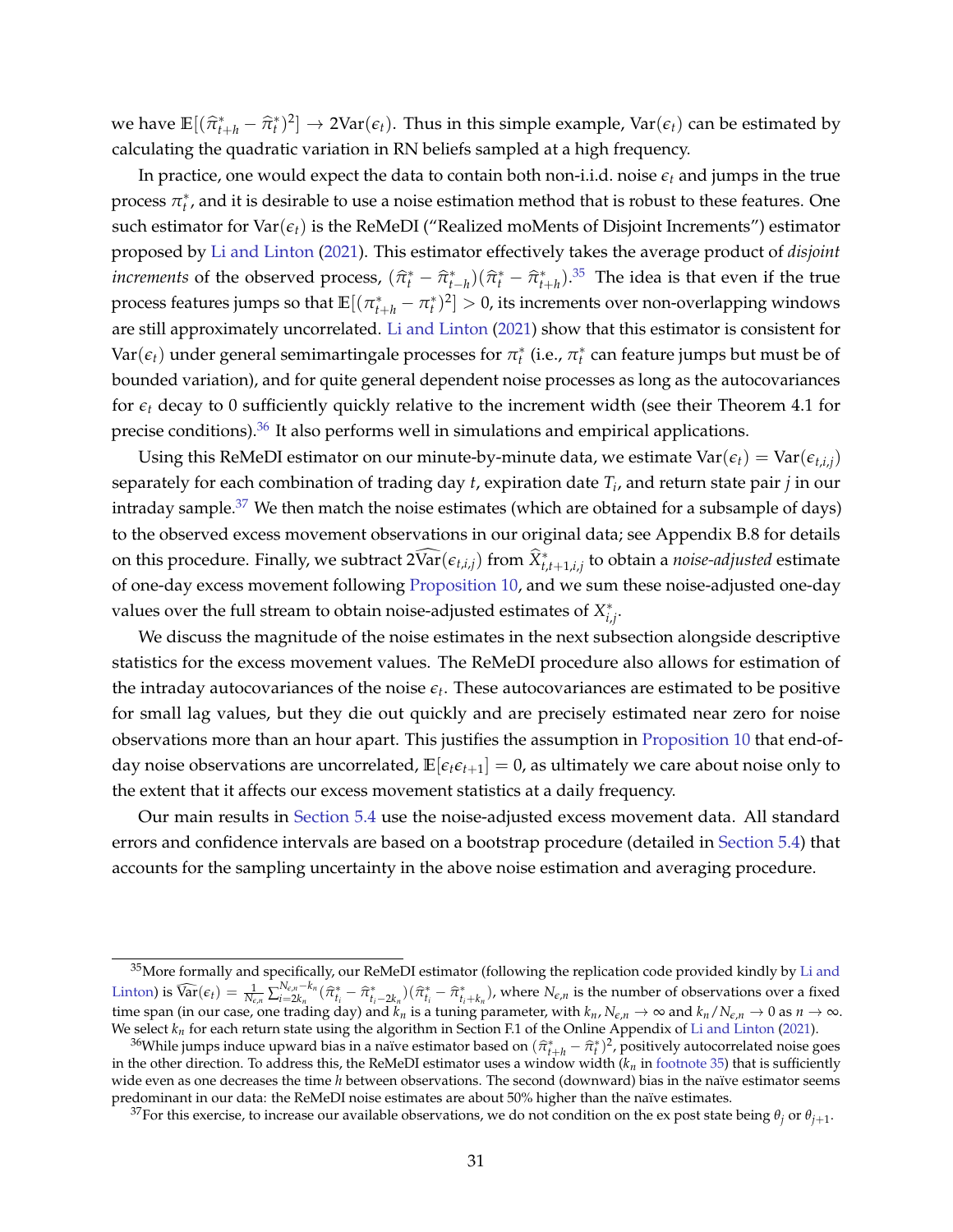#### <span id="page-32-0"></span>**5.3 Excess Movement: Descriptive Statistics and Figures**

We first provide summary statistics and plots describing the RN beliefs and excess movement values observed in our data. [Table 2](#page-40-0) summarizes the average excess movement values  $\overline{X}^*$  overall (across all interior state pairs and expiration dates) and by subsample. Excess movement is difficult to interpret without some normalization; we should, for example, expect movement to increase alongside initial uncertainty under Bayesian updating. The first two columns thus divide  $\overline{X}^*$ by average initial uncertainty  $\bar{u}_0$ . As in [Augenblick and Rabin](#page-37-1) [\(2021,](#page-37-1) Section II.D), the resulting normalized statistic can be interpreted as the percent by which average movement exceeds initial uncertainty and thus uncertainty resolution. (For example, a value of 1 corresponds to 100% more movement than uncertainty resolution.) These values are quite high in our data: for the noise-adjusted statistics, there is on average 123% more movement than initial uncertainty. The splits by bin show that these values decrease for return states in the middle of the distribution. The beginning of the sample features high but noisy *X* ∗ statistics, but these averages remain high until the most recent subsample. Finally, higher priors  $\pi_0^*$  correspond with greater excess movement, which accords with our theoretical bounds.

The next two columns of [Table 2](#page-40-0) instead normalize  $\overline{X}^*$  by the average contract length  $\overline{T}$ , so the resulting statistics can be interpreted as excess movement per day. For a rough understanding of the actual variation in RN beliefs corresponding to these values, consider a pair  $(t, t + 1)$  for which  $\pi^*_{t+1} = 1 - \pi^*_t$ , so that there is no uncertainty resolution from *t* to *t* + 1. One-day excess movement and movement therefore coincide, so that excess movement is equal to the squared change in beliefs; for example, the noise-adjusted average of 0.0038 corresponds to a raw change of  $\sqrt{0.0038} \approx 0.06$ (continuing the example above,  $\pi_t^* = 0.47$ , and then  $\pi_{t+1}^* = 0.53$ ). Under this normalization, there is now no clear pattern for average excess movement across bins, as the more-extreme return states also tend to have longer contract lengths.<sup>[38](#page-32-1)</sup> This pattern is in fact quite consistent in our data: longer contract lengths tend to coincide with more excess movement, as RN beliefs bounce up and down over the length of a contract. This general pattern is inconsistent with the null of Bayesian updating, which tells us that excess movement in subjective beliefs should not depend at all on the horizon at which uncertainty is resolved. Meanwhile, for the splits by date and by prior, the basic patterns discussed above are still present under this normalization by *T*.

Comparing the raw and noise-adjusted values makes clear that despite the substantial excess movement in the noise-adjusted statistics, noise does represent a meaningful portion (about 1/3) of the raw  $X^*$  data. The raw and noise-adjusted mean for  $\overline{X}^*/\overline{T}$  differ by 0.0059 − 0.0038  $\approx$  0.002, so  $\text{Var}(\epsilon_t) \approx 0.002/2 = 0.001$ . The standard deviation of  $\epsilon_t$  is thus roughly 0.03 per day. For the splits by state, noise variances tend to be lowest for return states near the center of the distribution, as is intuitive.

Next, [Figure 2](#page-44-0) provides a visual summary of the X<sup>\*</sup> statistics relative to the bounds. The blue curves describe the raw and noise-adjusted local-average  $X^*$  statistics as one varies the RN prior  $\pi_0^*$ ,

<span id="page-32-1"></span> $38$ Recall that an observation for a given state pair is only included conditional on the realized return being in one of the two states. Longer contracts are likelier to generate greater absolute returns, explaining this positive covariance.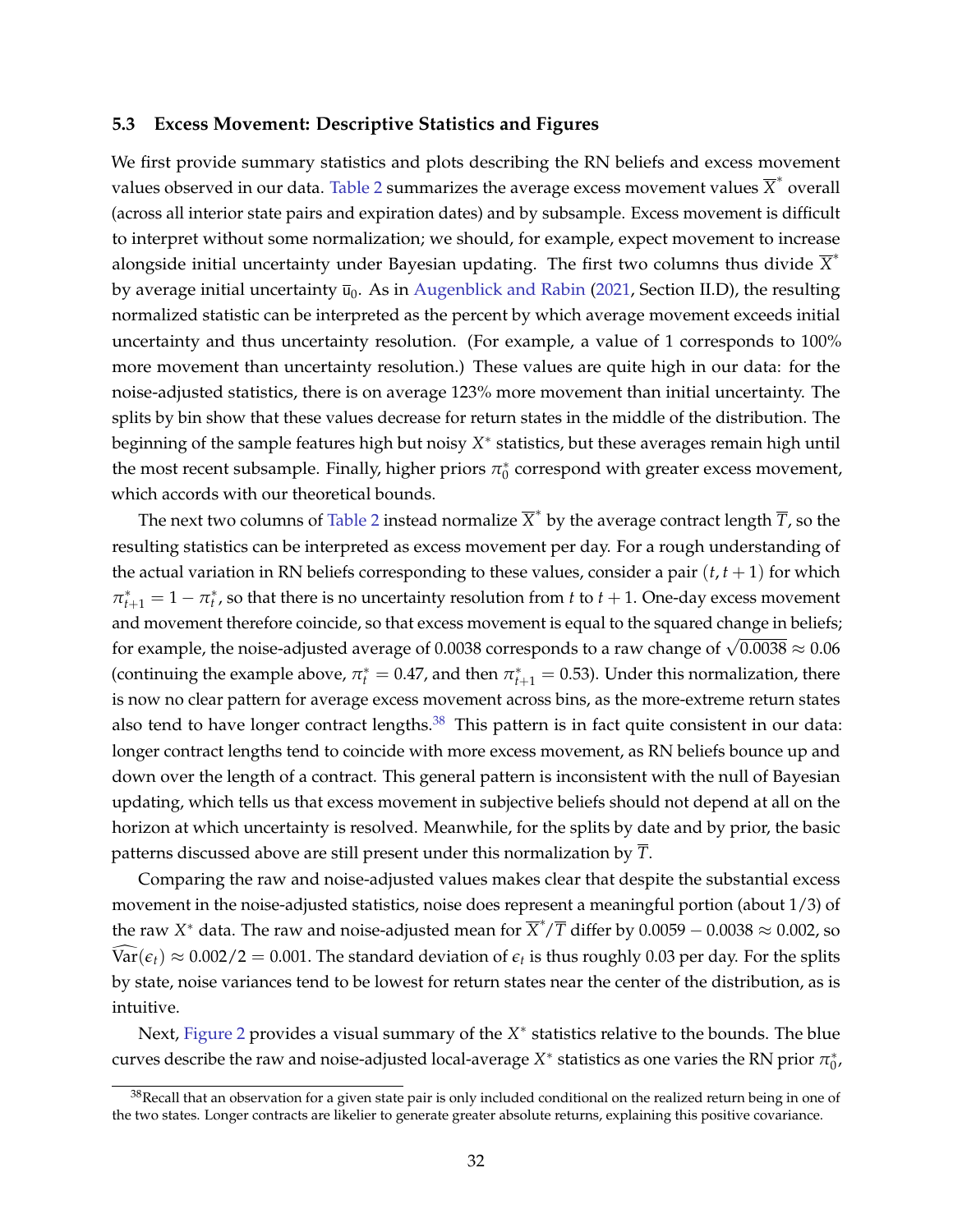calculated using all interior state pairs and streams; these curves are the same in both panels. As one would expect, there is very little excess movement for RN priors near 0 or 1, but excess movement is positive for intermediate  $\pi_0^*$  values for which there is greater initial uncertainty. We compare these values to the theoretical bounds under different levels of  $\phi$  (or more precisely,  $\mathbb{E}[\phi_i]$ ) for each value of  $\pi_0^*$ , which are shown in gray. Panel (a) uses the tighter bound from [Proposition 9](#page-24-7)[\(i\),](#page-24-5) which we  $i$  implement by estimating  $\triangle$  using local averages for the conditional expectations  $\mathbb{E}[X^* \mid \theta, \pi_0^*]$  in [\(17\)](#page-13-8) over  $\pi_0^{*,39}$  $\pi_0^{*,39}$  $\pi_0^{*,39}$  Panel (b) uses the conservative bound from the second inequality in [Proposition 9](#page-24-7)[\(ii\),](#page-24-2) so the gray lines in this panel align with the solid bound lines in [Figure 1.](#page-43-0)

Across the two panels, it is evident that the values of  $X^*$  observed in the data exceed both sets of bounds, other than for high RN priors  $\pi_0^*$  and for large values of  $\phi$ . For panel (a), we estimate  $\hat{\triangle} = 0$  for  $\pi_0^* \approx 0.5$ ,  $\hat{\triangle} < 0$  for  $\pi_0^*$  below this cutoff, and  $\hat{\triangle} > 0$  above it, as is evident from the bounds crossing zero at  $\pi_0^* \approx 0.5$ . As discussed in [Section 2.3](#page-12-0) (see [pages 15–](#page-15-0)[16\)](#page-16-4), this indicates that the DGP is close to symmetric, with equally informative signals for the two states  $(\theta_j, \theta_{j+1})$ on average (and thus roughly equal-sized upward and downward movements of  $\pi_t^*$ ). As the bounds in [Proposition 9](#page-24-7) apply for each possible  $\pi_0^*$ , the positive point estimates for  $\mathbb{E}[X^* | \pi_0^*]$ clearly violate the bounds for  $\pi_0^* < 0.5$ , which are (at most) 0 for all  $\phi$ . And while the empirical curves are closer to the more-conservative bounds in panel (b), the noise-adjusted estimates still exceed  $\pi_0^*$ <sup>2</sup> (the bound for  $\phi = \infty$ ) for  $\pi_0^*$  less than about 2/3.

These figures do not, however, integrate over  $\pi^*_0$  to provide a single statistic summarizing excess movement relative to the bounds over all streams. More importantly, they do not include any measures of statistical uncertainty necessary to make inferential statements or conduct hypothesis tests. To address these two issues, we move on to our main estimation and results.

### <span id="page-33-0"></span>**5.4 Main Results**

We turn now to the empirical implementation of our theoretical bounds. Given our sample of noise-adjusted excess movement statistics and corresponding RN priors, each possible value of  $\overline{\phi}$  leads to a *residual* excess movement value  $e_i(\overline{\phi})\,=\,X^*_i-b \text{ound}(\pi^*_{0,i'}\overline{\phi})$  for contract  $i$  (where we continue to suppress dependence on state pair *j*). We calculate two versions of this residual corresponding to the bound in part [\(i\)](#page-24-5) and the unconditional bound in part [\(ii\)](#page-24-2) of [Proposition 9](#page-24-7) [\(equations \(26\)](#page-24-8) and [\(27\),](#page-24-3) respectively):

<span id="page-33-2"></span>
$$
e_i^{\triangle}(\overline{\phi}) = X_i^* - \max\left\{0, \left(\pi_{0,i}^* - \frac{\pi_{0,i}^*}{\overline{\phi} + (1 - \overline{\phi})\pi_{0,i}^*}\right) \widehat{\triangle}_i\right\},\
$$

$$
e_i^{\text{main}}(\overline{\phi}) = X_i^* - \left(\pi_{0,i}^* - \frac{\pi_{0,i}^*}{\overline{\phi} + (1 - \overline{\phi})\pi_{0,i}^*}\right)\pi_{0,i}^*.
$$
 (29)

<span id="page-33-1"></span><sup>&</sup>lt;sup>39</sup>We slightly modify the formula in [Proposition 9](#page-24-7)[\(i\)](#page-24-5) for the figure: we use  $\mathbb{E}[X_i^*] \le (\pi_{0,i}^* - \frac{\pi_{0,i}^*}{\mathbb{E}[\phi_i] + (1 - \mathbb{E}[\phi_i])\pi_{0,i}^*})\mathbb{E}[\Delta_i],$ rather than cutting the bounds off at 0, to clarify that  $\hat{\triangle} < 0$  for  $\pi^*_0 < 0.5$ .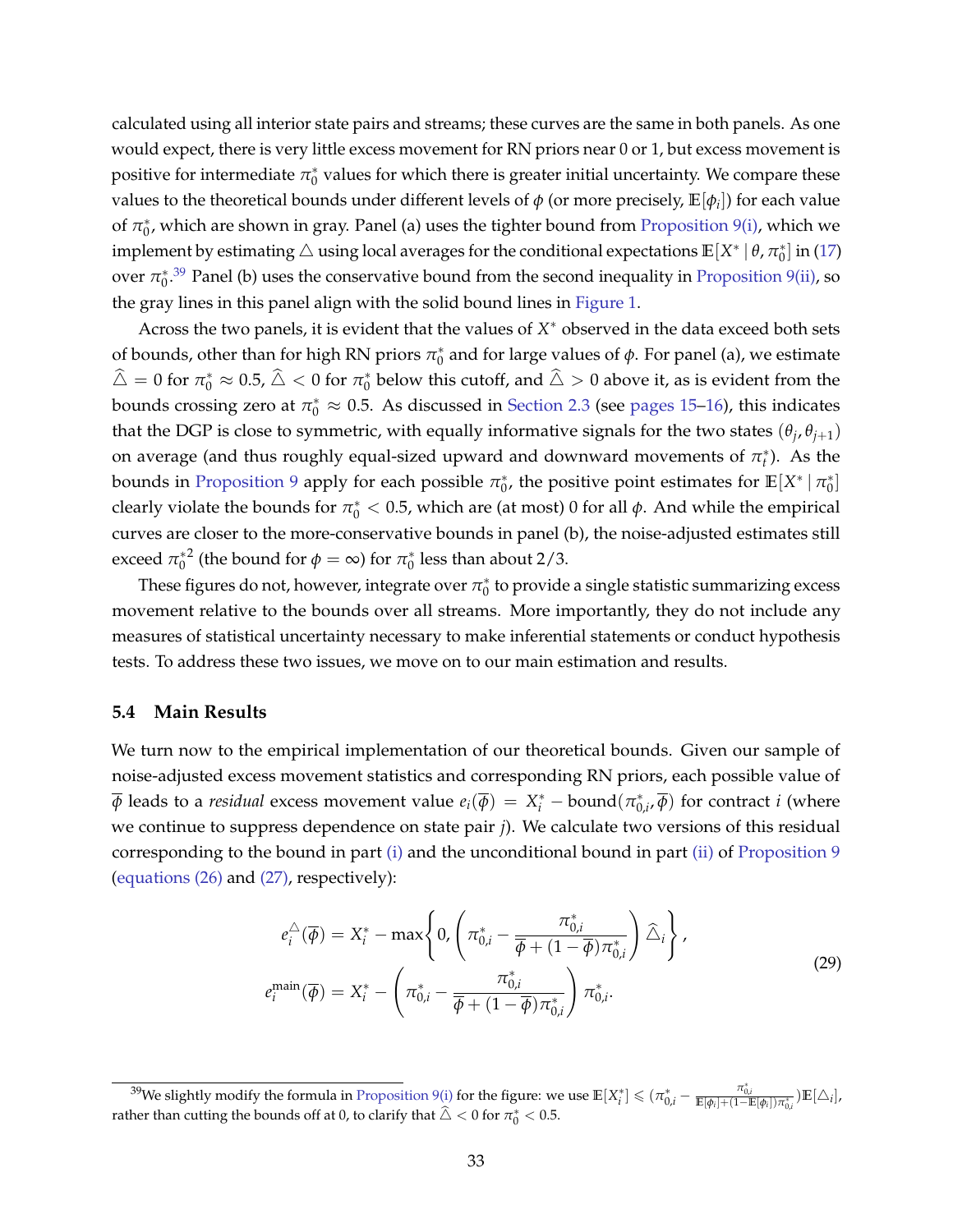The first version corresponds to the tighter bound from [Proposition 2,](#page-13-2) which requires a smoothed estimate of  $\Delta_i$  as calculated for [Figure 2.](#page-44-0) This version accounts for the estimated DGP (through  $\triangle_i$ ) and thus conveys some useful preliminary information, but strictly speaking, part [\(i\)](#page-24-5) of the proposition applies only conditional on a given  $\pi_{0,i}^*$  and only under the unverifiable condition that  $\text{Cov}(\pi_{0,i}, \triangle_i) = 0.40$  $\text{Cov}(\pi_{0,i}, \triangle_i) = 0.40$  Thus the second version, which implements the more conservative bound from [Proposition 3](#page-13-4) and which applies unconditionally, is the basis for our main set of results. Both residuals can be directly calculated using our noise-adjusted data for each possible value of  $\overline{\phi}$ .

We first present sample averages of these residual statistics for a range of values of  $\overline{\phi}$ , both for each individual return state pair *j* and aggregated across all interior state pairs. As these values have no natural scaling, we present them in the form of *t*-statistics,  $t_{\bar{e}} = e_i(\phi) / SE_{\bar{e}}$ , where  $e_i(\phi)$  is the sample average of residual excess movement  $e_i(\overline{\phi})$  and  $SE_{\overline{e}}$  is its standard error. We calculate these standard errors using a block bootstrap with a block length of one month, with each block containing (i) raw excess movement statistics and priors for all contracts expiring in a given month, and (ii) noise variance estimates for any trading days in our intraday sample that fall in the same month. For each resampled data set, we use the set of  $(X_i^*, \tilde{\pi}_{0,i}^*, {\sqrt{\text{ar}}(\epsilon_{t,i})})$  values to recalculate noise-adjusted excess movement and residual values  $e_i(\overline{\phi})$ .<sup>[41](#page-34-1)</sup> The bootstrap accordingly accounts for sampling uncertainty in all statistics used to calculate noise-adjusted excess movement and  $e_i(\overline{\phi})$ . We conduct 10,000 such draws, from which we calculate standard errors as the standard deviation of  $e_i(\phi)$  across bootstrap draws.

These residual *t*-statistics are presented in [Table 3](#page-41-0) for the two versions of the residual in [\(29\)](#page-33-2), both overall (for all interior state pairs) and by individual return state pair. Since  $\mathbb{E}[e_i(\overline{\phi})] = 0$  under RE given a correctly specified value  $\overline{\phi}$ , these *t*-statistics tell us how far the residuals are from being consistent with any hypothesized null value for the SDF slope. Positive numbers correspond to the data exhibiting too much excess movement to be consistent with a given value of  $\overline{\phi}$ , and vice versa for negative numbers. In panel (a), the only negative *t*-statistics for the tighter bound are for RN beliefs over  $(\theta_j,\theta_{j+1})=([0\%,5\%],[5\%,10\%])$  (i.e.,  $j=6)$  for  $\overline{\phi}>10$ ; all other *t*-statistics, including the overall values, are positive (and generally large in magnitude), indicating no value of  $\overline{\phi}$  is consistent with the degree of observed excess RN movement. In panel (b), the average conservative bound residuals are smaller in magnitude but also generally positive, other than for large *ϕ* (with magnitudes discussed below) and for return-state pairs in the middle of the distribution.

As admissible excess movement  $\mathbb{E}[X_i^*]$  is monotonically increasing in the unobserved parameter  $\overline{\phi}$ , our main empirical exercise is to estimate the lower bound for this SDF slope such that the bound for  $\mathbb{E}[X_i^*]$  is satisfied. This lower bound for  $\overline{\phi}$  is estimated as the minimal value for which the average residual value  $e_i(\phi)$  is zero, so that we are effectively finding the root of the function traced out in [Table 3.](#page-41-0) Given that the tighter bound is generally not satisfied even for  $\overline{\phi} = \infty$  (and since it holds only under restrictive assumptions), we now confine attention to the conservative

<span id="page-34-1"></span><span id="page-34-0"></span> $^{40}$ It is also stated for  $\mathbb{E}[\phi_i]$  rather than  $\overline{\phi}$ , but the bound still applies using the more conservative value  $\overline{\phi}$  as well.

<sup>&</sup>lt;sup>41</sup>For the residual  $e_i^{\triangle}(\overline{\phi})$  corresponding to the tighter bound, we also re-estimate  $\widehat{\triangle}_i$  in each bootstrap draw by For the restaudant  $\epsilon_i^+( \psi)$  corresponding to the tighter bound, we also re-estimate  $\Delta_i^+$  in each bootstrap draw<br>calculating the same local average (with respect to  $\pi_{0,i}^*$ ) as in [Figure 2\(](#page-44-0)a), and then evaluating i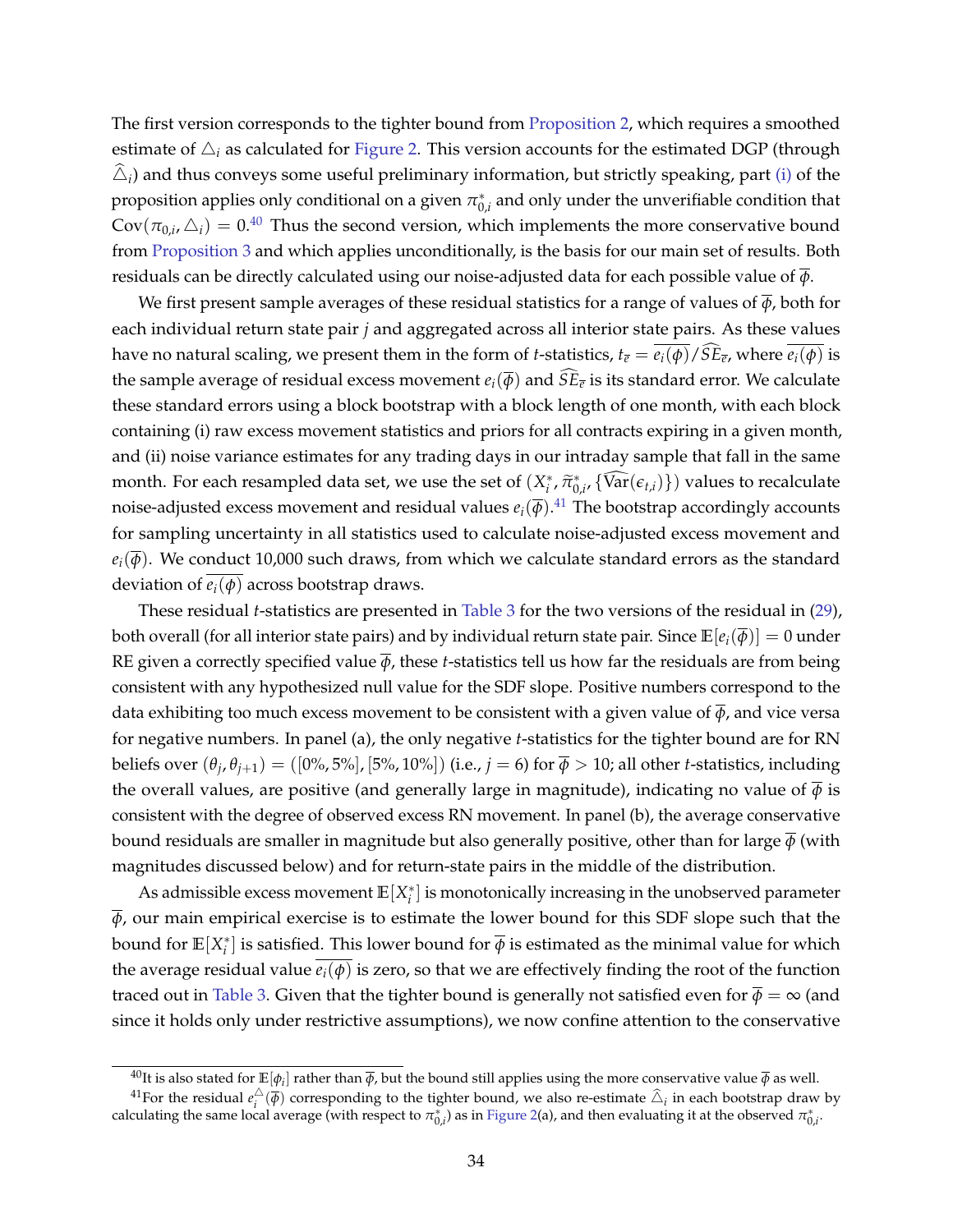bound from [Proposition 9](#page-24-7)[\(ii\).](#page-24-2) The estimated  $\overline{\phi}$  can be interpreted as the minimal SDF slope for which the amount of observed excess movement in RN beliefs can be rationalized; it is accordingly an index of the restrictiveness of the joint assumptions of RE and CTI (or, given [Proposition 11,](#page-27-0) RE and supermartingale *ϕt*). As above, we estimate this SDF slope both for each individual state pair  $(\overline{\phi}=\overline{\phi}_j)$  and over all interior state pairs  $(\overline{\phi}=\overline{\phi})$ . To make the estimates for  $\overline{\phi}$  more readily interpretable, we also use [Proposition 8](#page-23-2) to translate them into local relative risk aversion values *γ* for a fictitious representative agent who consumes the market.

[Table 4](#page-42-0) presents our main results. Whenever there is *no* value of  $\overline{\phi}$  for which the bound for  $\mathbb{E}[X_i^*]$  is satisfied — i.e., from [Proposition 9](#page-24-7)[\(iii\),](#page-24-4) when we estimate  $\mathbb{E}[X_i^*] > \mathbb{E}[\pi_{0,i}^*]$  $\left[2\right]-$  we write  $\overline{\phi} = \infty$ . In brackets below each point estimate, we provide the lower bound of a one-sided 95% confidence interval (CI) for the parameter in question.<sup>[42](#page-35-0)</sup> Starting from the same bootstrap resampling procedure as described just above, we obtain these CIs by inverting a one-sided test: the CI lower bound  $\widehat{\phi}_{LB}$  is the minimal  $\overline{\phi}$  such that  $e_i^{\text{main}}(\phi) = 0$  is not rejected at the 5% level using the bootstrapped data (see Appendix B.9 for further details). The first column of the table provides estimates for the minimal SDF slopes  $\overline{\phi}$ . The second column translates these figures into relative risk aversion values using  $\overline{\gamma}=\frac{(\overline{\phi}-1)}{0.05}=(\overline{\phi}-1)\times 20$  from [\(25\)](#page-23-3), since adjacent return states have midpoints 5 percent (more precisely, 5 log points) apart by construction.

Starting with the overall estimates in the first row: the point estimate for the conservative lower bound for  $\overline{\phi}$  is slightly greater than 50, in line with the *t*-statistic in [Table 3\(b\)](#page-41-0) for  $\overline{\phi}$  = 50 (which is slightly positive but close to zero). This translates to an extraordinarily high estimated lower bound for *γ* of 1,075. Values of *ϕ* below 9.8 (for *γ*, below 175) are rejected at the 5% level. We conclude that extremely high risk aversion is needed to rationalize the large degree of excess movement in RN beliefs observed in the data.

Moving to the local estimates for the individual return-state pairs, all but two of the point estimates of the lower bounds for  $\phi_j$  and  $\overline\gamma_j$  are infinite, indicating that no amount of utility curvature (or SDF slope) can rationalize the observed excess movement such that the bounds are satisfied. For many of the states  $(j = 2, 3, 4, \text{ and } 8)$ , their associated confidence intervals also have lower bounds of  $\infty$  (or more precisely, are empty), indicating outright model rejection. Only for RN beliefs over the state pairs in the middle of the distribution — in particular,  $j = 5$  and 6, corresponding to excess-return midpoints of 0% and 5%, respectively — have finite point estimates and confidence intervals that contain reasonable risk-aversion values of about 20. RN beliefs over these intermediate return states are thus comparatively well-behaved; for all other states, there is so much mean-reverting variation in RN beliefs that the bounds are only met for implausibly large values of *ϕ<sup>j</sup>* , if at all.

In light of [Proposition 6,](#page-16-3) we conclude that belief revisions are excessively volatile in all cases for which the data cannot be rationalized with finite risk aversion, as these findings cannot in general be produced solely by miscalibrated priors. Further, the large local risk-aversion bounds at every point of the return distribution and the extremely large overall estimates (which use only beliefs

<span id="page-35-0"></span> $42$ The set identification implied by our theoretical bound motivates our use of these one-sided intervals.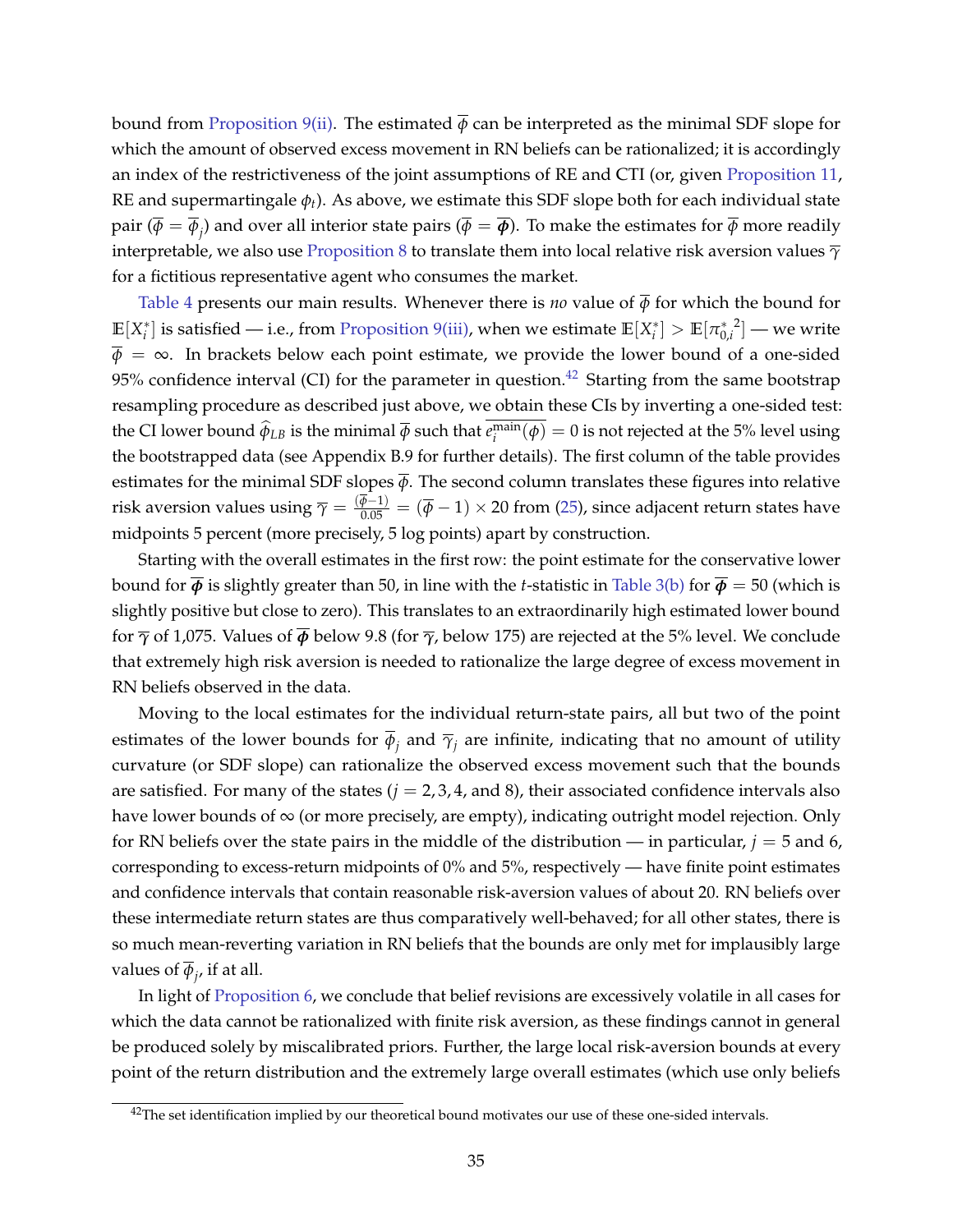over the excess-return states between -20% and +20%) imply that no feature of the true underlying data-generating process (e.g., volatility in the left tail of the return distribution) can by itself be responsible for these findings of excess belief volatility.

#### <span id="page-36-1"></span>**5.5 Suggestive Evidence on the Correlates of RN Excess Movement**

We conclude our empirical analysis by briefly considering reduced-form evidence on the macroeconomic and financial correlates of RN excess movement. Online Appendix Table A.1 shows the results of a set of time-series regressions to this end. The dependent variable is the quarterly average of noise-adjusted RN excess movement *X* ∗ *t*,*t*+1,*i*,*j* . We consider as regressors: (1) proxies for option liquidity and trading activity; (2) measures of volatility and macroeconomic uncertainty; and (3) statistics related to index returns and valuations. Across all specifications, the liquidity- and noise-related variables (bid-ask spreads and volume) have coefficients that are both economically and statistically small, which gives further evidence that factors specific to the option market (or mismeasurement of RN beliefs) are not driving our results. By contrast, excess movement has a significant positive relationship with the VIX, as is intuitive (and further evidence that our measure is in fact reflective of excess volatility). Lagged S&P 500 returns and valuation ratios are also positively related to excess movement. The *R* <sup>2</sup> value for the regression with all right-hand-side variables included is 0.61, indicating that these statistics are capable of jointly accounting for much of the quarterly variation in excess movement. That said, this regression evidence is only suggestive and reduced-form.

# <span id="page-36-0"></span>**6. Conclusion**

We consider a general theoretical framework in which we show that the assumption of rational expectations imposes testable restrictions on the time variation in risk-neutral beliefs as expressed in asset values. Unlike in much of the previous literature, these results do not require any restrictive assumptions on the data-generating process, and they allow for time variation in discount rates. Further, by using asset values, we do not require direct measures of physical beliefs over future outcomes, and our bounds exploit intertemporal consistency requirements of rational beliefs without the need for the econometrician to know what agents' beliefs "should" be under RE.

When taken to the data using observed asset prices, our bounds provide evidence on the rationality of the market as a whole. Using risk-neutral beliefs over the future return on the S&P 500 index measured from options data, we find that under our assumption of conditional transition independence, extremely high risk aversion is needed to rationalize the variation in these beliefs. We conclude that the RE assumption appears to be quite restrictive. In many cases, no amount of risk aversion (or SDF slope) is capable of rationalizing the behavior of RN beliefs.

While our bounds are informative in ruling out classes of models (or modeling assumptions), this paper only provides basic suggestive evidence as to the potential causes of our bound violations. We believe, though, that there are numerous feasible ways to make progress on this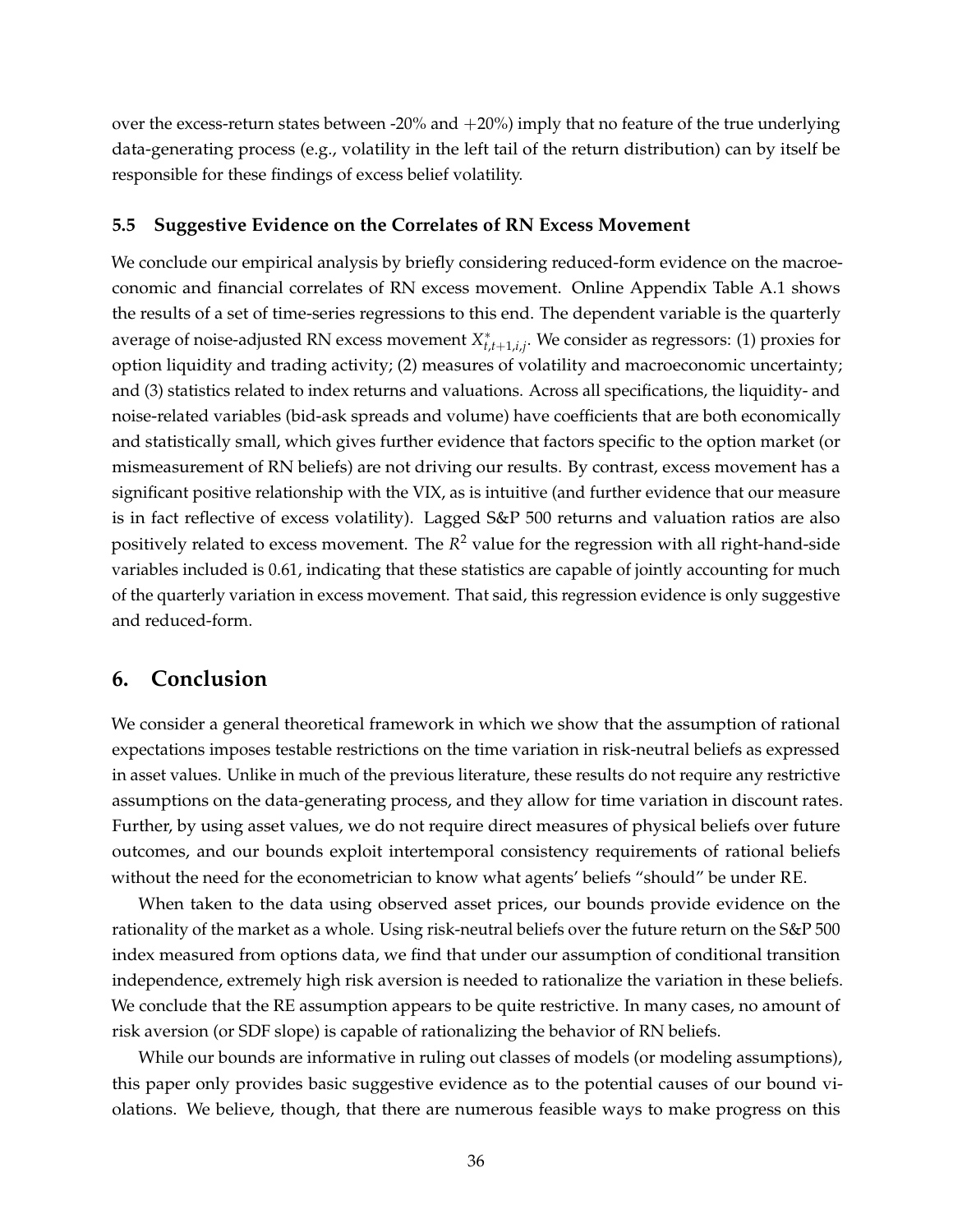question. Conducting additional tests on the empirical correlates of excess movement, as well as generalizing our analysis to alternative asset classes, may provide useful additional information. Further, detailed data on changes in individual portfolios could allow for tests on the rationality of individual beliefs, which would help distinguish between micro and macro explanations for the observed excess movement in RN beliefs. We leave these possibilities to future work.

# **References**

- <span id="page-37-12"></span>ALVAREZ, F. AND U. J. JERMANN (2005): "Using Asset Prices to Measure the Persistence of the Marginal Utility of Wealth," *Econometrica*, 73, 1977–2016.
- <span id="page-37-1"></span>AUGENBLICK, N. AND M. RABIN (2021): "Belief Movement, Uncertainty Reduction, and Rational Updating," *Quarterly Journal of Economics*, 136, 933–985.
- <span id="page-37-13"></span>BAKSHI, G. AND F. CHABI-YO (2012): "Variance Bounds on the Permanent and Transitory Components of Stochastic Discount Factors," *Journal of Financial Economics*, 105, 191–208.
- <span id="page-37-9"></span>BARNDORFF-NIELSEN, O. E. AND N. SHEPHARD (2001): "Non-Gaussian Ornstein-Uhlenbeck-Based Models and Some of Their Uses in Financial Economics," *Journal of the Royal Statistical Society, Series B*, 63, 167–241.
- <span id="page-37-4"></span>BARRO, R. J. (2006): "Rare Disasters and Asset Markets in the Twentieth Century," *Quarterly Journal of Economics*, 121, 823–866.
- <span id="page-37-8"></span>VAN BINSBERGEN, J. H., M. BRANDT, AND R. KOIJEN (2012): "On the Timing and Pricing of Dividends," *American Economic Review*, 102, 1596–1618.
- <span id="page-37-16"></span>VAN BINSBERGEN, J. H., W. F. DIAMOND, AND M. GROTTERIA (2022): "Risk-Free Interest Rates," *Journal of Financial Economics*, 143, 1–29.
- <span id="page-37-11"></span>BLUME, L., T. COURY, AND D. EASLEY (2006): "Information, Trade and Incomplete Markets," *Economic Theory*, 29, 379–394.
- <span id="page-37-18"></span>BOLLEN, N. P. AND R. E. WHALEY (2004): "Does Net Buying Pressure Affect the Shape of Implied Volatility Functions?" *Journal of Finance*, 59, 711–753.
- <span id="page-37-5"></span>BORDALO, P., N. GENNAIOLI, Y. MA, AND A. SHLEIFER (2020): "Overreaction in Macroeconomic Expectations," *American Economic Review*, 110, 2748–2782.
- <span id="page-37-6"></span>BOROVIČKA, J., L. P. HANSEN, AND J. A. SCHEINKMAN (2016): "Misspecified Recovery," *Journal of Finance*, 71, 2493–2544.
- <span id="page-37-10"></span>BREEDEN, D. T. AND R. H. LITZENBERGER (1978): "Prices of State-Contingent Claims Implicit in Option Prices," *Journal of Business*, 51, 621–651.
- <span id="page-37-2"></span>CAMPBELL, J. Y. AND J. H. COCHRANE (1999): "By Force of Habit: A Consumption-Based Explanation of Aggregate Stock Market Behavior," *Journal of Political Economy*, 107, 205–251.
- <span id="page-37-3"></span>CAMPBELL, J. Y. AND R. J. SHILLER (1987): "Cointegration and Tests of Present Value Models," *Journal of Political Economy*, 95, 1062–1088.
- <span id="page-37-15"></span>CHRISTOFFERSEN, P., S. HESTON, AND K. JACOBS (2013): "Capturing Option Anomalies with a Variance-Dependent Pricing Kernel," *Review of Financial Studies*, 26, 1962–2006.
- <span id="page-37-0"></span>COCHRANE, J. H. (2011): "Presidential Address: Discount Rates," *Journal of Finance*, 66, 1047–1108.
- <span id="page-37-14"></span>COCHRANE, J. H. AND J. SAÁ-REQUEJO (2000): "Beyond Arbitrage: Good-Deal Asset Price Bounds in Incomplete Markets," *Journal of Political Economy*, 108, 79–119.
- <span id="page-37-17"></span>CONSTANTINIDES, G. M., J. C. JACKWERTH, AND A. SAVOV (2013): "The Puzzle of Index Option Returns," *Review of Asset Pricing Studies*, 3, 229–257.
- <span id="page-37-7"></span>D'ARIENZO, D. (2020): "Maturity Increasing Overreaction and Bond Market Puzzles," *Working Paper*.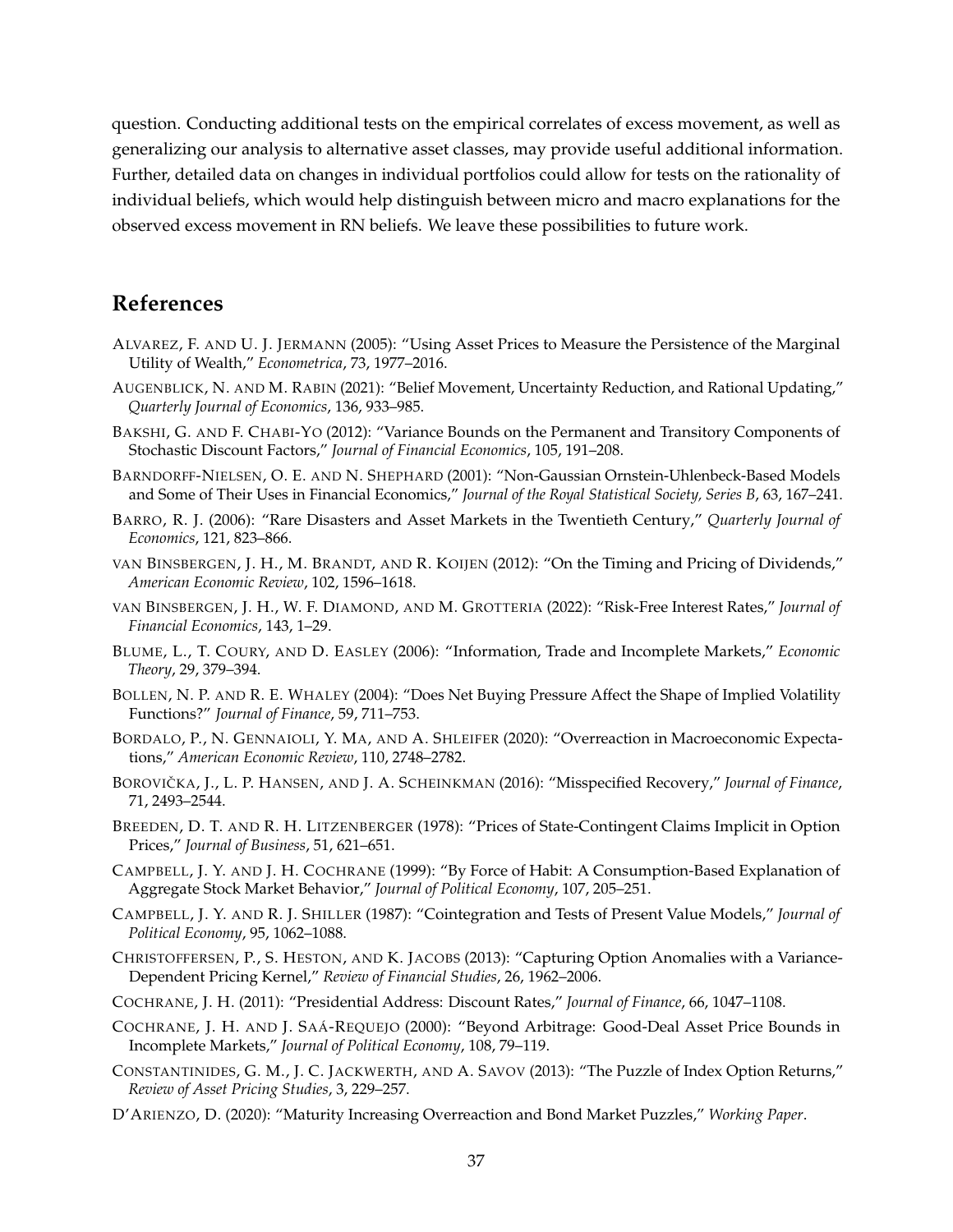- <span id="page-38-4"></span>DE BONDT, W. F. M. AND R. THALER (1985): "Does the Stock Market Overreact?" *Journal of Finance*, 40, 793–805.
- <span id="page-38-13"></span>DE LA O, R. AND S. MYERS (2021): "Subjective Cash Flow and Discount Rate Expectations," *Journal of Finance*, 76, 1339–1387.
- <span id="page-38-1"></span>FAMA, E. F. (1991): "Efficient Capital Markets: II," *Journal of Finance*, 46, 1575–1617.
- <span id="page-38-11"></span>GABAIX, X. (2012): "Variable Rare Disasters: An Exactly Solved Framework for Ten Puzzles in Macro-Finance," *Quarterly Journal of Economics*, 127, 645–700.
- <span id="page-38-14"></span>GARCIA, R., E. GHYSELS, AND É. RENAULT (2010): "The Econometrics of Option Pricing," in *Handbook of Financial Econometrics*, ed. by Y. Aït-Sahalia and L. P. Hansen, Amsterdam: Elsevier, vol. 1, chap. 9, 479–552.
- <span id="page-38-8"></span>GIGLIO, S. AND B. KELLY (2018): "Excess Volatility: Beyond Discount Rates," *Quarterly Journal of Economics*, 133, 71–127.
- <span id="page-38-12"></span>GREENWOOD, R. AND A. SHLEIFER (2014): "Expectations of Returns and Expected Returns," *Review of Financial Studies*, 27, 714–746.
- <span id="page-38-10"></span>HANSEN, L. P. AND R. JAGANNATHAN (1991): "Implications of Security Market Data for Models of Dynamic Economies," *Journal of Political Economy*, 99, 225–262.
- <span id="page-38-16"></span>JAMSHIDIAN, F. (1989): "An Exact Bond Option Formula," *Journal of Finance*, 44, 205–209.
- <span id="page-38-6"></span>KLEIDON, A. W. (1986): "Variance Bounds Tests and Stock Price Valuation Models," *Journal of Political Economy*, 94, 953–1001.
- <span id="page-38-21"></span>LAZARUS, E. (2019): "Horizon-Dependent Risk Pricing: Evidence from Short-Dated Options," *Working Paper*.
- <span id="page-38-3"></span>LEROY, S. F. AND R. D. PORTER (1981): "The Present-Value Relation: Tests Based on Implied Variance Bounds," *Econometrica*, 49, 555–574.
- <span id="page-38-2"></span>LI, Z. M. AND O. B. LINTON (2021): "A ReMeDI for Microstructure Noise," *Forthcoming, Econometrica*.
- <span id="page-38-23"></span>MALZ, A. M. (2014): "A Simple and Reliable Way to Compute Option-Based Risk-Neutral Distributions," *Federal Reserve Bank of New York Staff Report No. 677*.
- <span id="page-38-7"></span>MARSH, T. A. AND R. C. MERTON (1986): "Dividend Variability and Variance Bounds Tests for the Rationality of Stock Market Prices," *American Economic Review*, 76, 483–498.
- <span id="page-38-22"></span>MARTIN, I. (2017): "What Is the Expected Return on the Market?" *Quarterly Journal of Economics*, 132, 367–433.
- <span id="page-38-20"></span>MARTIN, I. AND D. PAPADIMITRIOU (2021): "Sentiment and Speculation in a Market with Heterogeneous Beliefs," *Working Paper*.
- <span id="page-38-9"></span>MEHRA, R. AND E. C. PRESCOTT (1985): "The Equity Premium: A Puzzle," *Journal of Monetary Economics*, 15, 145–161.
- <span id="page-38-19"></span>MILGROM, P. AND N. STOKEY (1982): "Information, Trade, and Common Knowledge," *Journal of Economic Theory*, 26, 17–27.
- <span id="page-38-17"></span>QIN, L. AND V. LINETSKY (2017): "Long-Term Risk: A Martingale Approach," *Econometrica*, 85, 299–312.
- <span id="page-38-18"></span>RADNER, R. (1979): "Rational Expectations Equilibrium: Generic Existence and the Information Revealed by Prices," *Econometrica*, 47, 655.
- <span id="page-38-15"></span>ROSS, S. (2015): "The Recovery Theorem," *Journal of Finance*, 70, 615–648.
- <span id="page-38-0"></span>SHILLER, R. J. (1981): "Do Stock Prices Move Too Much to be Justified by Subsequent Changes in Dividends?" *American Economic Review*, 71, 421–436.
- <span id="page-38-5"></span>STEIN, J. (1989): "Overreactions in the Options Market," *Journal of Finance*, 44, 1011–1023.
- <span id="page-38-24"></span>ZHANG, L., P. A. MYKLAND, AND Y. AÏT-SAHALIA (2005): "A Tale of Two Time Scales," *Journal of the American Statistical Association*, 100, 1394–1411.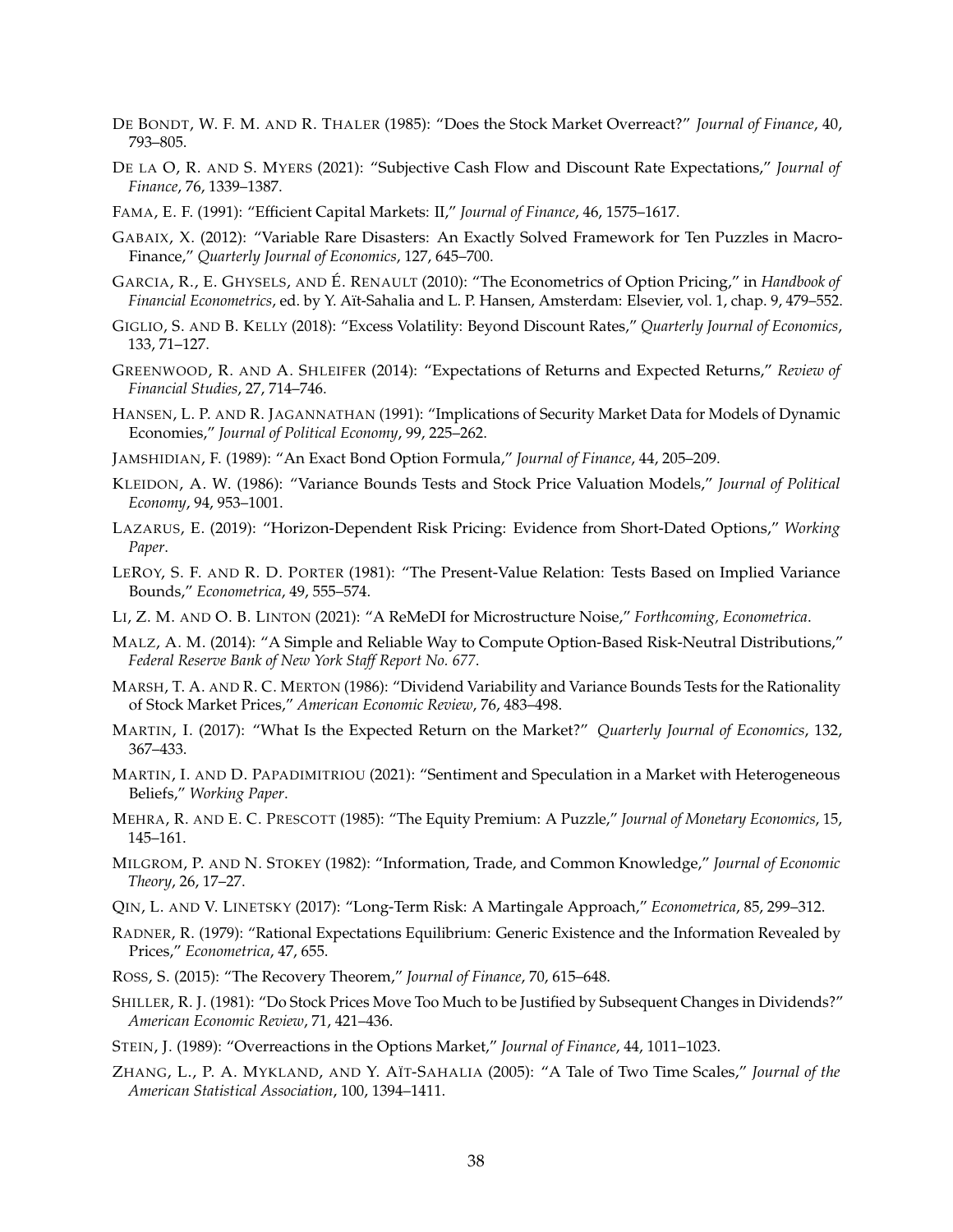# **Tables and Figures**

<span id="page-39-0"></span>

|                                                                                                                                                                                                                                                               | Stream                                          | Physical                                                                                  |                   | Movement & | <b>RN</b> Beliefs                                  |                    | RN Movement &     |  |
|---------------------------------------------------------------------------------------------------------------------------------------------------------------------------------------------------------------------------------------------------------------|-------------------------------------------------|-------------------------------------------------------------------------------------------|-------------------|------------|----------------------------------------------------|--------------------|-------------------|--|
| Signals                                                                                                                                                                                                                                                       | Likelihood                                      | <b>Beliefs</b>                                                                            | Init. Uncertainty |            | $(\phi = 3)$                                       |                    | Init. Uncertainty |  |
| $[s_1,s_2,\ldots]$                                                                                                                                                                                                                                            | $\mathbb{P}([s_1,\ldots])$                      | $[\pi_0, \pi_1, \ldots]$                                                                  | m                 | $u_0$      | $[\pi_0^*, \pi_1^*, \ldots]$                       | $m^*$              | $u_0^*$           |  |
|                                                                                                                                                                                                                                                               |                                                 |                                                                                           |                   |            |                                                    |                    |                   |  |
| (i) Symmetric signals with $L_l \equiv \frac{\mathbb{P}[s_l = l   \theta = 0]}{\mathbb{P}[s_l = l   \theta = 1]} = 3$ and $L_h \equiv \frac{\mathbb{P}[s_l = h   \theta = 1]}{\mathbb{P}[s_l = h   \theta = 0]}$<br>$=$ 3, and then resolution                |                                                 |                                                                                           |                   |            |                                                    |                    |                   |  |
| [l, L]                                                                                                                                                                                                                                                        | .5625                                           | [.25, .1, 0]                                                                              | .0325             | .1875      | [.5, .25, 0]                                       | .125               | .25               |  |
| [l, H]                                                                                                                                                                                                                                                        | .0625                                           | [.25, .1, 1]                                                                              | .8325             | .1875      | [.5, .25, 1]                                       | .625               | .25               |  |
| [h, L]                                                                                                                                                                                                                                                        | .1875                                           | [.25, .5, 0]                                                                              | .3125             | .1875      | [.5, .75, 0]                                       | .625               | .25               |  |
| [h,H]                                                                                                                                                                                                                                                         | .1875                                           | [.25, .5, 1]                                                                              | .3125             | .1875      | [.5, .75, 1]                                       | .125               | .25               |  |
|                                                                                                                                                                                                                                                               | $\mathbb{E}[\mathsf{m}] = .1875 = \mathsf{u}_0$ |                                                                                           |                   |            | $\mathbb{E}[\mathsf{m}^*] = .25 = \mathsf{u}_0^*$  |                    |                   |  |
|                                                                                                                                                                                                                                                               |                                                 | $\implies$ $E[X] = 0$                                                                     |                   |            | $\implies$ $E[X^*] = 0$ ,                          |                    |                   |  |
|                                                                                                                                                                                                                                                               |                                                 |                                                                                           |                   |            |                                                    | $\triangle = 0$    |                   |  |
|                                                                                                                                                                                                                                                               |                                                 | (ii) Asymmetric signals with $L_l = 3$ and $L_h \rightarrow \infty$ , and then resolution |                   |            |                                                    |                    |                   |  |
| [l, l, L]                                                                                                                                                                                                                                                     | .75                                             | [.25, .1, .04, 0]                                                                         | .0279             | .1875      | [.5, .25, .1, 0]                                   | .095               | .25               |  |
| $[H] \centering% \includegraphics[width=1\textwidth]{Figures/PN1.png} \caption{The 3D (top) and the 4D (bottom) are shown in Fig.~\ref{fig:13}. The 4D (bottom) is used for the 4D (bottom) and the 4D (bottom) is used for the 4D (bottom).} \label{fig:13}$ | .1667                                           | [.25, 1, 1, 1]                                                                            | .5625             | .1875      | [.5, 1, 1, 1]                                      | .250               | .25               |  |
| [l, H]                                                                                                                                                                                                                                                        | .0567                                           | [.25, .1, 1, 1]                                                                           | .8325             | .1875      | [.5, .25, 1, 1]                                    | .625               | .25               |  |
| [l, l, H]                                                                                                                                                                                                                                                     | .0278                                           | [.25, .1, .04, 1]                                                                         | .9565             | .1875      | [.5, .25, .1, 1]                                   | .895               | .25               |  |
|                                                                                                                                                                                                                                                               |                                                 | $\mathbb{E}[\mathsf{m}] = .1875 = \mathsf{u}_0$                                           |                   |            | $\mathbb{E}[\mathsf{m}^*] = .1725$ , $u_0^* = .25$ |                    |                   |  |
|                                                                                                                                                                                                                                                               |                                                 | $\implies$ $E[X] = 0$                                                                     |                   |            | $\implies$ $E[X^*] = -.0775$ ,                     |                    |                   |  |
|                                                                                                                                                                                                                                                               |                                                 |                                                                                           |                   |            |                                                    | $\triangle$ = -.31 |                   |  |
| (iii) Asymmetric signals with $L_1 \rightarrow \infty$ and $L_h = 3$ , and then resolution                                                                                                                                                                    |                                                 |                                                                                           |                   |            |                                                    |                    |                   |  |
| [h, h, H]                                                                                                                                                                                                                                                     | .25                                             | [.25, .5, .75, 1]                                                                         | .1875             | .1875      | [.5, .75, .9, 1]                                   | .095               | .25               |  |
| [L]                                                                                                                                                                                                                                                           | $.5\,$                                          | [.25, 0, 0, 0]                                                                            | .0625             | .1875      | [.5, .0, 0, 0]                                     | .250               | .25               |  |
| [h, L]                                                                                                                                                                                                                                                        | .1667                                           | [.25, .5, 0, 0]                                                                           | .3125             | .1875      | [.5, .75, 0, 0]                                    | .625               | .25               |  |
| [h, h, L]                                                                                                                                                                                                                                                     | .0833                                           | [.25, .5, .75, 1]                                                                         | .6875             | .1875      | [.5, .75, .9, 0]                                   | .895               | .25               |  |
|                                                                                                                                                                                                                                                               |                                                 | $\mathbb{E}[\mathsf{m}] = .1875 = \mathsf{u}_0$                                           |                   |            | $\mathbb{E}[\mathsf{m}^*] = .3275$ , $u_0^* = .25$ |                    |                   |  |
|                                                                                                                                                                                                                                                               |                                                 | $\implies$ $E[X] = 0$                                                                     |                   |            | $\implies$ $E[X^*] = .0775$ ,                      |                    |                   |  |
|                                                                                                                                                                                                                                                               |                                                 |                                                                                           |                   |            |                                                    | $\triangle = .31$  |                   |  |
|                                                                                                                                                                                                                                                               |                                                 |                                                                                           |                   |            |                                                    |                    |                   |  |

# **Table 1: Example DGPs, Beliefs, Movement and Uncertainty Resolution Statistics**

*Note:* This table provides theoretical examples for physical and risk-neutral belief statistics under rational expectations for three possible DGPs, as described in [Section 2.1.](#page-6-1)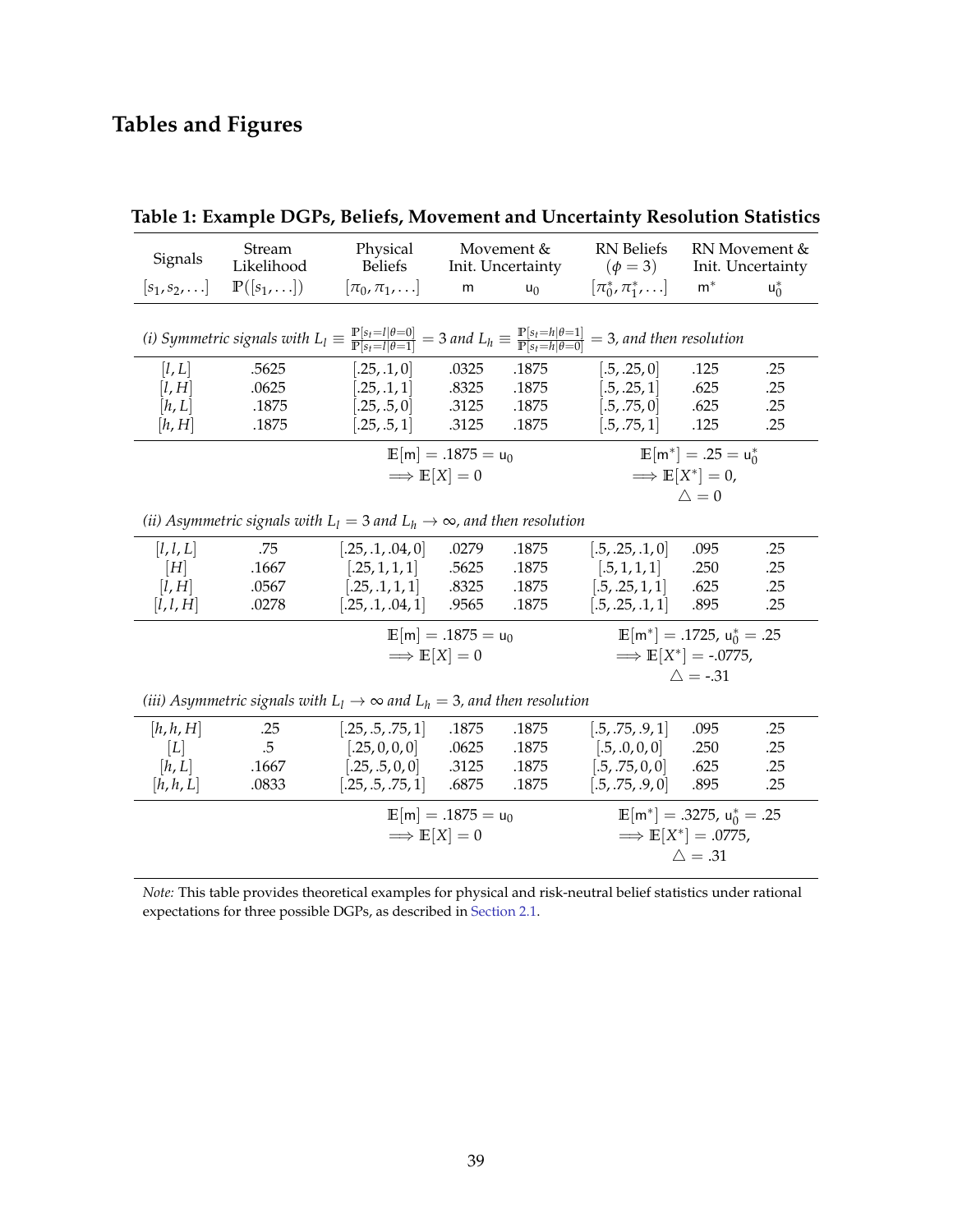<span id="page-40-0"></span>

|                                    |                   | $\overline{X}^*/\overline{u}_0$ | $\overline{X}^*/\overline{T}$ |                       |                  |                |            |
|------------------------------------|-------------------|---------------------------------|-------------------------------|-----------------------|------------------|----------------|------------|
|                                    | Raw               | Noise-Adj.                      | Raw                           | Noise-Adj.            | $\overline{u}_0$ | $\overline{T}$ | $N$ (Obs.) |
| Overall mean:<br>[Bootstrapped SE] | 1.89<br>[0.25]    | 1.23<br>[0.22]                  | 0.0059<br>[0.0015]            | 0.0038<br>[0.0013]    | 0.18<br>[0.00]   | 56<br>$[2]$    | 1,809      |
| By return state:                   |                   |                                 |                               |                       |                  |                |            |
| 1 $(-20\%)$                        | 5.83<br>[1.18]    | 4.83<br>[1.05]                  | 0.0049<br>[0.0027]            | 0.0041<br>[0.0024]    | 0.17<br>[0.01]   | 200<br>$[20]$  | 26         |
| $(-15%)$<br>2                      | 11.61<br>[3.32]   | 5.70<br>[3.06]                  | 0.0180<br>[0.0096]            | 0.0088<br>[0.0083]    | 0.22<br>[0.01]   | 141<br>$[25]$  | 19         |
| 3<br>$(-10\%)$                     | 5.76<br>[0.99]    | 2.37<br>[1.07]                  | 0.0151<br>[0.0059]            | 0.0062<br>[0.0051]    | 0.21<br>[0.01]   | 81<br>$[12]$   | 49         |
| $\overline{4}$<br>$(-5%)$          | 2.67<br>[0.59]    | 1.39<br>$[0.50]$                | 0.0088<br>[0.0038]            | 0.0046<br>[0.0029]    | 0.14<br>[0.01]   | 42<br>$[5]$    | 272        |
| 5<br>$(0\%)$                       | 0.70<br>[0.16]    | 0.47<br>$[0.14]$                | 0.0045<br>[0.0019]            | 0.0030<br>[0.0017]    | 0.23<br>[0.00]   | 37<br>$[2]$    | 700        |
| $(+5%)$<br>6                       | 1.71<br>[0.35]    | 1.14<br>[0.34]                  | 0.0039<br>[0.0015]            | 0.0026<br>[0.0014]    | 0.11<br>[0.01]   | 49<br>$[3]$    | 567        |
| $7 (+10\%)$                        | 3.87<br>$[1.00]$  | 2.92<br>[1.03]                  | 0.0053<br>[0.0023]            | 0.0040<br>[0.0023]    | 0.18<br>[0.01]   | 129<br>$[9]$   | 144        |
| $8 (+15%)$                         | 5.65<br>[1.48]    | 5.26<br>[1.48]                  | 0.0060<br>[0.0027]            | 0.0056<br>[0.0027]    | 0.21<br>[0.01]   | 200<br>$[11]$  | 58         |
| $9 (+20\%)$                        | 3.44<br>[0.89]    | 2.09<br>[1.27]                  | 0.0032<br>[0.0015]            | 0.0020<br>[0.0020]    | 0.22<br>$[0.01]$ | 232<br>[9]     | 36         |
| By date:                           |                   |                                 |                               |                       |                  |                |            |
| 1996-2000                          | 10.89<br>$[2.24]$ | 9.67<br>[2.17]                  | 0.0211<br>[0.0074]            | 0.0187<br>[0.0072]    | 0.21<br>[0.01]   | 107<br>$[11]$  | 109        |
| 2001-2005                          | 1.75<br>[0.51]    | 0.55<br>$[0.40]$                | 0.0042<br>[0.0021]            | 0.0013<br>[0.0015]    | 0.22<br>[0.01]   | 90<br>$[11]$   | 112        |
| 2006-2010                          | 1.25<br>[0.22]    | 0.68<br>[0.19]                  | 0.0065<br>[0.0026]            | 0.0035<br>[0.0021]    | 0.17<br>[0.00]   | 32<br>$[4]$    | 502        |
| 2011-2015                          | 1.75<br>[0.36]    | 1.09<br>[0.28]                  | 0.0050<br>[0.0024]            | 0.0031<br>[0.0019]    | 0.19<br>[0.00]   | 67<br>$[5]$    | 530        |
| 2016-2018                          | 0.36<br>$[0.21]$  | $-0.11$<br>$[0.14]$             | 0.0011<br>[0.0017]            | $-0.0003$<br>[0.0009] | 0.16<br>[0.00]   | 50<br>$[3]$    | 556        |
| By $\pi_0^*$ :                     |                   |                                 |                               |                       |                  |                |            |
| $0 - 0.25$                         | 1.01<br>[0.60]    | 0.30<br>[0.55]                  | 0.0055<br>[0.0048]            | 0.0017<br>[0.0047]    | 0.09<br>[0.01]   | 16<br>$[2]$    | 185        |
| $0.25 - 0.5$                       | 1.58<br>[0.21]    | 0.91<br>[0.17]                  | 0.0067<br>[0.0017]            | 0.0039<br>[0.0014]    | 0.23<br>[0.00]   | 55<br>$[3]$    | 883        |
| $0.5 - 0.75$                       | 2.84<br>[0.61]    | 2.19<br>[0.58]                  | 0.0053<br>[0.0020]            | 0.0041<br>[0.0019]    | 0.23<br>[0.00]   | 123<br>$[7]$   | 284        |
| $0.75 - 1$                         | 2.54<br>[0.95]    | 1.88<br>[0.90]                  | 0.0048<br>[0.0031]            | 0.0036<br>[0.0029]    | 0.06<br>[0.00]   | 31<br>$[2]$    | 457        |

**Table 2: Descriptive Statistics for Excess Movement**

*Notes:* Empirical conditional means of risk-neutral excess movement  $\overline{X}^* = \widehat{\mathbb{E}}[X_{i,j}^*]$  are calculated over all interior state pairs *j* = 2, . . . , 8, aside from averages by bin, which are calculated for each state pair separately. Standard errors are estimated using a block bootstrap for the normalized statistic  $\overline{X}^*/\overline{u}_0$  or  $\overline{X}^*/\overline{T}$ , with a block size of one month (where contracts are classified by the month in which they expire) and 10,000 draws.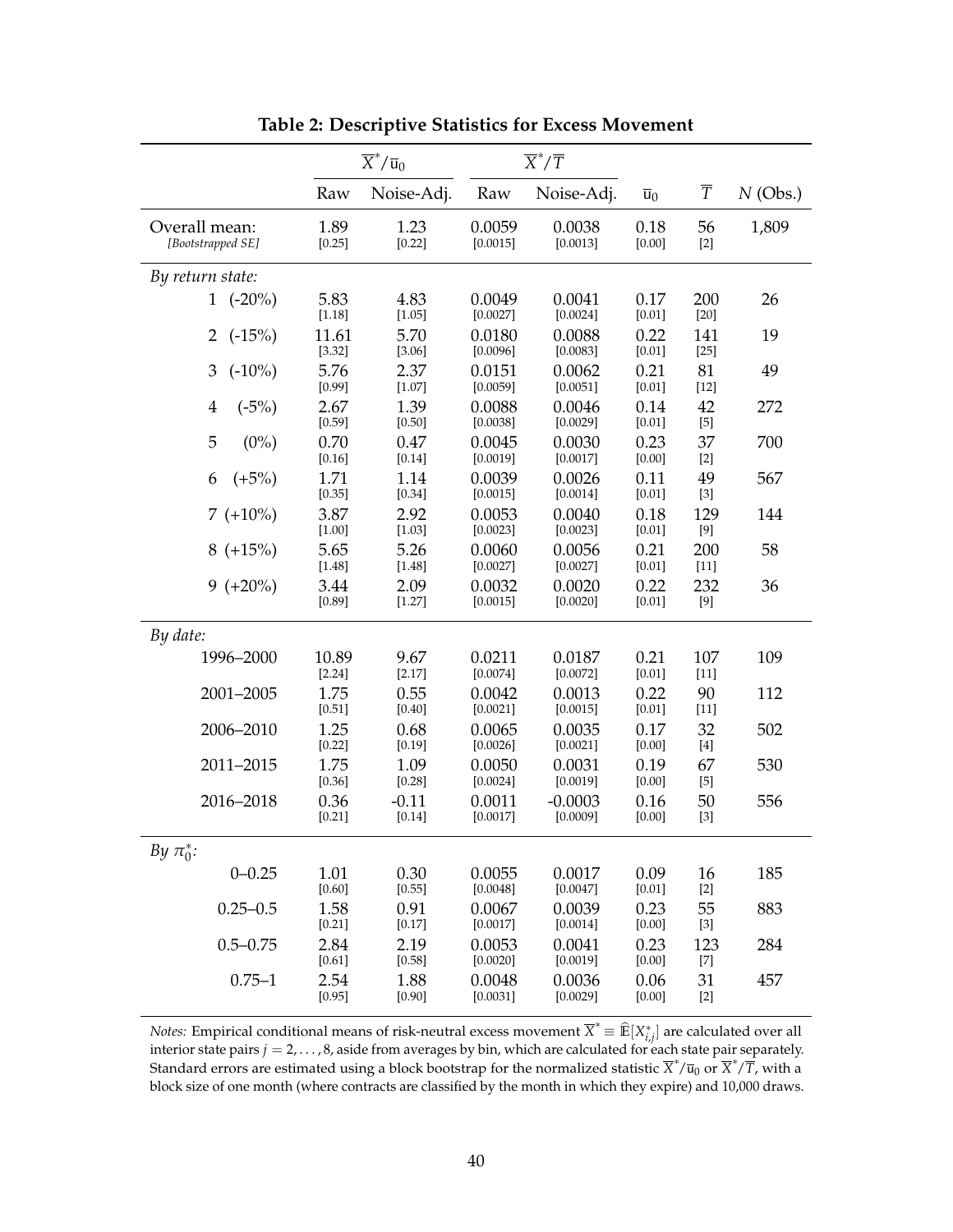$\overline{\phi} = 1$  2 5 10 50 ∞ Overall *t*-stat.: 5.19 5.15 4.98 4.64 3.03 0.78 *By return state:* 1 (-20%) 4.06 3.69 3.04 2.57 1.94 1.72 2 (-15%) 2.13 2.13 2.13 2.13 2.14 2.14 3 (-10%) 2.23 2.23 2.23 2.23 2.23 2.23 4 (-5%) 2.78 2.78 2.77 2.77 2.76 2.76 5 (0%) 3.09 3.09 3.08 3.08 3.06 3.06 6 (+5%) 3.26 2.66 1.27 0.04 -1.71 -2.42 7 (+10%) 2.82 2.73 2.51 2.29 1.70 1.23 8 (+15%) 3.53 3.49 3.42 3.37 3.29 3.25 9 (+20%) 1.63 1.58 1.52 1.48 1.44 1.43

<span id="page-41-0"></span>**Table 3: Residual Excess Movement** *t***-Statistics for Different** *ϕ*

**(a) Tighter Bound from [Proposition 9](#page-24-7)***[\(i\)](#page-24-5)*

#### **(b) Conservative Bound from [Proposition 9](#page-24-7)***[\(ii\)](#page-24-2)*

|                          | $\phi = 1$ | 2    | 5       | 10      | 50      | $\infty$ |
|--------------------------|------------|------|---------|---------|---------|----------|
| Overall <i>t</i> -stat.: | 5.19       | 4.08 | 2.68    | 1.75    | 0.07    | -1.48    |
| By return state:         |            |      |         |         |         |          |
| $(-20\%)$                | 4.06       | 3.58 | 2.79    | 2.22    | 1.47    | 1.21     |
| 2 $(-15%)$               | 2.13       | 2.03 | 1.94    | 1.90    | 1.87    | 1.86     |
| $(-10\%)$<br>3           | 2.23       | 2.03 | 1.86    | 1.79    | 1.72    | 1.70     |
| $(-5%)$<br>4             | 2.78       | 2.51 | 2.28    | 2.18    | 2.09    | 2.06     |
| 5<br>$(0\%)$             | 3.09       | 1.86 | 0.74    | 0.26    | $-0.19$ | $-0.31$  |
| $(+5%)$<br>6             | 3.26       | 1.96 | $-0.12$ | $-1.77$ | $-5.22$ | $-8.39$  |
| $7(+10\%)$               | 2.82       | 2.38 | 1.73    | 1.28    | 0.50    | 0.06     |
| $8 (+15%)$               | 3.53       | 3.20 | 2.77    | 2.51    | 2.21    | 2.10     |
| $9 (+20\%)$              | 1.63       | 1.36 | 1.05    | 0.89    | 0.72    | 0.68     |

*Notes:* Both panels report *t*-statistics for the average residuals *e<sup>i</sup>* (*ϕ*) in [\(29\)](#page-33-2) for different values of  $\overline{\phi}.$  Panel (a) uses  $e_i^{\triangle}$  $\frac{\triangle}{i}(\overline{\phi})$ , with  $\triangle_i$  estimated as in panel (a) of [Figure 2.](#page-44-0) Panel (b) uses  $e_i^{\text{main}}(\overline{\phi})$ . Standard errors are estimated using a block bootstrap with block size of one month and 10,000 draws. All statistics are calculated using conditional means of noise-adjusted excess movement.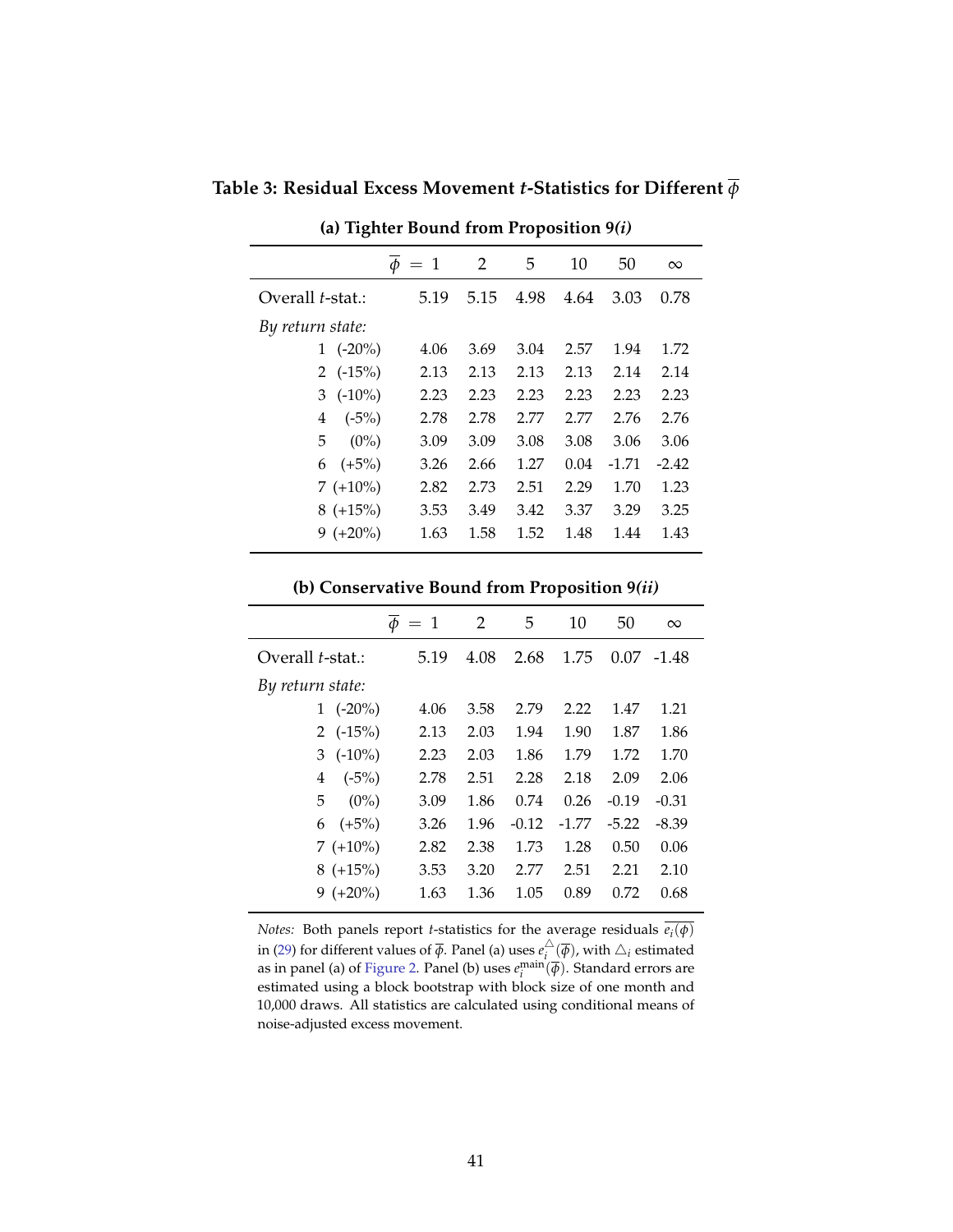<span id="page-42-0"></span>

|                                        | Conservative<br>Lower Bound for:   |                                    |  |  |
|----------------------------------------|------------------------------------|------------------------------------|--|--|
|                                        | SDF Slope $\phi$                   | RRA $\overline{\gamma}$            |  |  |
| Overall bound:<br>[95% CI Lower Bound] | 54.7<br>[9.8]                      | 1,075<br>$[175]$                   |  |  |
| By return state:                       |                                    |                                    |  |  |
| 1 $(-20\%)$                            | $\infty$<br>[24.2]                 | $\infty$<br>$[464]$                |  |  |
| 2 $(-15%)$                             | $\infty$<br>$\lceil \infty \rceil$ | $\infty$<br>$\lceil \infty \rceil$ |  |  |
| 3<br>$(-10\%)$                         | $\infty$<br>$\lceil \infty \rceil$ | $\infty$<br>$\lceil \infty \rceil$ |  |  |
| $\overline{4}$<br>$(-5%)$              | $\infty$<br>$\lceil \infty \rceil$ | $\infty$<br>$\lceil \infty \rceil$ |  |  |
| 5<br>$(0\%)$                           | 19.4<br>[2.1]                      | 368<br>$[22]$                      |  |  |
| 6 $(+5%)$                              | 4.8<br>$[2.2]$                     | 75<br>$[24]$                       |  |  |
| $7(+10\%)$                             | $\infty$<br>[4.6]                  | $\infty$<br>[73]                   |  |  |
| $8 (+15%)$                             | $\infty$<br>$\lceil \infty \rceil$ | $\infty$<br>$\lceil \infty \rceil$ |  |  |
| $9 (+20\%)$                            | $\infty$<br>$[1.0]$                | $\infty$<br>$[1]$                  |  |  |

**Table 4: Main Estimation Results**

*Notes:* The first column reports estimates for the minimal value of  $\overline{\phi}$  satisfying the conservative bound for excess movement in [Proposition 9](#page-24-7)[\(ii\).](#page-24-2) These estimates are translated to relative risk aversion values *γ* using [Proposition 8,](#page-23-2) as shown in the second column. Point estimates are obtained by finding the value  $\overline{\phi}$  such that  $e_i^{\text{main}}(\phi) = 0$  in [\(29\)](#page-33-2). Confidence interval lower bounds are obtained by inverting a test for  $\overline{\phi}$  using bootstrapped data; see Appendix B.9 for details. All estimates use conditional means of noiseadjusted excess movement.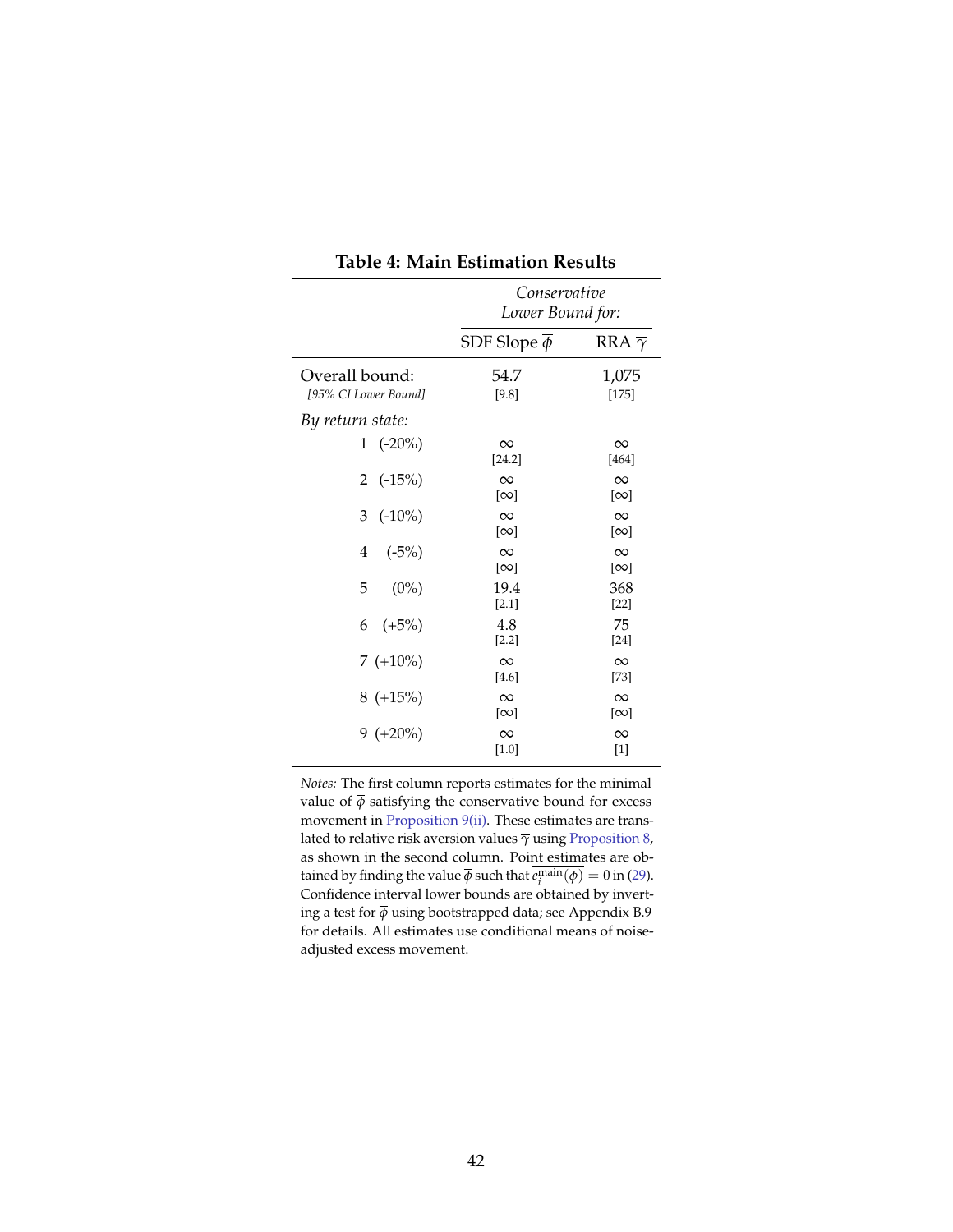<span id="page-43-0"></span>

*Note:* Theoretical bounds are obtained from the formulas in [Proposition 3](#page-13-4) and [Corollary 1.](#page-13-6)